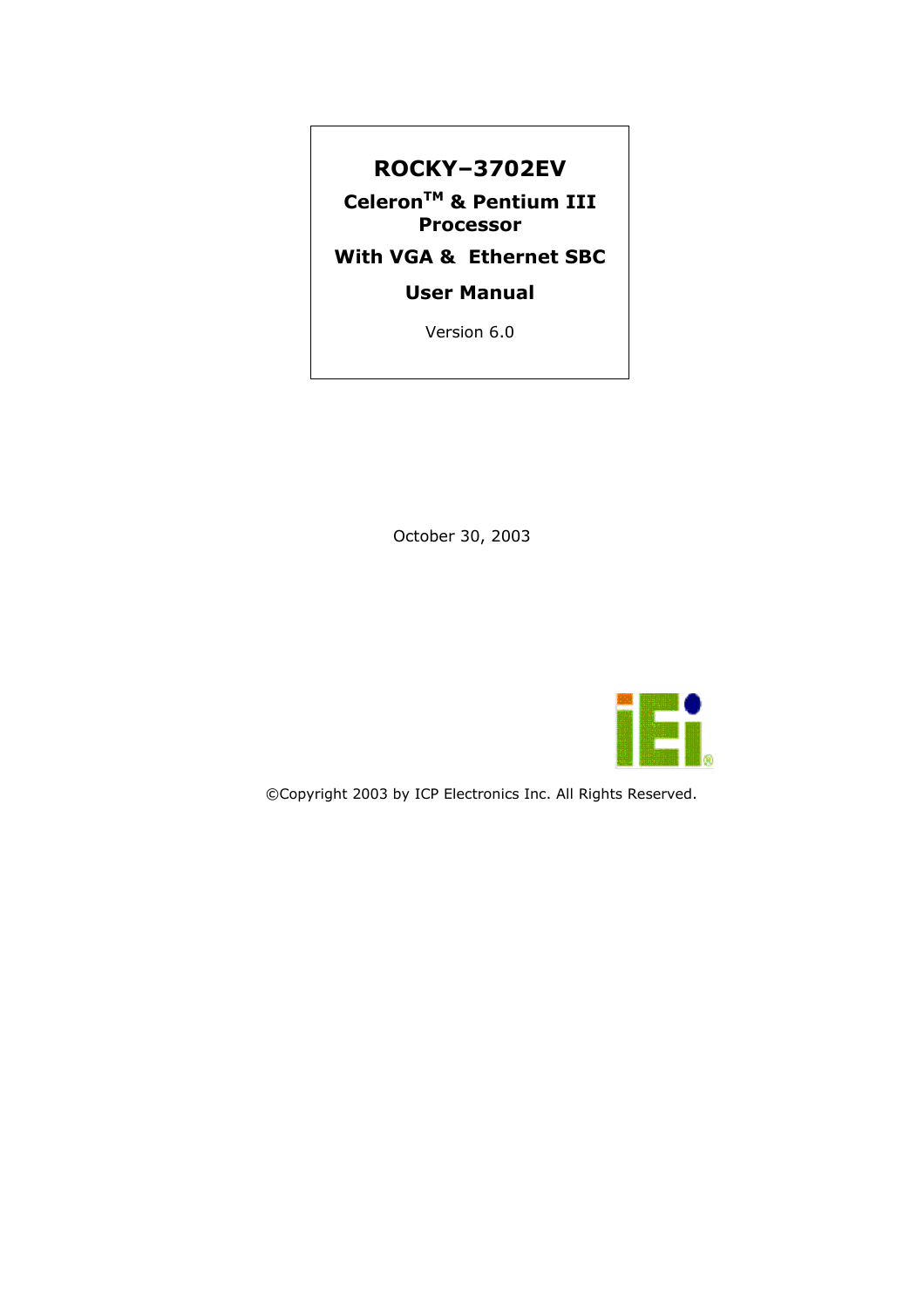# **Copyright Notice**

The information in this document is subject to change without prior notice in order to improve reliability, design and function and does not represent a commitment on the part of the manufacturer.

In no event will the manufacturer be liable for direct, indirect, special, incidental, or consequential damages arising out of the use or inability to use the product or documentation, even if advised of the possibility of such damages.

This document contains proprietary information protected by copyright. All rights are reserved. No part of this manual may be reproduced by any mechanical, electronic, or other means in any form without prior written permission of the manufacturer.

# **Trademarks**

ROCKY-3702EV is a registered trademark of ICP Electronics Inc. IBM PC is a registered trademark of International Business Machines Corporation. Intel is a registered trademark of Intel Corporation. AMI is a registered trademark of American Megatrends, Inc. Other product names mentioned herein are used for identification purposes only and may be trademarks and/or registered trademarks of their respective companies.

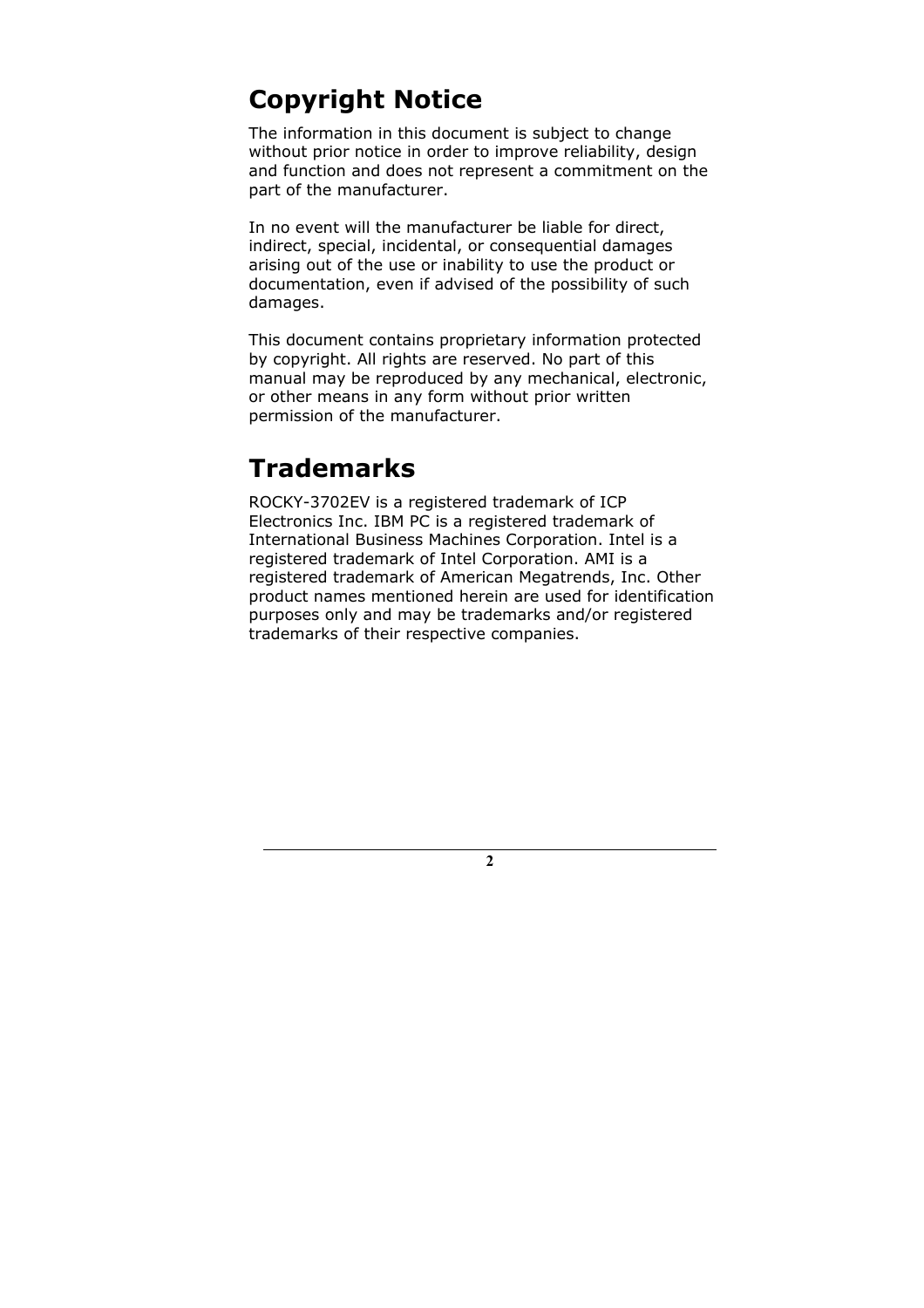# **Table of Contents**

| 1.1<br>1.2                                                          |                                                                                                                                                   |
|---------------------------------------------------------------------|---------------------------------------------------------------------------------------------------------------------------------------------------|
|                                                                     |                                                                                                                                                   |
| 2.1<br>2.1<br>2.2<br>2.3<br>2.4<br>2.5<br>2.6                       | SETTING THE CPU OF ROCKY-3702EV  11                                                                                                               |
|                                                                     |                                                                                                                                                   |
| 3.1<br>3.2<br>3.3<br>3.4<br>3.5<br>3.6<br>3.7<br>3.8<br>3.9<br>3.10 | FLOPPY DISK DRIVE CONNECTOR  13<br>PCI E-IDE DISK DRIVE CONNECTOR  14<br>EXTERNAL SWITCHES AND INDICATORS  17<br>IRDA INFRARED INTERFACE PORT  18 |
|                                                                     |                                                                                                                                                   |
| 4.1<br>4.2<br>4.3<br>4.4<br>4.5<br>4.6<br>4.7<br>4.8<br>4.9         | CHANGE SUPERVISOR / USER PASSWORD  35                                                                                                             |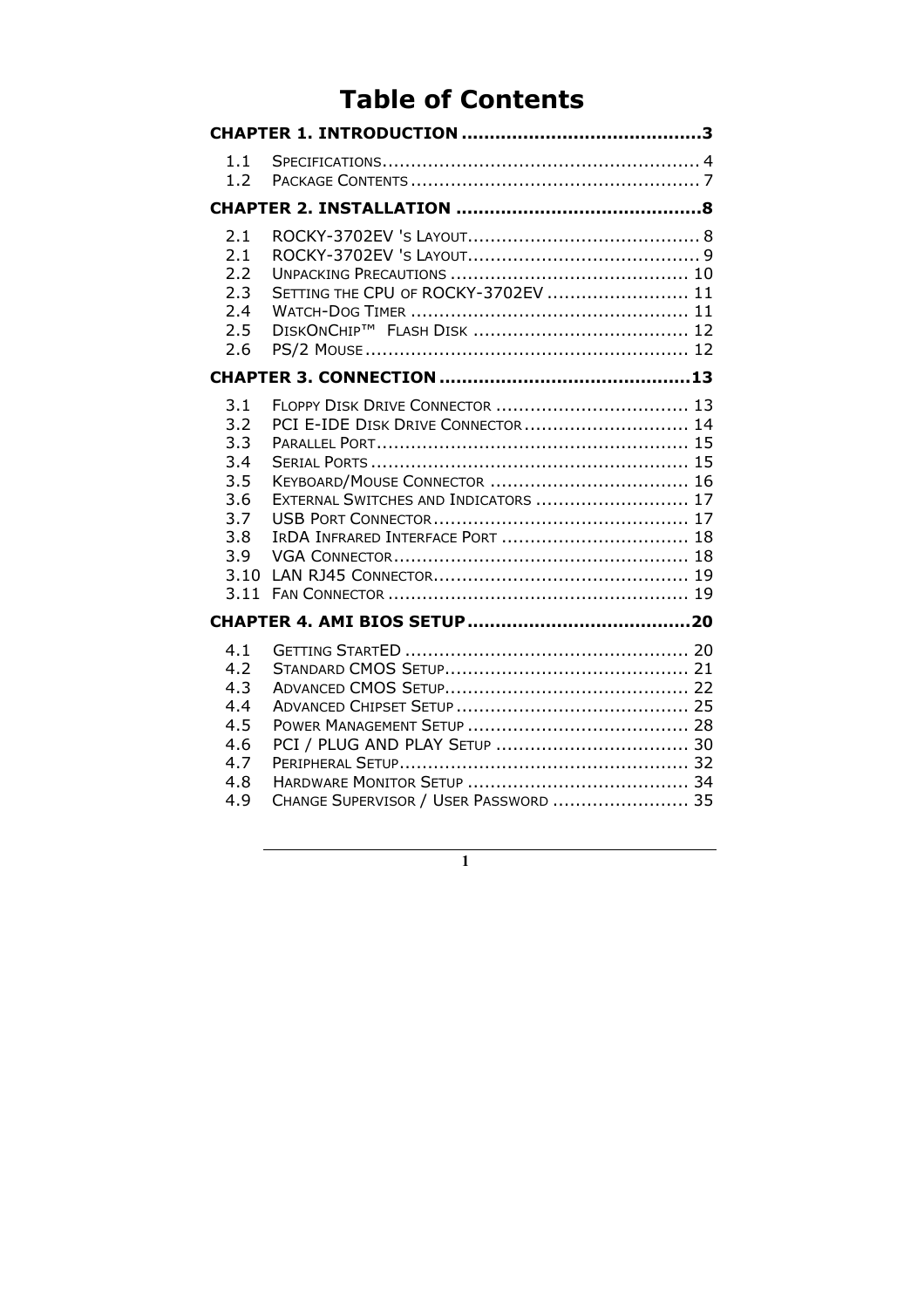| 4.11 AUTO CONFIGURATION WITH OPTIMAL SETTINGS  36   |  |
|-----------------------------------------------------|--|
| 4.12 AUTO CONFIGURATION WITH FAIL SAVE SETTINGS  37 |  |
|                                                     |  |
|                                                     |  |
|                                                     |  |
|                                                     |  |
| APPENDIX B. ATX POWER SUPPLY 41                     |  |
|                                                     |  |
|                                                     |  |
|                                                     |  |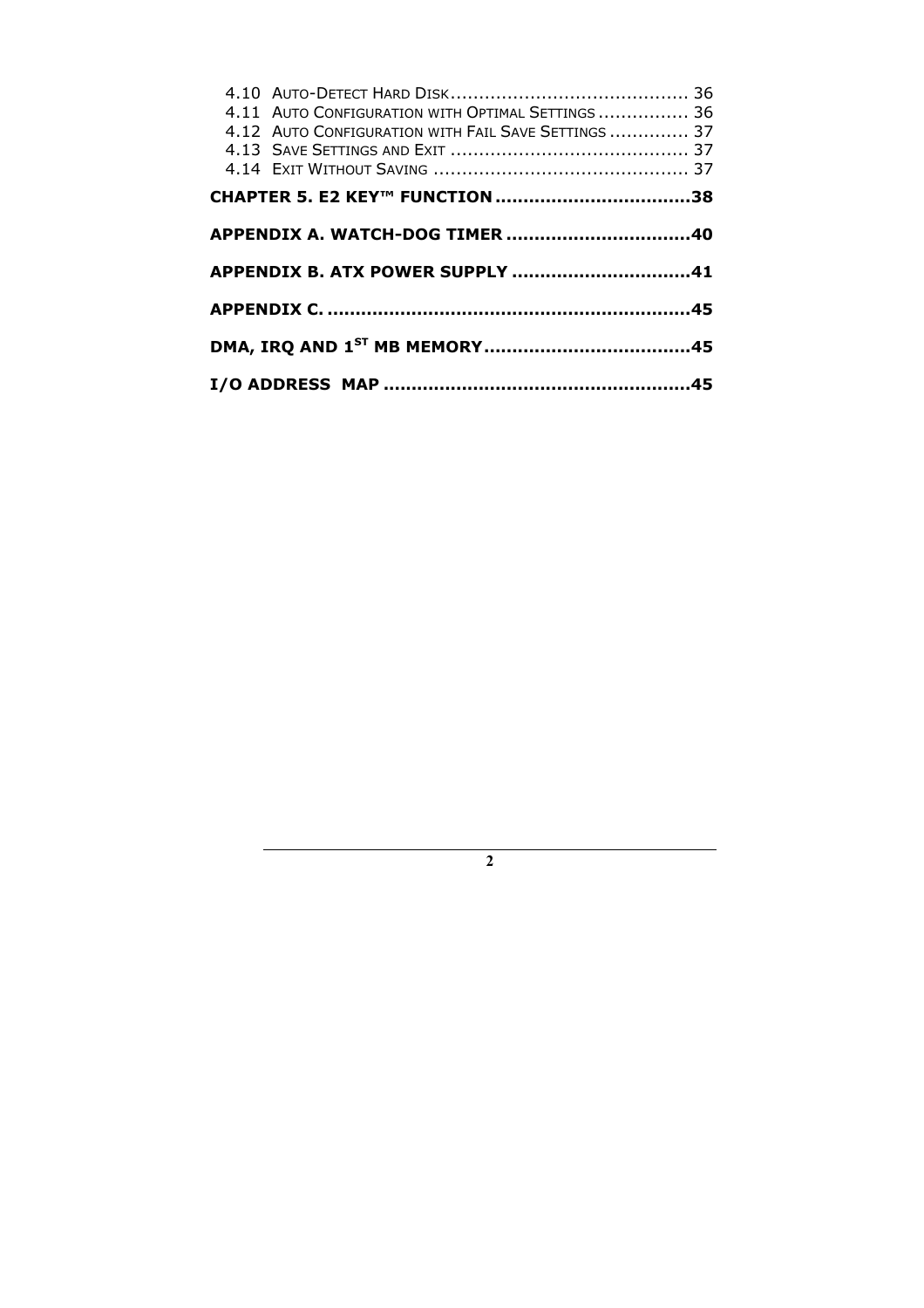### **Chapter 1. Introduction**

Thank you for choosing ROCKY-3702EV Socket 370 Celeron® and Pentium III ( FC-PGA ) with AGP VGA & 10/100Mbps Ethernet Single Board Computer. The ROCKY-3702EV is a PICMG bus form factor board. It is equipped with high performance Intel® Celeron up to 950MHz and Pentium III ( FC-PGA ) 1GHz ( or above ) Processor and advanced high performance multi-mode I/O, designed for the system manufacturers, integrators, or VARs that want to provide all the performance, reliability, and quality at a reasonable price.

This board has a built-in DiskOnChip™(DOC) Flash Disk for embedded application. The DOC Flash Disk is 100% compatible to hard disk which enable users to use DOS command without having to install any extra software utility.

An advanced high performance super AT I/O chip – Winbond W83977EF is used in the ROCKY-3702EV board. The on-chip UARTs are compatible with the NS16C550. The parallel port and IDE interface are compatible with IBM PC/AT architecture.

ROCKY-3702EV uses the advanced INTEL 440BX Chipset which is 100% ISA/PCI compatible chipset with PCI 2.1 standard. In addition to all of the above, this board provides four 168-pin sockets for its on-board DRAM. The DIMM module is 3.3 V SDRAM and support up to a maximum of 256MB for each module.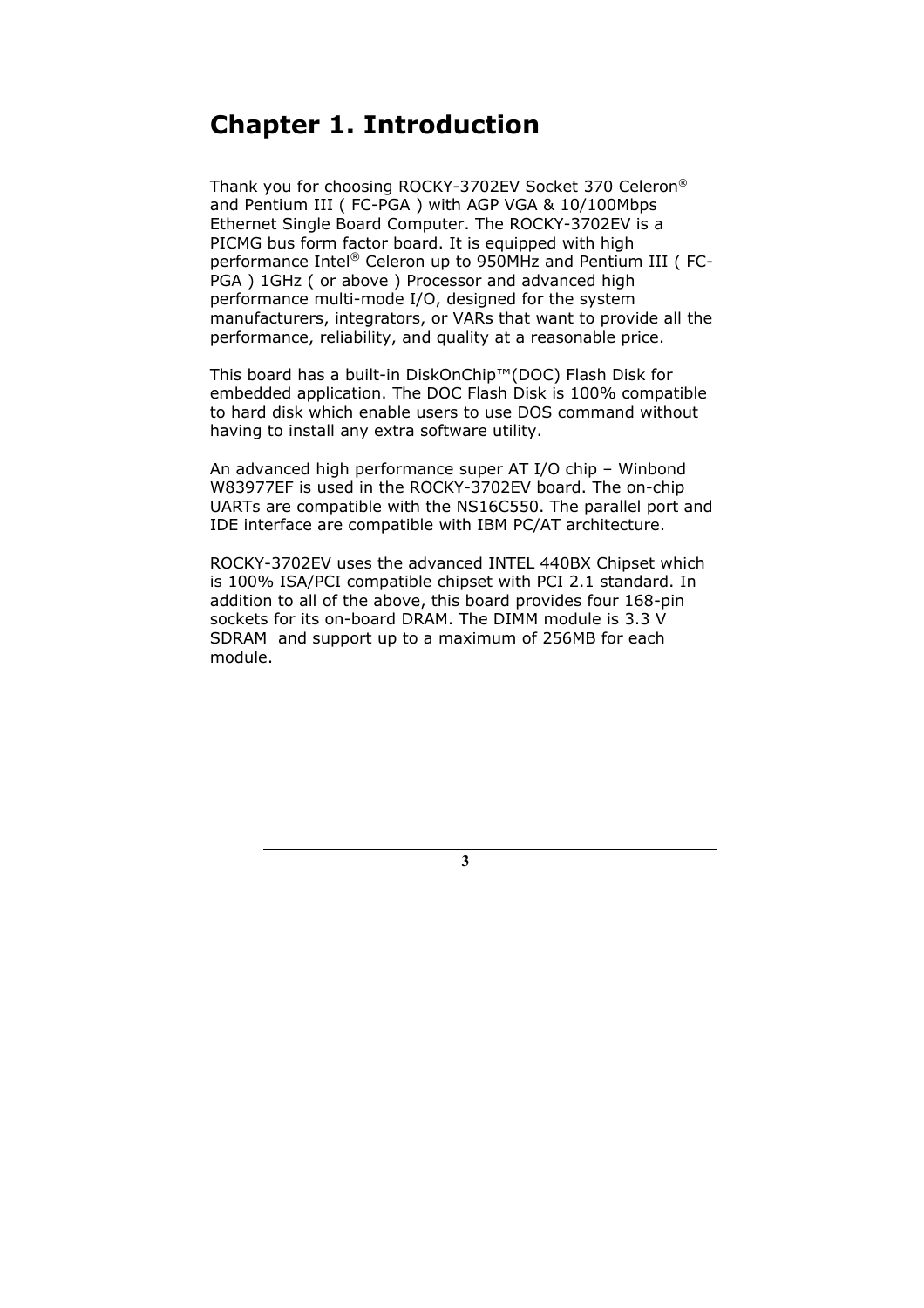### **1.1 Specifications**

- **CPU** : Support Intel Celeron® up to 950 MHz , Pentium III ( FC-PGA ) 1GHz Processor.
- **Bus** : PICMG bus, meets PCI 2.1 standard
- **DMA channels** : 7
- **Interrupt levels** : 15
- **Chipset** : Intel 82440BX 66/100MHz CPU Clock
- **RAM** : Four 168-pin DIMM sockets support SDRAM and EDO RAM module, up to 1GB.
- **AGP VGA Controller** :
	- $\checkmark$  ATI Rage Mobility-M VGA Controller
	- $\checkmark$  AGP bus speed : 1X/2X 33/66MHz
	- $\checkmark$  Screen Resolution up to 1024 x 768 32bit colors

#### • **10/100Mbps Ethernet Controller** :

- 9 Realtek RTL8100B IEEE802.u 100BASE-TX standard
- $\checkmark$  Dual Auto-sensing interface to 10Mbps, 100Mbps Network
- $\checkmark$  RJ45 connector for 10BASE-TX and 100BASE-TX
- $\checkmark$  Full Duplex capability
- $\checkmark$  Full Software driver support
- **Ultra DMA/33 (Enhanced PCI IDE Interface)** : up to four PCI Enhance IDE hard drives. The Ultra DMA/33 IDE can handle data transfer up to 33MB/s. Best of all is that this new technology is compatible with existing ATA-2 IDE specifications so there is no need to change any of customer's current accessories.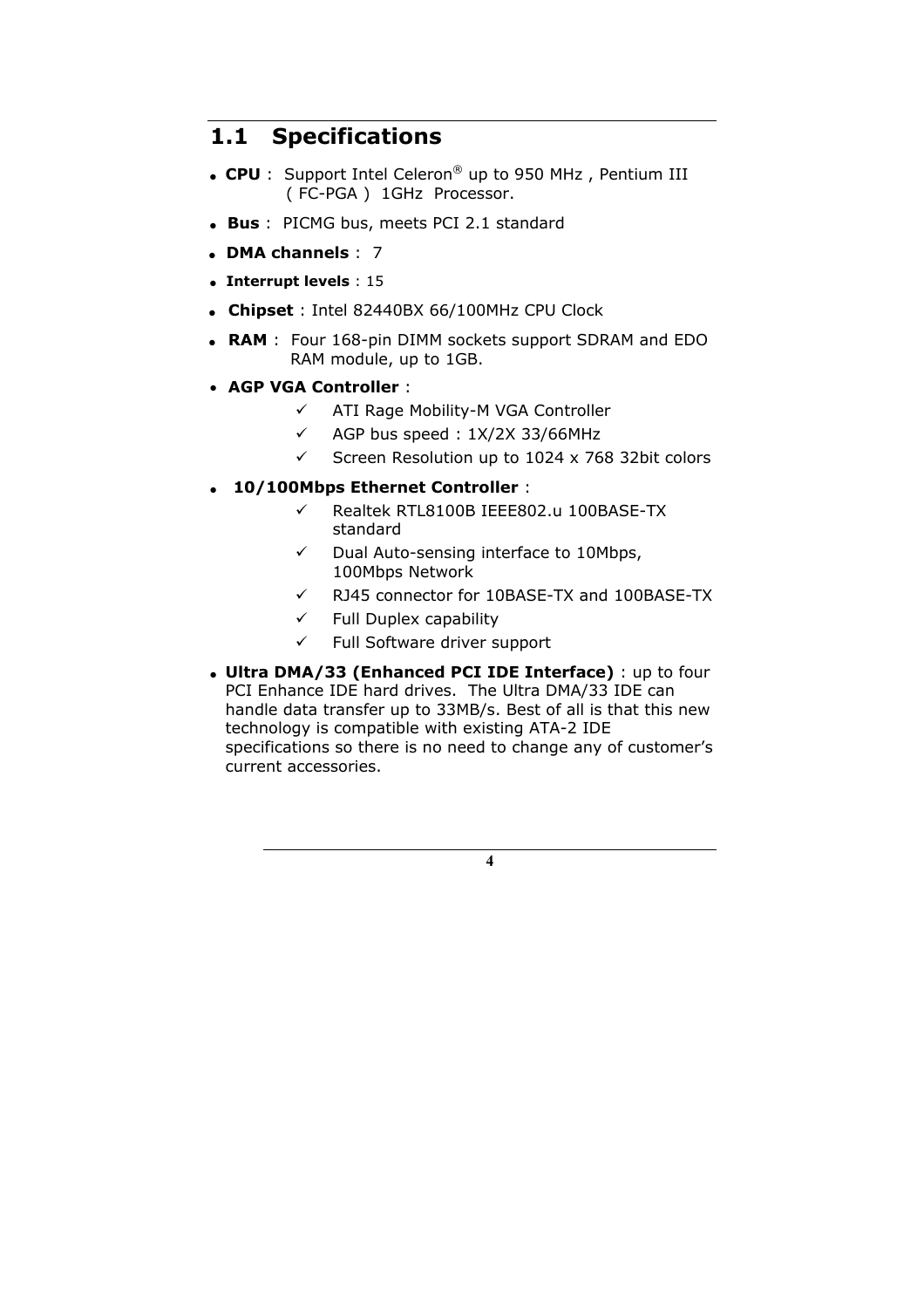#### • **Multi-I/O Chip** :

- $\checkmark$  W83977, all I/O setup by BIOS
- $\checkmark$  Two 16C550 RS-232C Ports
- 9 One EPP/ECP Parallel Port, Floppy Port
- **Floppy disk drive interface** : Two 2.88 MB, 1.44MB, 1.2MB, 720KB, or 360KB floppy disk drives.
- **Two high speed Serial ports** : NS16C550 compatible UARTs
- **Bi-directional Parallel Port**
- • **Built-in LM78 Hardware Monitoring System** to monitor power supply voltage and fan speed status.
- **IrDA port :** Support Serial Infrared(SIR) and Amplitude Shift Keyed IR(ASKIR) interface.
- **USB port :** Support two USB ports for future expansion.
- **ISAPLUS<sup>TM</sup>** : Designed to enhance the ISA bus drive capability
- **E2 Key** : A special designed 1Kbit EEPROM (non volatile memory) provided to accept read/write data by customer's program. It is useful for storing system ID, Password and other crucial data on the board.
- **Watch-dog timer** : Can be set by 1, 2, 10, 20, 110 or 220 seconds per period. Reset or NMI is generated when CPU does not periodically trigger the timer. Your program uses hex 043 and 443 to control the watch-dog and generates a system reset.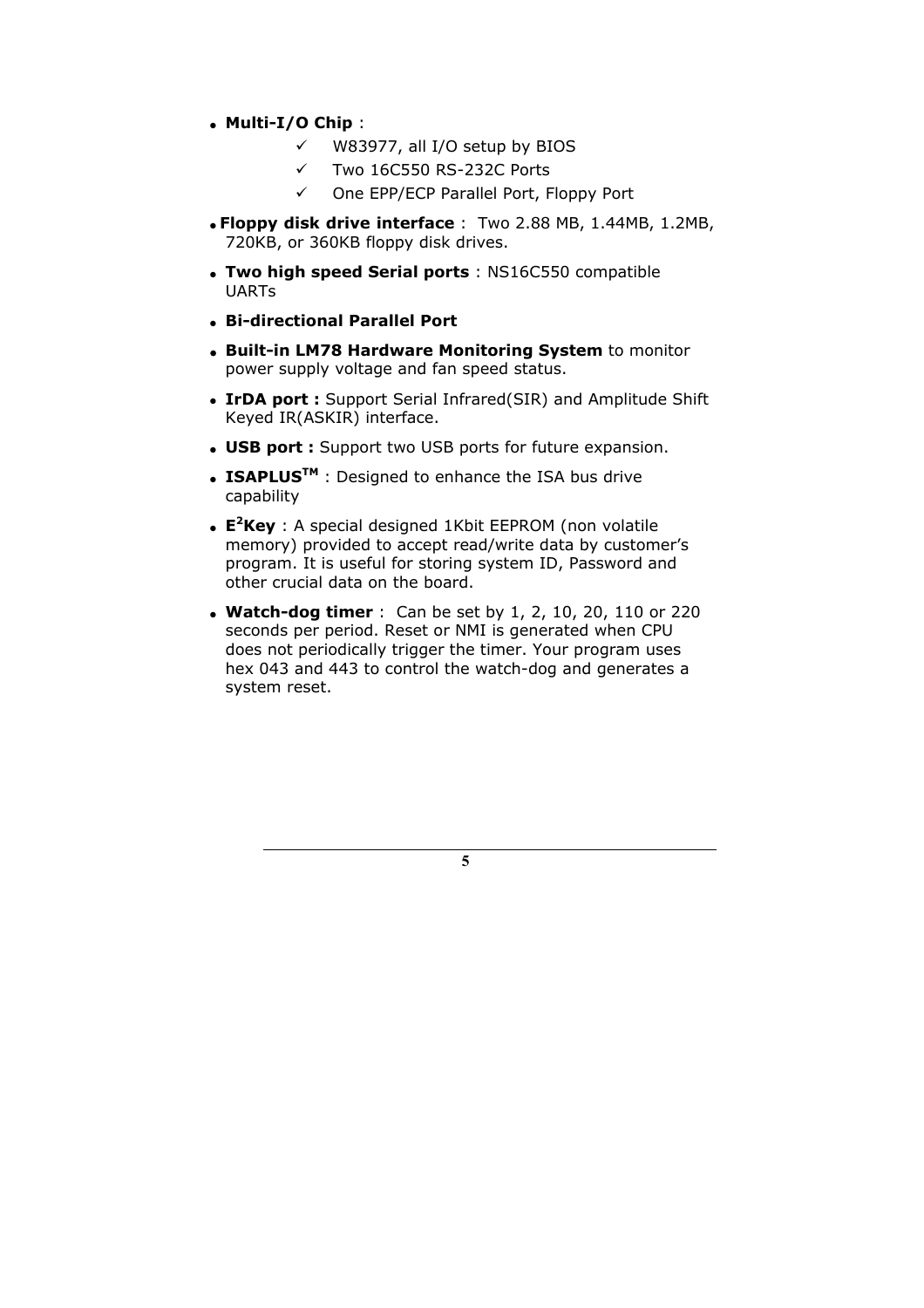- **Flash Disk DiskOnChip™:** The Flash Disk provides 100% compatibility with hard disk, supports M-Systems. The built-in True FFS Transparent Flash Block Management and Space Reclamation will allow customers to use the Flash Disk with DOS command so there is no need to install any extra software utility. The DOC currently is available from 2MB to 144MB.
- **ATX Power Supply function**
- **Mouse & Keyboard Connector** : PS/2 Mouse Port on-board + Ext. Keyboard.
- **Power Consumption** : +5V/6.8A (Celeron 333MHz, 512MB SDRAM) +12V:170mA , -12V:60mA
- **Operating Humidity** :  $5 \sim 95$  %, non-condensing
- **Operating Temperature** : 0° ~ 60° C ( CPU needs Cooler)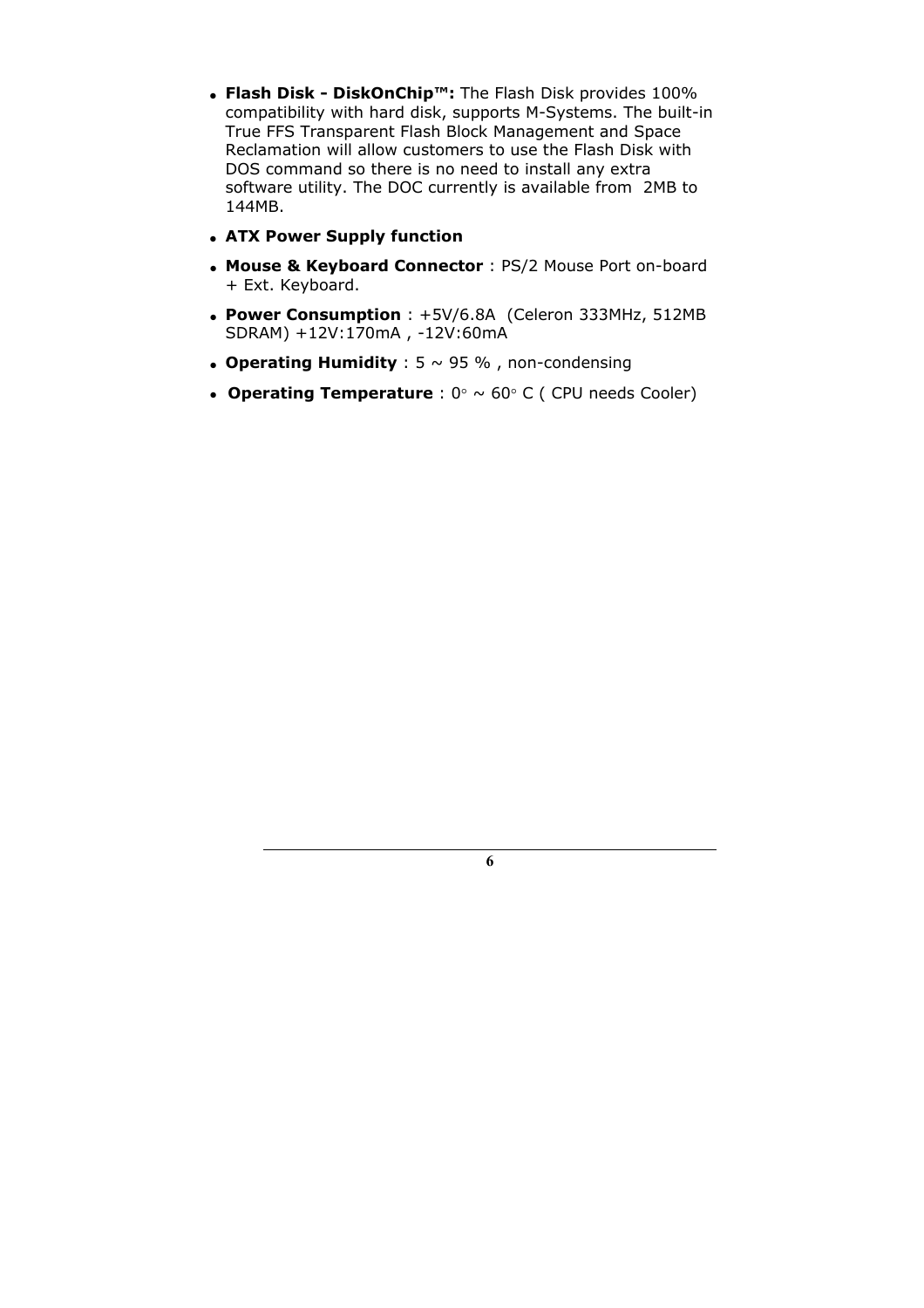#### **1.2 Package Contents**

In addition to this *User Manual*, the ROCKY-3702EV package includes the following items:

- ROCKY-3702EV Socket 370 Celeron® & Pentium III with AGP VGA & 10/100Mbps Ethernet SBC
- Printer Cable/RS232 Cable
- FDD/HDD Cable
- 6-pin Mini-Din to 5-pin Din Keyboard Adapter Cable

If any of these items is missing or damaged, contact the dealer from whom you purchased the product. Save the shipping materials and carton in case you want to ship or store the product in the future.

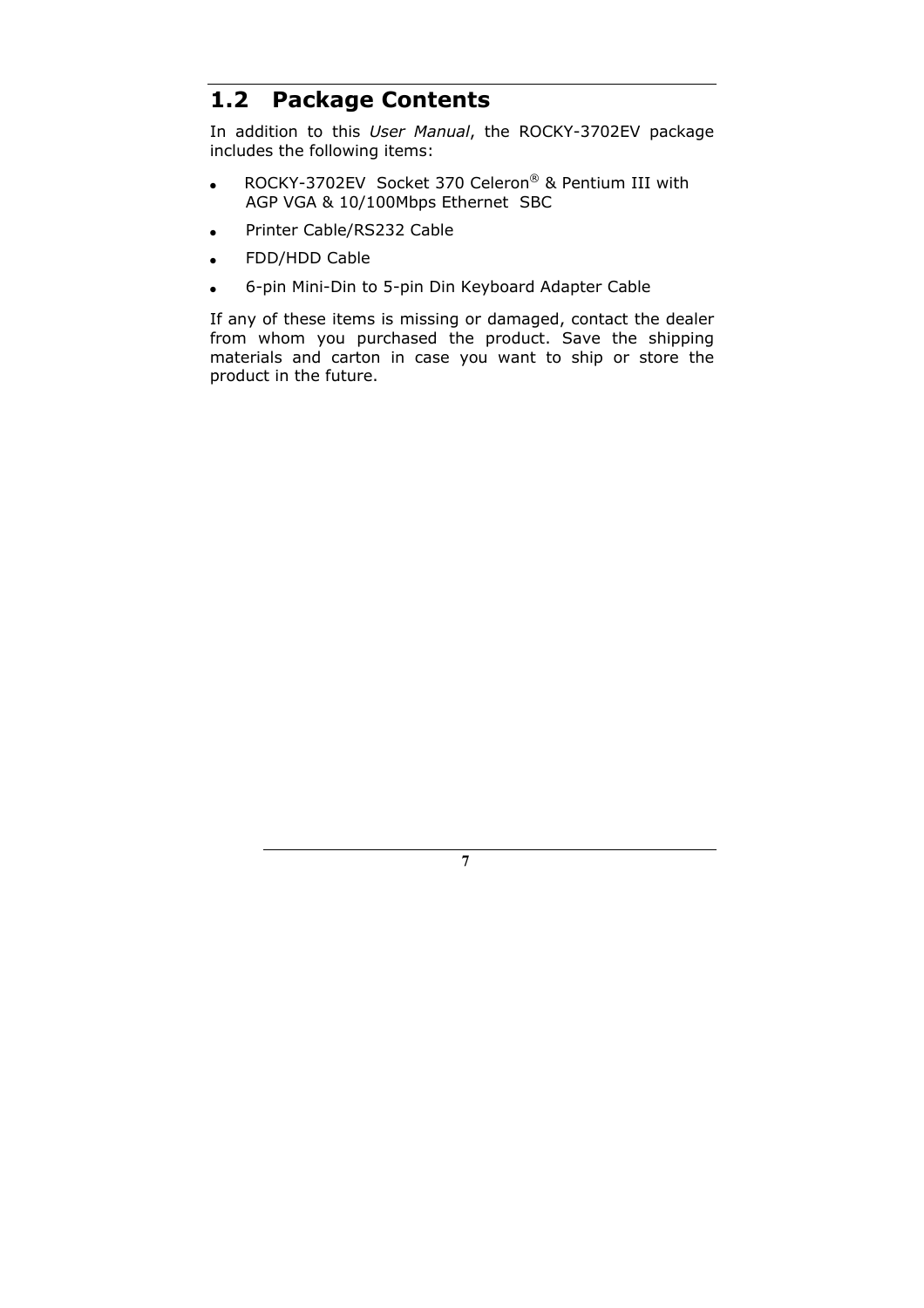# **Chapter 2. Installation**

This chapter describes how to install the ROCKY-3702EV. The layout of ROCKY-3702EV is shown on the next page and the unpacking precautions that you should be careful with are described on the following page. Also included is the jumpers and switches setting for this board's configuration, such as: CPU type selection, system clock setting and Watchdog timer.

### **2.1 ROCKY-3702EV 's Layout**

< Please turn to the next page. >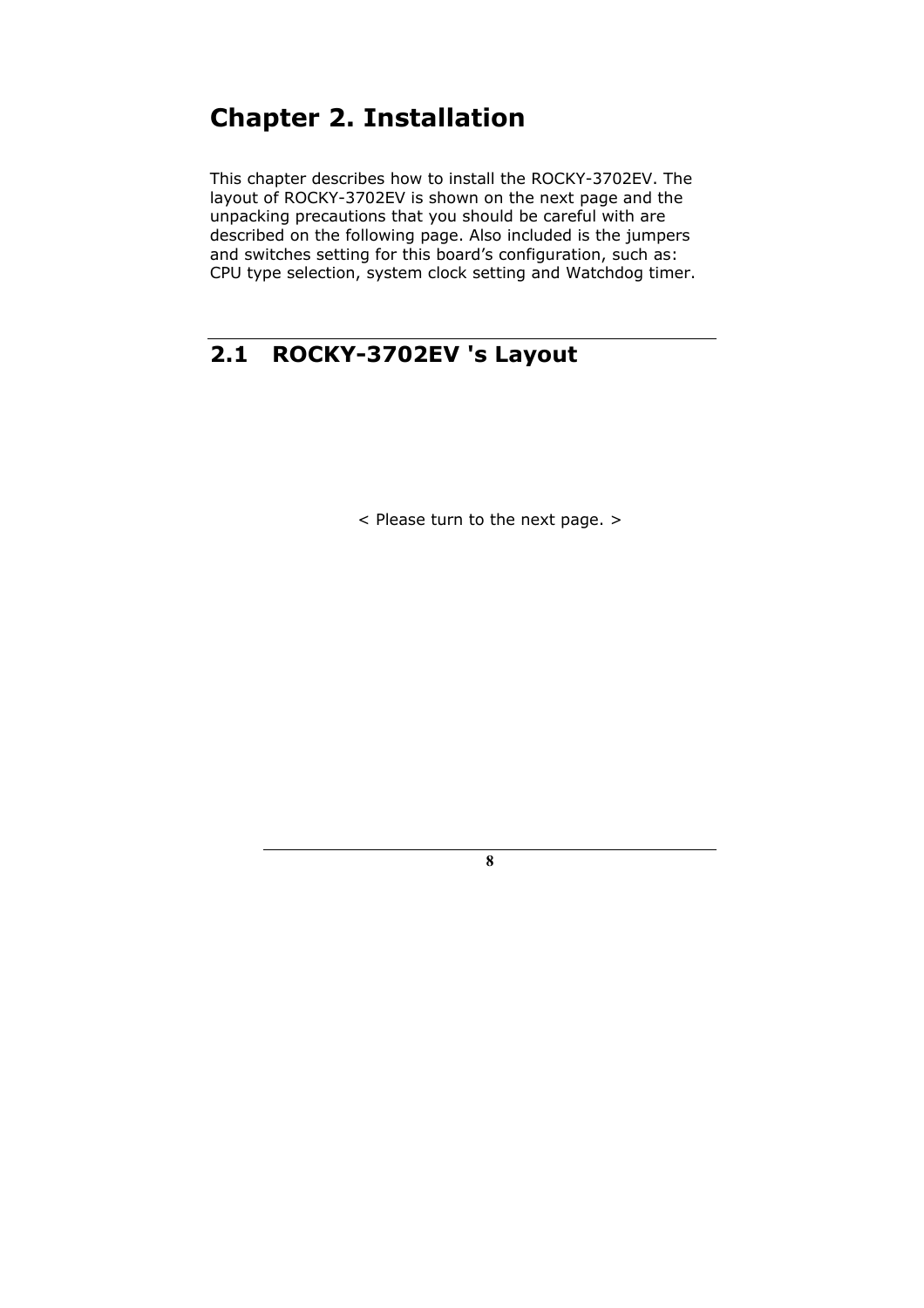# **2.1 ROCKY-3702EV 's Layout**

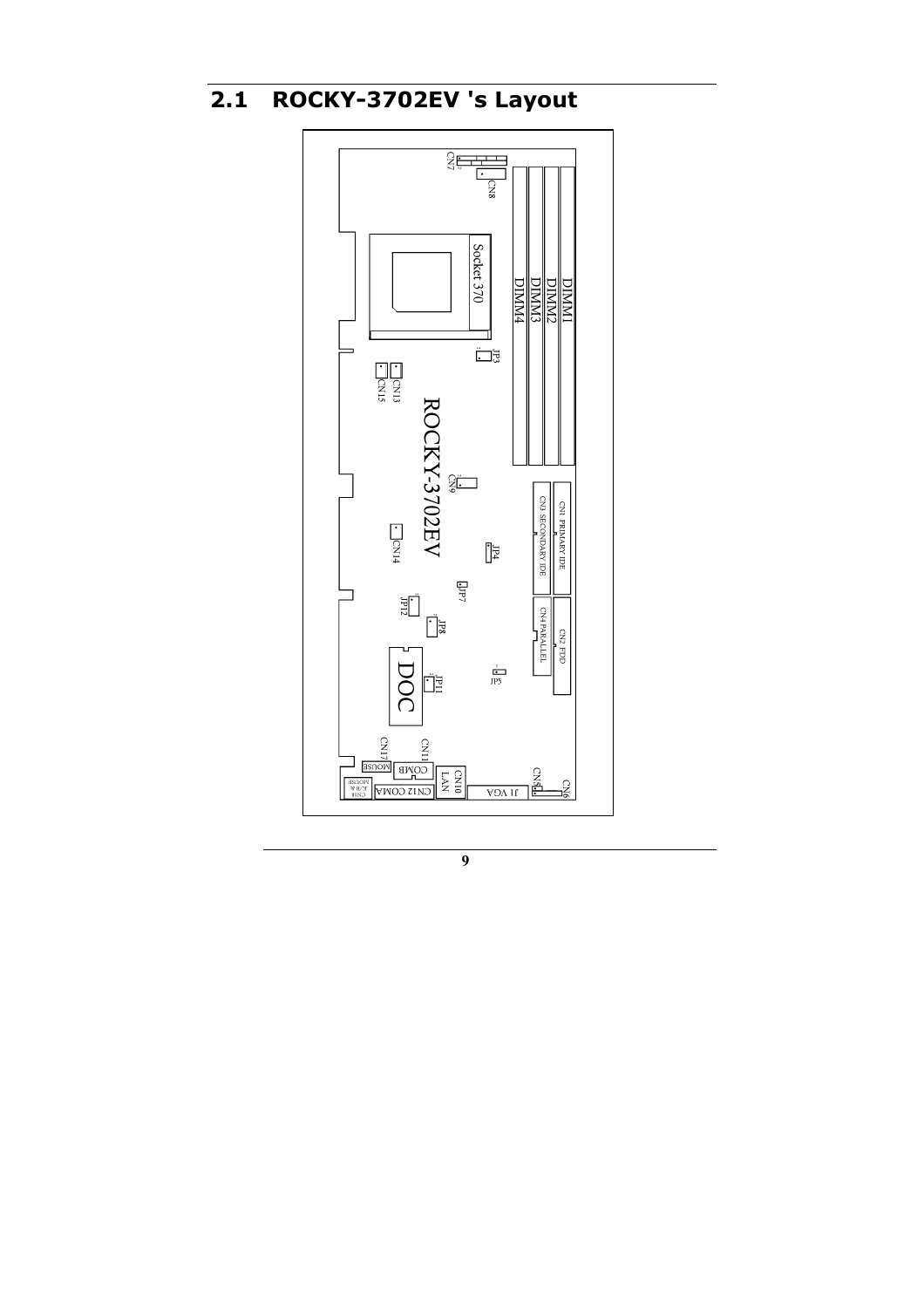### **2.2 Unpacking Precautions**

Some components on ROCKY-3702EV SBC are very sensitive to static electric charges and can be damaged by a sudden rush of power. To protect it from unintended damage, be sure to follow these following precautions:

- $\checkmark$  Ground yourself to remove any static charge before touching your ROCKY-3702EV SBC. You can do it by using a grounded wrist strap at all times or by frequently touching any conducting materials that is connected to the ground.
- $\checkmark$  Handle your ROCKY-3702EV SBC by its edges. Do not touch IC chips, leads or circuitry if not necessary.
- $\checkmark$  Do not plug any connector or jumper while the power is on.
- $\checkmark$  Do not put your ROCKY-3702EV SBC unprotected on a flat surface because it has components on both sides.

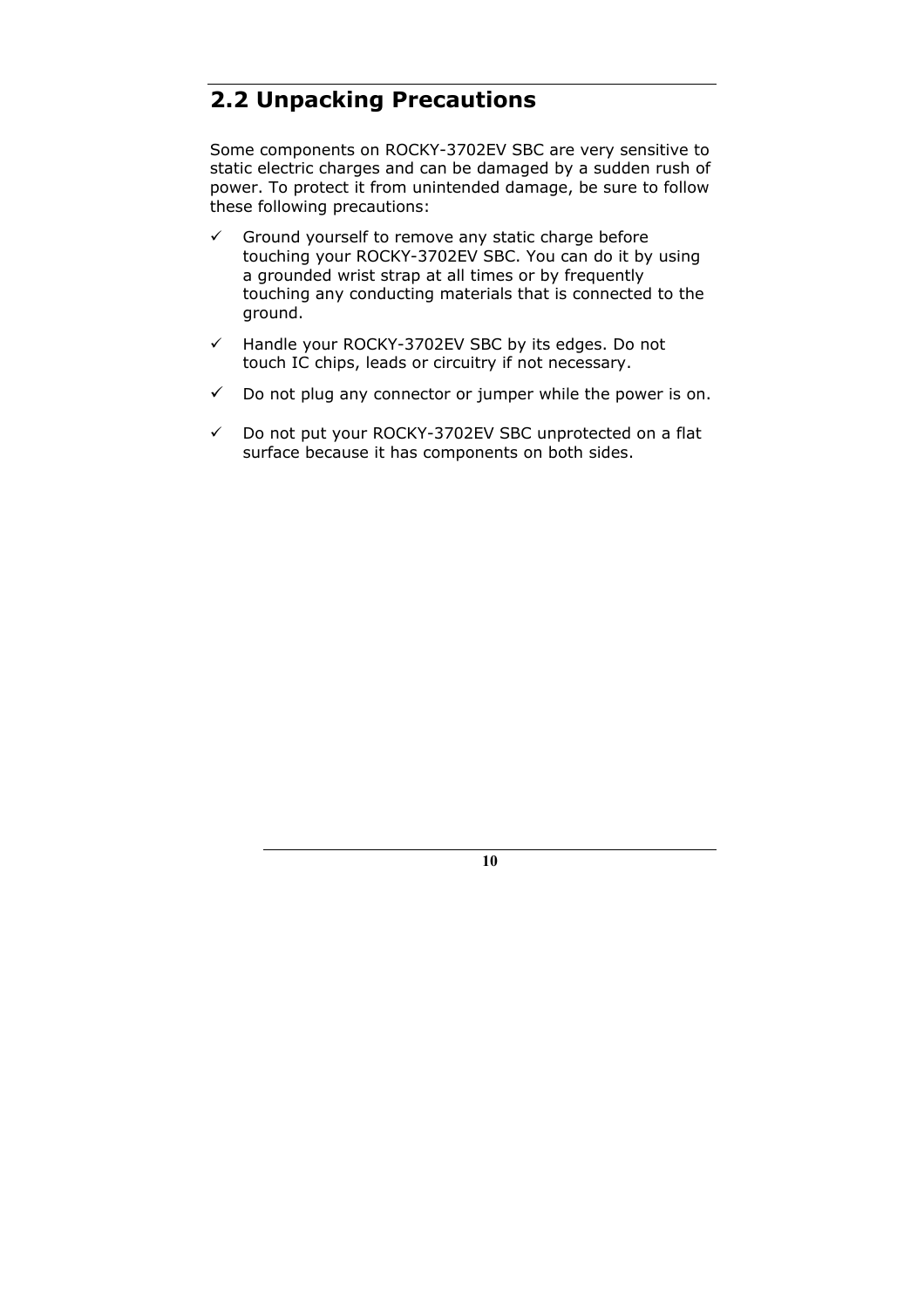### **2.3 Setting the CPU of ROCKY-3702EV**

#### • **JP3 : CPU FREQUENCY SETTING**

| <b>FREQUENCY</b> | JP3 |     |
|------------------|-----|-----|
|                  | 1-3 | 2-4 |
| 6614Hz/100MHz    | OΝ  | ωN  |

**Note:** Intel Celeron CPU will auto-detect 66MHz/100MHz Intel Pentium III ( FC-PGA ) CPU will auto-detect 100MHz

#### • **JP8 : CPU MULTIPLIER SETTING**

| Ratio        | $1 - 2$    | $3 - 4$    | $5 - 6$    | $7 - 8$    |
|--------------|------------|------------|------------|------------|
| $3.0 \times$ | ΟN         | OFF        | ΟN         | ΟN         |
| 3.5x         | ΟN         | OFF        | OFF        | OΝ         |
| 4.0 x        | <b>OFF</b> | ΟN         | ΟN         | ΟN         |
| 4.5x         | <b>OFF</b> | ON         | <b>OFF</b> | OΝ         |
| $5.0 \times$ | OFF        | <b>OFF</b> | ΟN         | OΝ         |
| 5.5x         | <b>OFF</b> | <b>OFF</b> | <b>OFF</b> | ON         |
| 6.0x         | ΟN         | ΟN         | ΟN         | <b>OFF</b> |
| 6.5x         | ON         | ON         | OFF        | OFF        |
| 7x           | ON         | OFF        | ON         | OFF        |
| 7.5x         | ΟN         | OFF        | <b>OFF</b> | <b>OFF</b> |
| 8x           | OFF        | ΟN         | ΟN         | <b>OFF</b> |

### **2.4 Watch-Dog Timer**

The Watch-Dog Timer is enabled by reading port 443H. It should be triggered before the time-out period ends, otherwise it will assume that the program operation is abnormal and will issue a reset signal to reboot or activate NMI to CPU. The Watch-Dog Timer is disable by reading port 043H.

#### • **JP5 : Watch-Dog Timer Type Setting**

| PIN NO. | <b>DESCRIPTION</b> |
|---------|--------------------|
| 1-7     | NMT                |
| 2-3     | <b>ESET</b>        |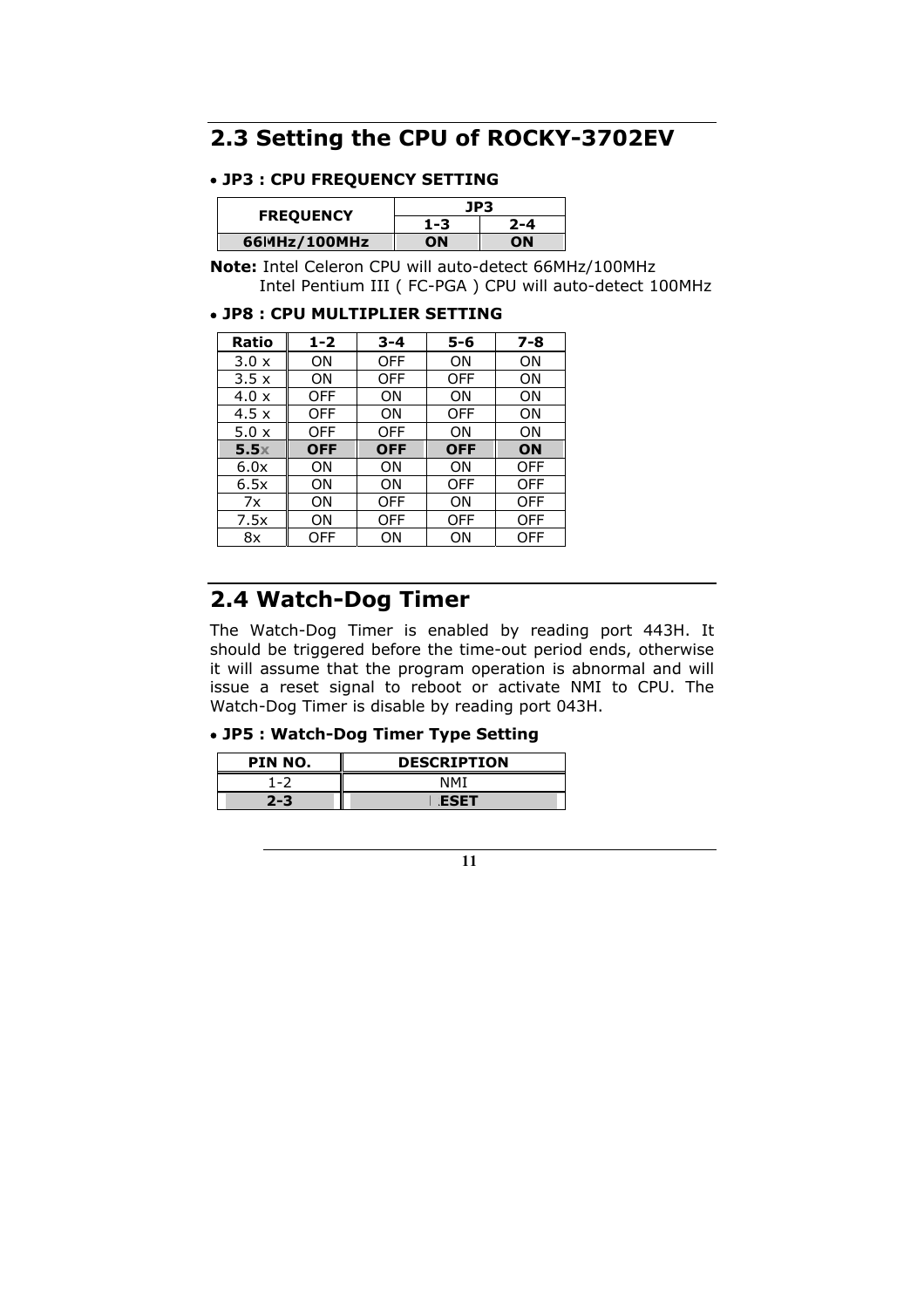#### • **JP12 : WDT Time-out Period**

| <b>PERIOD</b> | $1 - 2$    | $3 - 4$    | $5 - 6$    | $7 - 8$    |
|---------------|------------|------------|------------|------------|
| sec.          | <b>OFF</b> | <b>OFF</b> | ΟN         | <b>OFF</b> |
| sec.          | <b>OFF</b> | <b>OFF</b> | ΟN         | ΟN         |
| 10<br>sec.    | <b>OFF</b> | ON         | <b>OFF</b> | <b>OFF</b> |
| 20<br>sec.    | <b>OFF</b> | ON         | <b>OFF</b> | ΟN         |
| 110 sec.      | ΟN         | <b>OFF</b> | <b>OFF</b> | OFF        |
| 220 sec.      | ΟN         | OFF        | OFF        | ΩN         |

### **2.5 DiskOnChip™ Flash Disk**

The DiskOnChip™ (DOC) Flash Disk Chip is produced by M-Systems. Customers don't need to install any extra software utility because DOC is 100% compatible to hard disk. "Plug and Play" is not only easy to use but also reliable. Right now, the DOC is available from 2MB to 144MB.

• **JP11 : DiskOnChip™ Memory Address Setting**

| PIN NO. | <b>ADDRESS</b>      |
|---------|---------------------|
| $1 - 2$ | $CFOO - CFFF$       |
|         | <b>D600 ·· D7FF</b> |
|         | DE00 - DEFF         |

### **2.6 PS/2 Mouse**

#### • **JP7 : PS/2 Mouse Setting**

The PS/2 mouse uses IRQ12 while in operation**.** 

| $\vert$ JP7 $\vert$ DESCRIPTION   |  |  |  |
|-----------------------------------|--|--|--|
| ON Enable the PS/2   louse, IRQ12 |  |  |  |
| OFF   Disable the PS/2 Mouse      |  |  |  |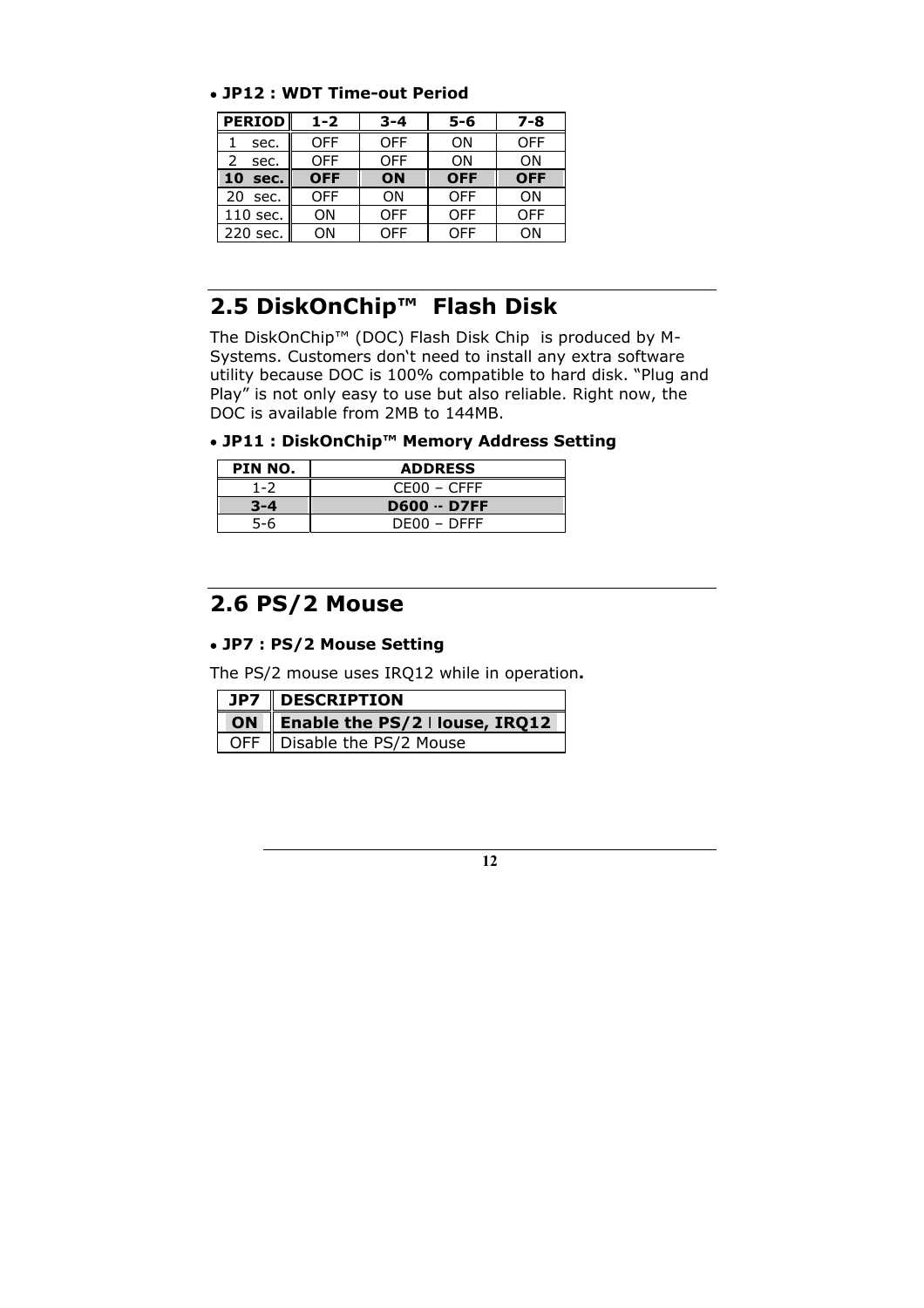# **Chapter 3. Connection**

This chapter describes how to connect peripherals, switches and indicators to the ROCKY-3702EV board.

### **3.1 Floppy Disk Drive Connector**

ROCKY-3702EV board equipped with a 34-pin daisy-chain driver connector cable.

#### • **CN2 : FDD CONNECTOR**

| PIN NO. | <b>DESCRIPTION</b> | PIN NO. | <b>DESCRIPTION</b>    |
|---------|--------------------|---------|-----------------------|
|         | <b>GROUND</b>      | 2       | <b>REDUCE WRITE</b>   |
| 3       | GROUND             | 4       | N/C                   |
| 5       | <b>GROUND</b>      | 6       | N/C                   |
| 7       | <b>GROUND</b>      | 8       | INDEX#                |
| 9       | <b>GROUND</b>      | 10      | MOTOR ENABLE A#       |
| 11      | GROUND             | 12      | DRIVE SELECT B#       |
| 13      | GROUND             | 14      | DRIVE SELECT A#       |
| 15      | <b>GROUND</b>      | 16      | MOTOR ENABLE B#       |
| 17      | <b>GROUND</b>      | 18      | D4IRECTION#           |
| 19      | <b>GROUND</b>      | 20      | STEP#                 |
| 21      | <b>GROUND</b>      | 22      | <b>WRITE DATA#</b>    |
| 23      | <b>GROUND</b>      | 24      | <b>WRITE GATE#</b>    |
| 25      | <b>GROUND</b>      | 26      | TRACK 0#              |
| 27      | <b>GROUND</b>      | 28      | <b>WRITE PROTECT#</b> |
| 29      | <b>GROUND</b>      | 30      | READ DATA#            |
| 31      | <b>GROUND</b>      | 32      | SIDE 1 SELECT#        |
| 33      | GROUND             | 34      | <b>DISK CHANGE#</b>   |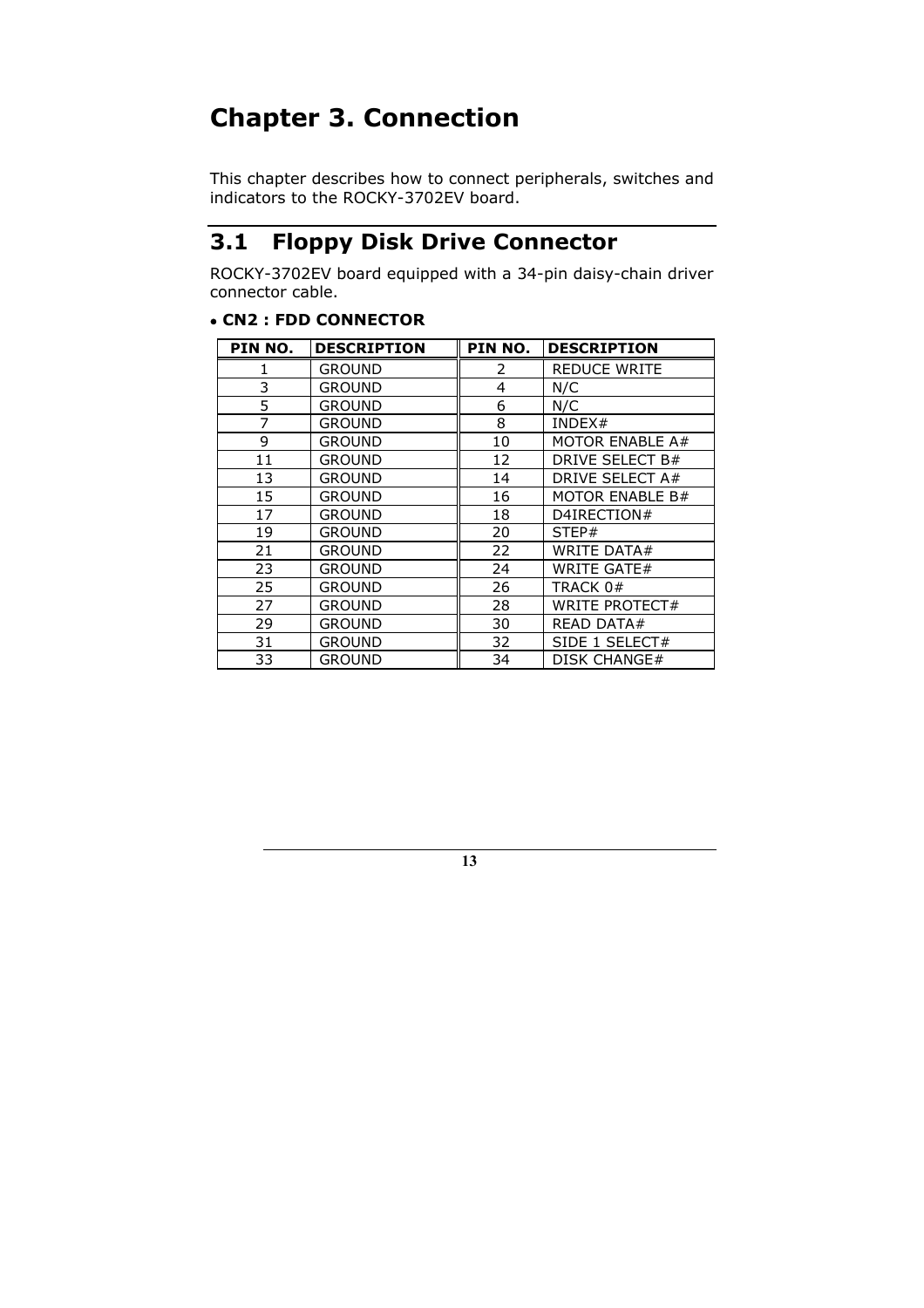### **3.2 PCI E-IDE Disk Drive Connector**

You can attach four IDE (Integrated Device Electronics) hard disk drives to the ROCKY-3702EV IDE controller.

#### **CN1 (IDE 1) : Primary IDE Connector CN3 (IDE 2) : Secondary IDE Connector**

#### • **CN1/CN3 : IDE Interface Connector**

| PIN NO. | <b>DESCRIPTION</b> | PIN NO. | <b>DESCRIPTION</b> |
|---------|--------------------|---------|--------------------|
| 1       | RESET#             | 2       | <b>GND</b>         |
| 3       | DATA 7             | 4       | DATA 8             |
| 5       | DATA 6             | 6       | DATA 9             |
| 7       | DATA 5             | 8       | DATA 10            |
| 9       | DATA 4             | 10      | DATA 11            |
| 11      | DATA 3             | 12      | DATA 12            |
| 13      | DATA 2             | 14      | DATA 13            |
| 15      | DATA 1             | 16      | DATA 14            |
| 17      | DATA 0             | 18      | DATA 15            |
| 19      | <b>GND</b>         | 20      | N/C                |
| 21      | <b>IDE DRQ</b>     | 22      | <b>GND</b>         |
| 23      | IOW#               | 24      | <b>GND</b>         |
| 25      | IOR#               | 26      | <b>GND</b>         |
| 27      | <b>IDE CHRDY</b>   | 28      | <b>GND</b>         |
| 29      | <b>IDE DACK</b>    | 30      | <b>GND</b>         |
| 31      | <b>INTERRUPT</b>   | 32      | N/C                |
| 33      | SA <sub>1</sub>    | 34      | N/C                |
| 35      | SA <sub>0</sub>    | 36      | SA <sub>2</sub>    |
| 37      | HDC CS0#           | 38      | HDC $CS1#$         |
| 39      | <b>HDD ACTIVE#</b> | 40      | <b>GND</b>         |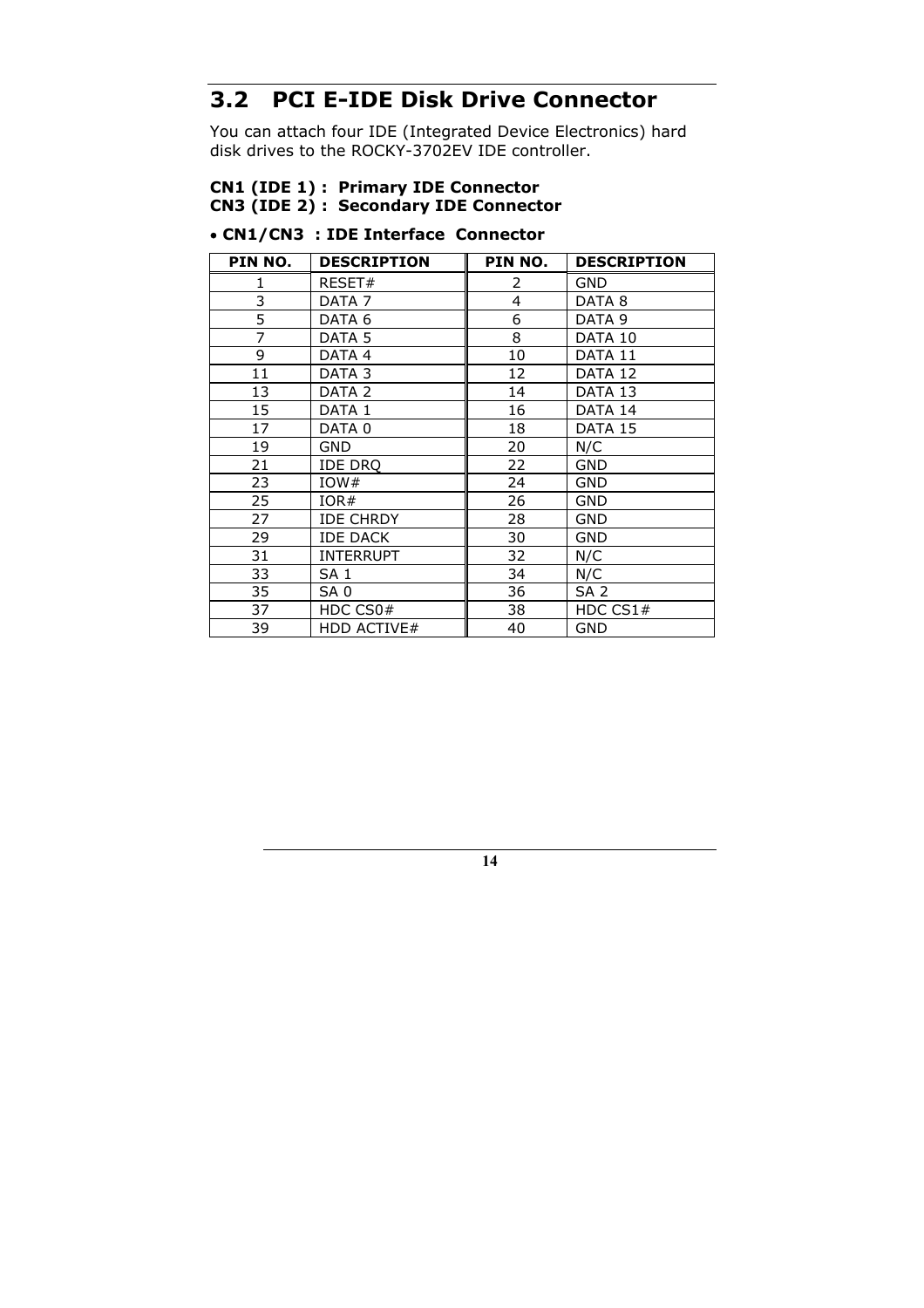### **3.3 Parallel Port**

This port is usually connected to a printer. The ROCKY-3702EV includes an on-board parallel port accessed through a 26-pin flat-cable connector CN4.

| PIN NO. | <b>DESCRIPTION</b> | PIN NO. | <b>DESCRIPTION</b> |
|---------|--------------------|---------|--------------------|
|         | STROBE#            | 2       | DATA <sub>0</sub>  |
| 3       | DATA 1             | 4       | DATA <sub>2</sub>  |
| 5       | DATA <sub>3</sub>  | 6       | DATA 4             |
| 7       | DATA <sub>5</sub>  | 8       | DATA 6             |
| 9       | DATA <sub>7</sub>  | 10      | <b>ACKNOWLEDGE</b> |
| 11      | <b>BUSY</b>        | 12      | <b>PAPER EMPTY</b> |
| 13      | PRINTER SELECT     | 14      | AUTO FORM FEED #   |
| 15      | ERROR#             | 16      | <b>INITIALIZE</b>  |
| 17      | PRINTER SELECT LN# | 18      | GND                |
| 19      | GND                | 20      | <b>GND</b>         |
| 21      | GND                | 22      | <b>GND</b>         |
| 23      | GND                | 24      | <b>GND</b>         |
| 25      | GND                | 26      | N/C                |

#### • **CN4 : Parallel Port Connector**

#### **3.4 Serial Ports**

The ROCKY-3702EV offers two high speed NS16C550 compatible UARTs with Read/Receive 16 byte FIFO serial ports (COMA/COMB).

#### • **CN12 : Serial Port 9-pin D-sub Connector (COMA)**

| PIN NO.       | <b>DESCRIPTION</b>     |       |
|---------------|------------------------|-------|
|               | DATA CARRIER DETECT    | DCD.  |
| $\mathcal{P}$ | <b>RECEIVE DATA</b>    | (RXD) |
| 3             | <b>TRANSMIT DATA</b>   | 'TXD  |
|               | DATA TERMINAL READY    | (DTR) |
| 5             | <b>GROUND</b>          | (GND) |
| 6             | DATA SET READY         | (DSR) |
|               | <b>REQUEST TO SEND</b> | (RTS) |
| 8             | <b>CLEAR TO SEND</b>   | CTS   |
|               | RING INDICATOR         |       |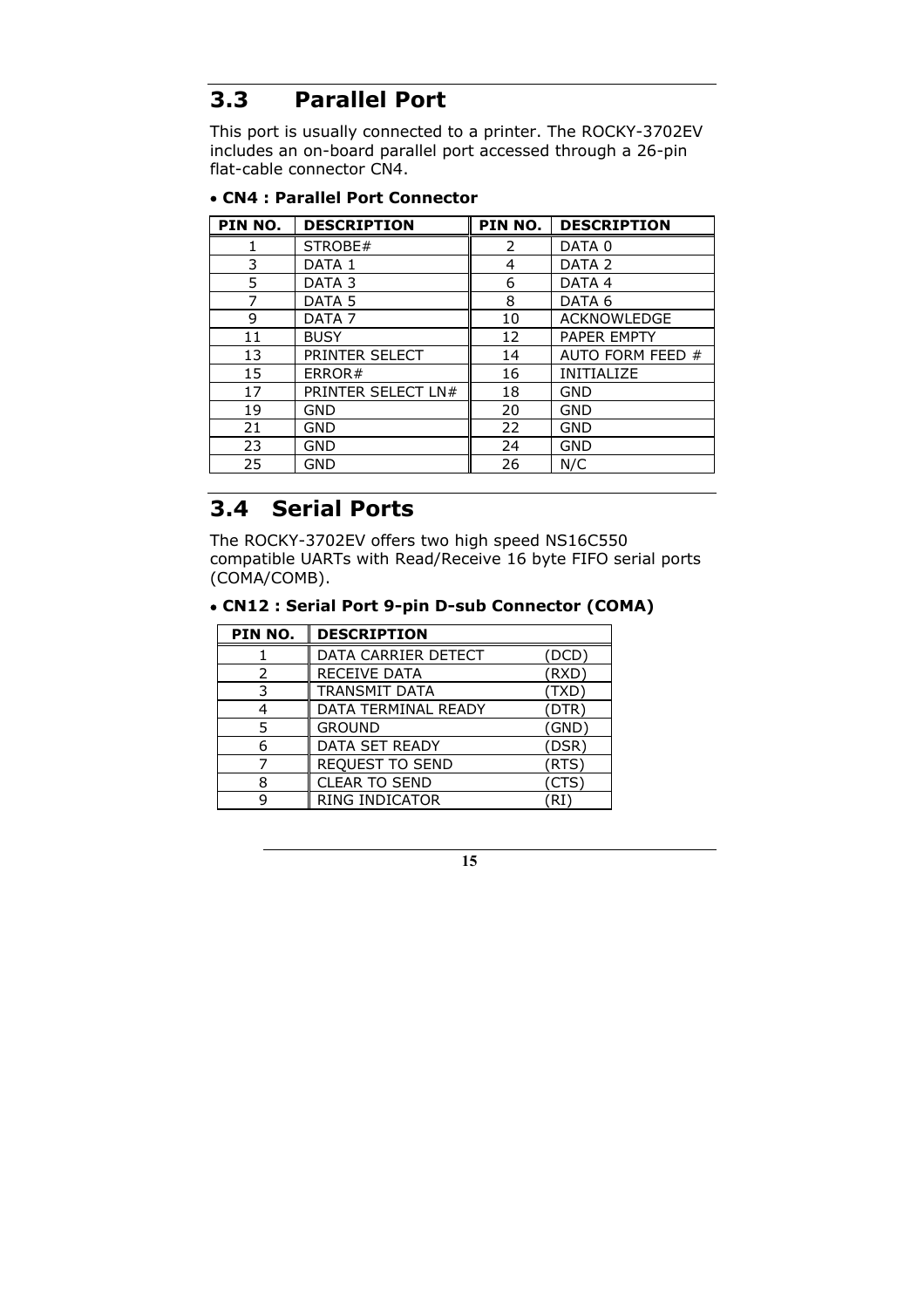#### • **CN11 : Serial Port 2x5 pin header Connector (COMB)**

| Pin No.   Description | Pin No. | <b>Description</b> |
|-----------------------|---------|--------------------|
| חמר                   |         | <b>DSR</b>         |
| <b>RXD</b>            |         | <b>RTS</b>         |
| <b>TXD</b>            |         | CTX                |
| <b>DTR</b>            |         |                    |
| חור                   |         |                    |

### **3.5 Keyboard/Mouse Connector**

The ROCKY-3702EV provides one external keyboard, one external mouse and one PS/2 keyboard & mouse connectors.

#### • **CN8 : 5-pin Header External Keyboard Connector**

| PIN NO. | <b>DESCRIPTION</b> |
|---------|--------------------|
|         | <b>KB CLOCK</b>    |
|         | <b>KB DATA</b>     |
|         | N/C                |
|         | GND                |
|         | +5V                |

#### • **CN18 : 6-pin Mini-DIN PS/2 Keyboard & Mouse Connector**

| PIN NO. | <b>DESCRIPTION</b> |
|---------|--------------------|
|         | KB DATA            |
| 2       | MS DATA            |
| 3       | GND                |
|         | $+5V$              |
| 5       | <b>KB CLOCK</b>    |
|         | <b>MS CLK</b>      |

#### • **CN17 : PS/2 Mouse 5-pin Header Connector**

| PIN NO. | <b>DESCRIPTION</b> |
|---------|--------------------|
|         | MS DATA            |
|         | N/C                |
|         | GND                |
|         | $+5V$              |
|         | MS CLOCK           |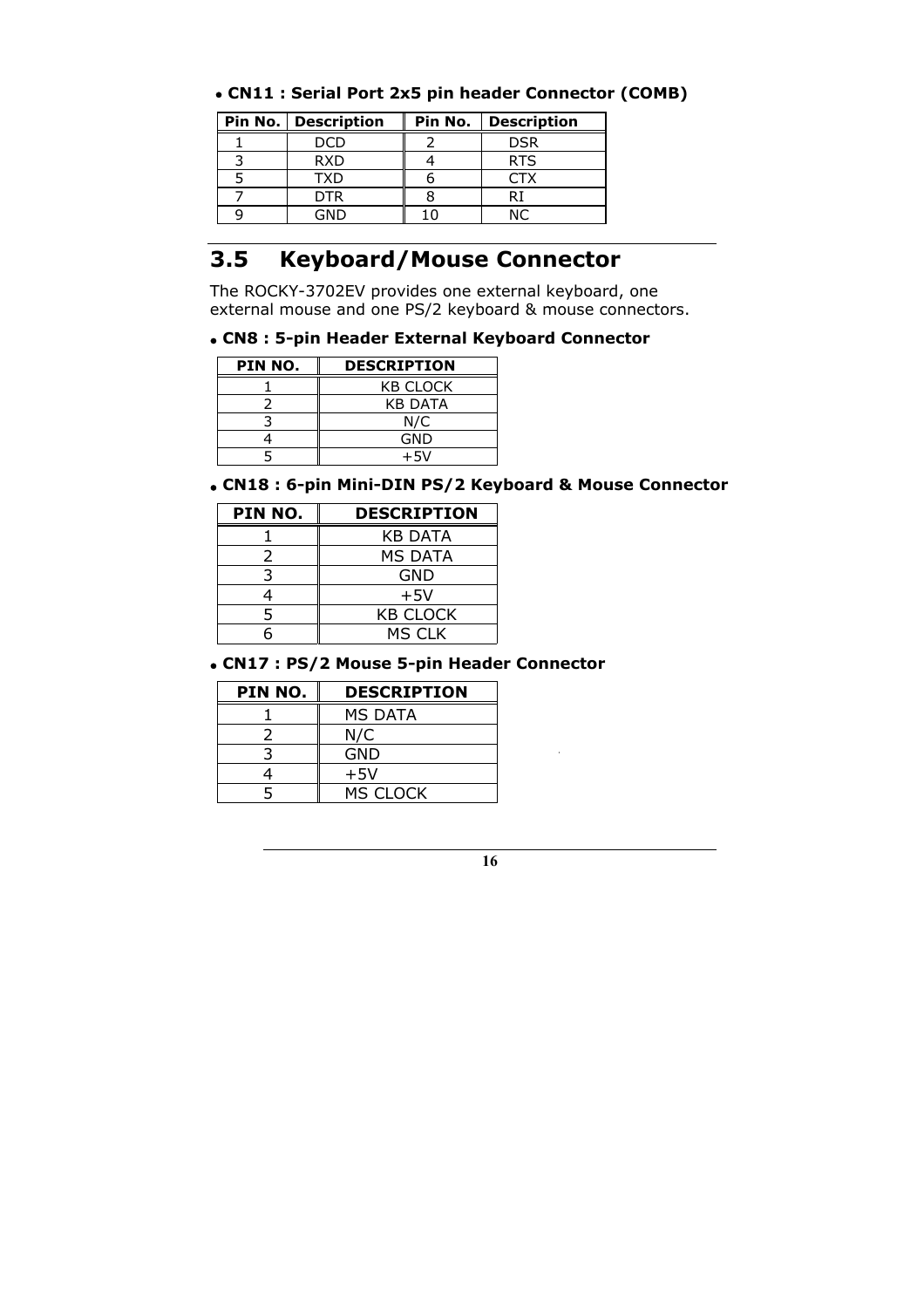### **3.6 External Switches and Indicators**

There are several external switches and indicators for monitoring and controlling your CPU board. All the functions are in the CN7 connector.

• **CN7 : Multi Panel** 

|     | <b>PIN NO. DESCRIPTION</b> | PIN NO. | <b>DESCRIPTION</b> |
|-----|----------------------------|---------|--------------------|
|     | <b>SPEAKER</b>             |         | POWER LED +        |
| 3.  | N/C                        | 4       | N/C                |
| 5.  | N/C                        | 6       | POWER LED -        |
| 7.  | $+5V$                      | 8       | <b>KEYLOCK</b>     |
| 9.  | <b>RESET SW</b>            | 10      | <b>GND</b>         |
| 11. | GND                        | 12      | <b>GND</b>         |
| 13. | IDE LED -                  | 14      | N/C                |
| 15. | IDE LED+                   | 16      | ATX POWER ON       |
| 17. | <b>ATX POWER BUTTON</b>    | 18      | <b>ATX 5VSB</b>    |
| 19. | ATX 5VSB                   | 20      | <b>ATX 5VSB</b>    |

### **3.7 USB Port Connector**

The ROCKY-3702EV has two built-in USB ports for the future I/O bus expansion.

• **CN9: 2 USB Connectors Pin 1,3,5,7 for USB 0 Pin 2,4,6,8 for USB 1**

| <b>PIN NO. Description</b> | <b>PIN NO. Description</b> |
|----------------------------|----------------------------|
| VCC                        | GND                        |
| SBD <sub>0</sub> -         | $SBD1+$                    |
| $SBD0+$                    | SBD <sub>1</sub> -         |
| GND                        |                            |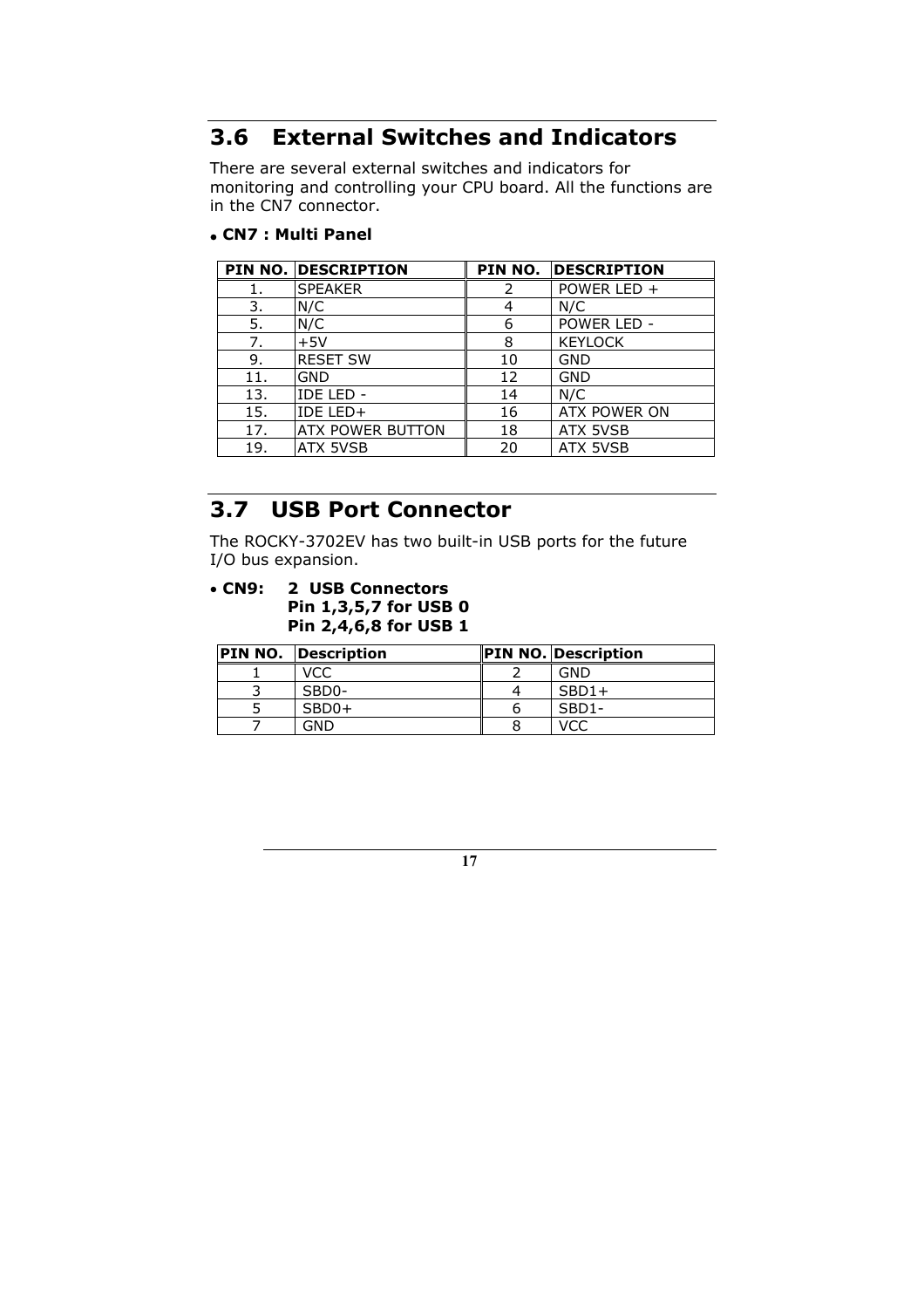#### **3.8 IrDA Infrared Interface Port**

ROCKY-3702EV built-in IrDA port supports Serial Infrared (SIR) or Amplitude Shift Keyed IR (ASKIR) interface. If you want to use the IrDA port, you have to configure the SIR or ASKIR model in the BIOS's Peripheral Setup's COM2. Then the normal RS-232 COM2 will be disabled.

• **CN6 : IrDA Connector**

| PIN NO. | <b>DESCRIPTION</b> |
|---------|--------------------|
|         | VCC                |
|         | FIR-RX             |
|         | IR-RX              |
|         | GND                |
|         | IR-TX              |
|         | CIR-RX             |

### **3.9 VGA Connector**

The built-in 15-pin VGA connector can be connected directly to your monochrome CRT monitor as well as high resolution color CRT monitor.

#### • **J1 : 15-pin Female Connector**

|   | <b>RED</b>   | 9  | <b>VCC</b>      |
|---|--------------|----|-----------------|
| 2 | <b>GREEN</b> | 10 | <b>GND</b>      |
| 3 | <b>BLUE</b>  | 11 | N/C             |
|   | N/C          | 12 | <b>DDC DATA</b> |
| 5 | <b>GND</b>   | 13 | H-SYNC          |
|   | <b>GND</b>   | 14 | V-SYNC          |
|   | <b>GND</b>   | 15 | DDC CLK         |
|   | <b>GND</b>   |    |                 |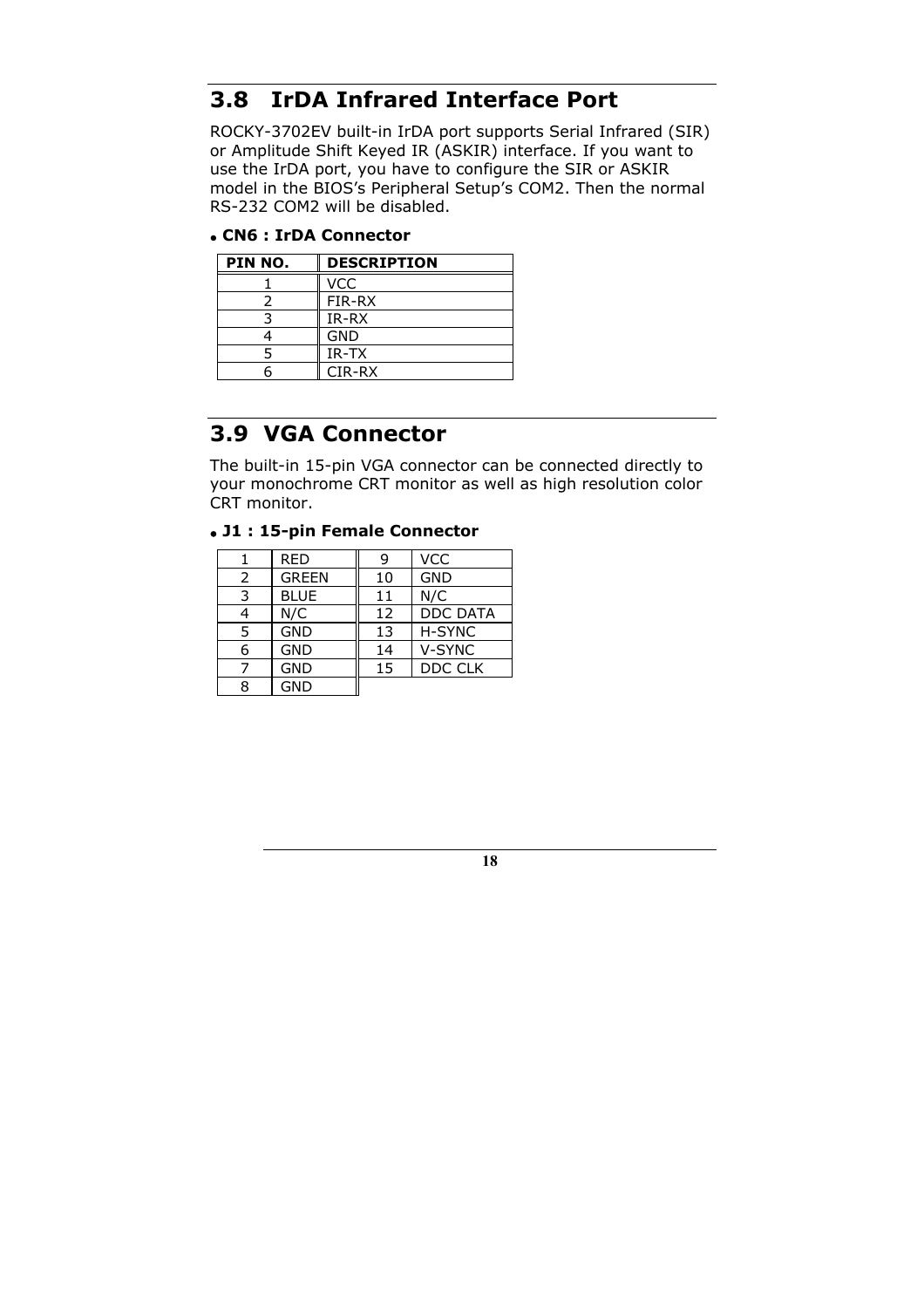#### **3.10 LAN RJ45 Connector**

ROCKY-3702EV is equipped with a built-in 10/100Mbps Ethernet Controller. You can connect it to your LAN through RJ45 LAN connector. The pin assignments are as following:

#### • **CN10 : LAN RJ45 Connector**

|    | $TX+$  |                 | N/C      |
|----|--------|-----------------|----------|
| 2. | TX-    | 8.              | N/C      |
| 3. | $RX+$  | 9.              | 3VSB     |
| 4. | N/C    | 10.             | SPEEDLED |
| 5. | N/C    | 11.             | 3VSB     |
| 6. | $RX -$ | 12 <sub>1</sub> | ACTI FD  |

#### • **CN5 : LED Connector for LAN**

| AN ACT. |
|---------|

#### **3.11 Fan Connector**

The ROCKY-3702EV provides one CPU cooling fan connector and two system fan connectors. These connectors can supply 12V/500mA to the cooling fan. The connector has a "rotation" pin which supplies the fan's rotation signal to the system, so the system BIOS knows the fan speed. Please note that only specific fan offers the rotation signal .

- • **CN13 : CPU Fan Connector**
- • **CN14 : System1 Fan Connector**
- • **CN15 : System2 Fan Connector**

| PIN NO. | <b>DESCRIPTION</b> |  |
|---------|--------------------|--|
|         | Fan Sensor         |  |
|         | $+12V$             |  |
|         | GND                |  |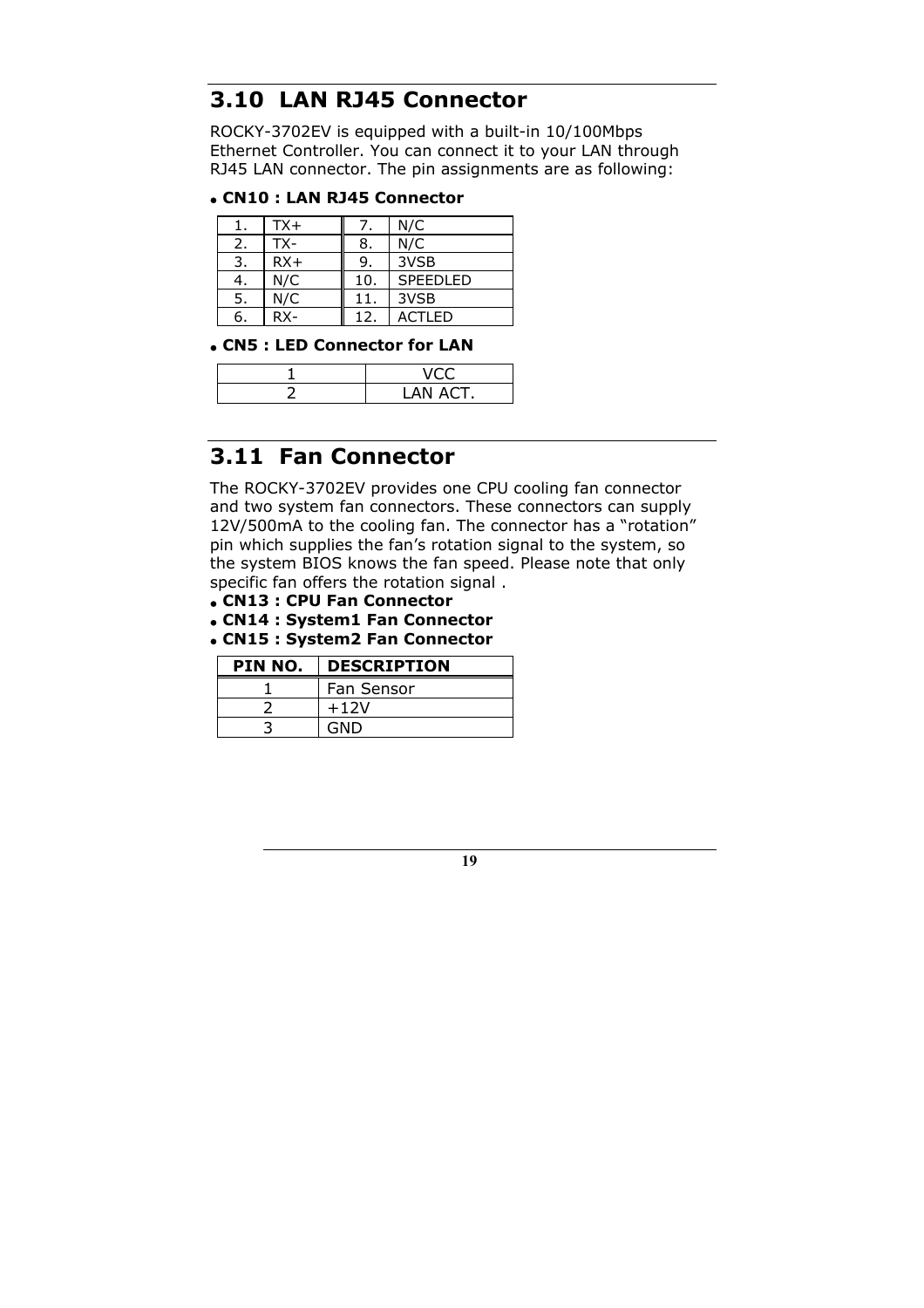# **Chapter 4. AMI BIOS Setup**

The ROCKY-3702EV uses the AMI PCI/ISA BIOS for system configuration. The AMI BIOS setup program is designed to provide maximum flexibility in configuring the system by offering various options which may be selected to meet endusers' needs. This chapter is written to assist you in the proper usage of these features.

#### **4.1 Getting Started**

When you turn on the power button, the BIOS will enter the Power-On-Self-Test routines. These routines will be executed for system test, initialization and system configuration verification.

#### **" Hit DEL if you want to run SETUP"**

To access AMI PCI/ISA BIOS Setup program, press <Del> key. The following screen will be displayed at this time.

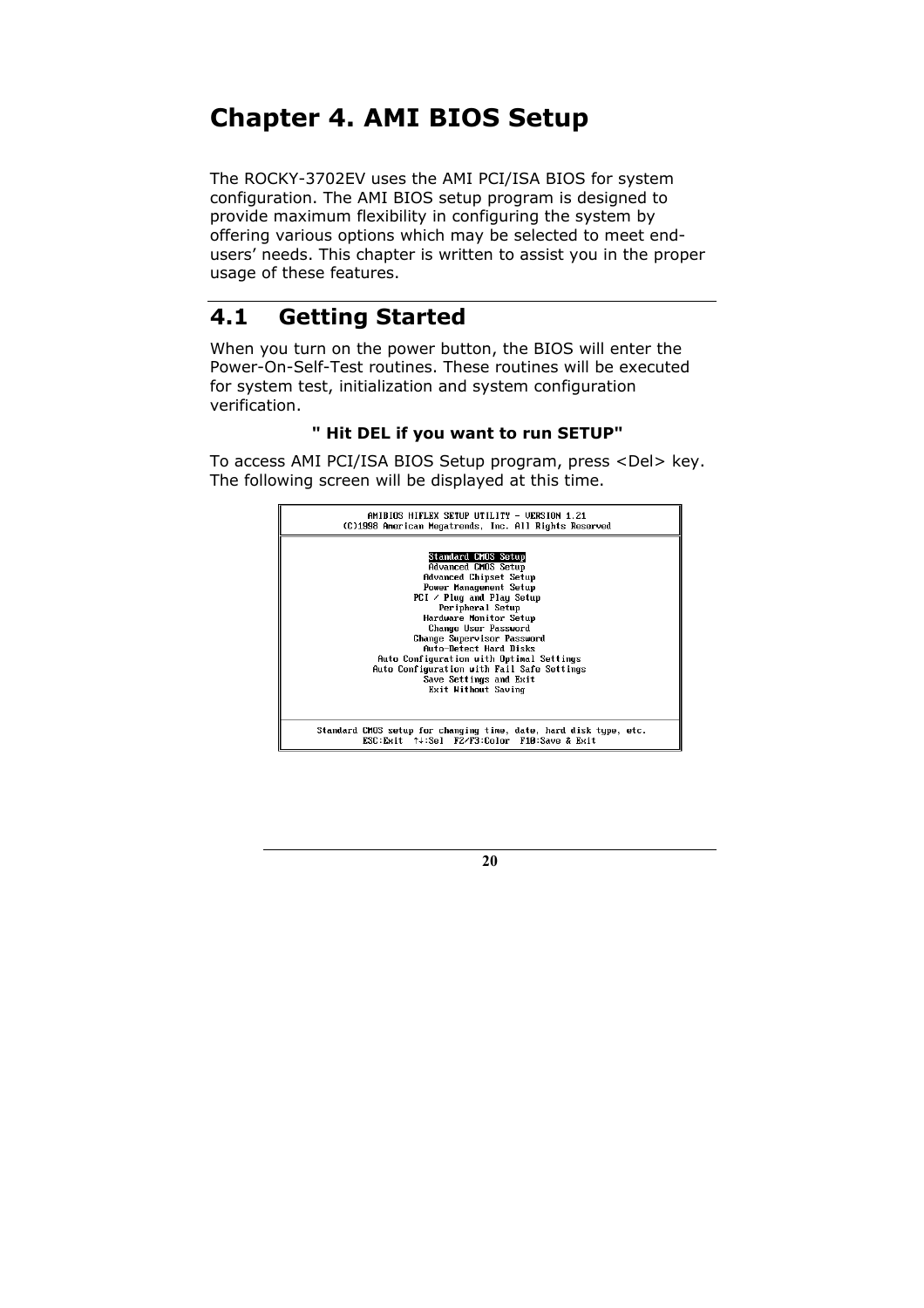### **4.2 Standard CMOS Setup**

The standard CMOS Setup is used for basic hardware system configuration. The main function is for Date/Time setting and Floppy/Hard Disk setting. Please refer to the following screen.

| AMIBIOS SETUP – STANDARD CMOS SETUP<br>(C)1998 American Megatrends, Inc. All Rights Reserved                                                                                                                                                                 |                                             |
|--------------------------------------------------------------------------------------------------------------------------------------------------------------------------------------------------------------------------------------------------------------|---------------------------------------------|
| Date (mm/dd/yyyy): Thu Apr 15,1999                                                                                                                                                                                                                           | Base Memory: 0 KB                           |
| Time (hh/mm/ss) : 14:50:39                                                                                                                                                                                                                                   | Extd Memory: 0 MB                           |
| Floppy Drive A: $1.44$ MB $3\frac{1}{2}$<br>Floppy Drive B: Not Installed<br>Size Culn Head WPcom Sec Mode Mode Mode Mode<br>Type<br>Pri Master : Auto<br>Pri Slave : Auto<br>Sec Master : Auto<br>Sec Slave : Auto<br>Boot Sector Virus Protection Disabled | LBA Blk PIO 32Bit<br>Пn<br>П'n<br>n.<br>Π'n |
| Month: $Jan - Dec$                                                                                                                                                                                                                                           | ESC:Exit fl:Sel                             |
| Day: $01 - 31$                                                                                                                                                                                                                                               | PqUp/PqDn:Modify                            |
| $Year: 1901 - 9999$                                                                                                                                                                                                                                          | F1:Help F2/F3:Color                         |

**To set the Date**, for example, press either the arrow or <Enter> button on your keyboard to select one of the fields (Months, Date or Year) then press either <PgUp> or <PgDn> to adjust it to the current Months, Date and Year. Do the same steps for Time setting.

**For IDE hard disk drive setup**, please check the following possible setup procedure:

- 1. Use Auto setting for detection during boot-up.
- 2. Use Auto-Detect Hard Disk option in the main menu; the computer will automatically detect the HDD specifications.
- 3. Manually enter the specifications by yourself from the "User" option.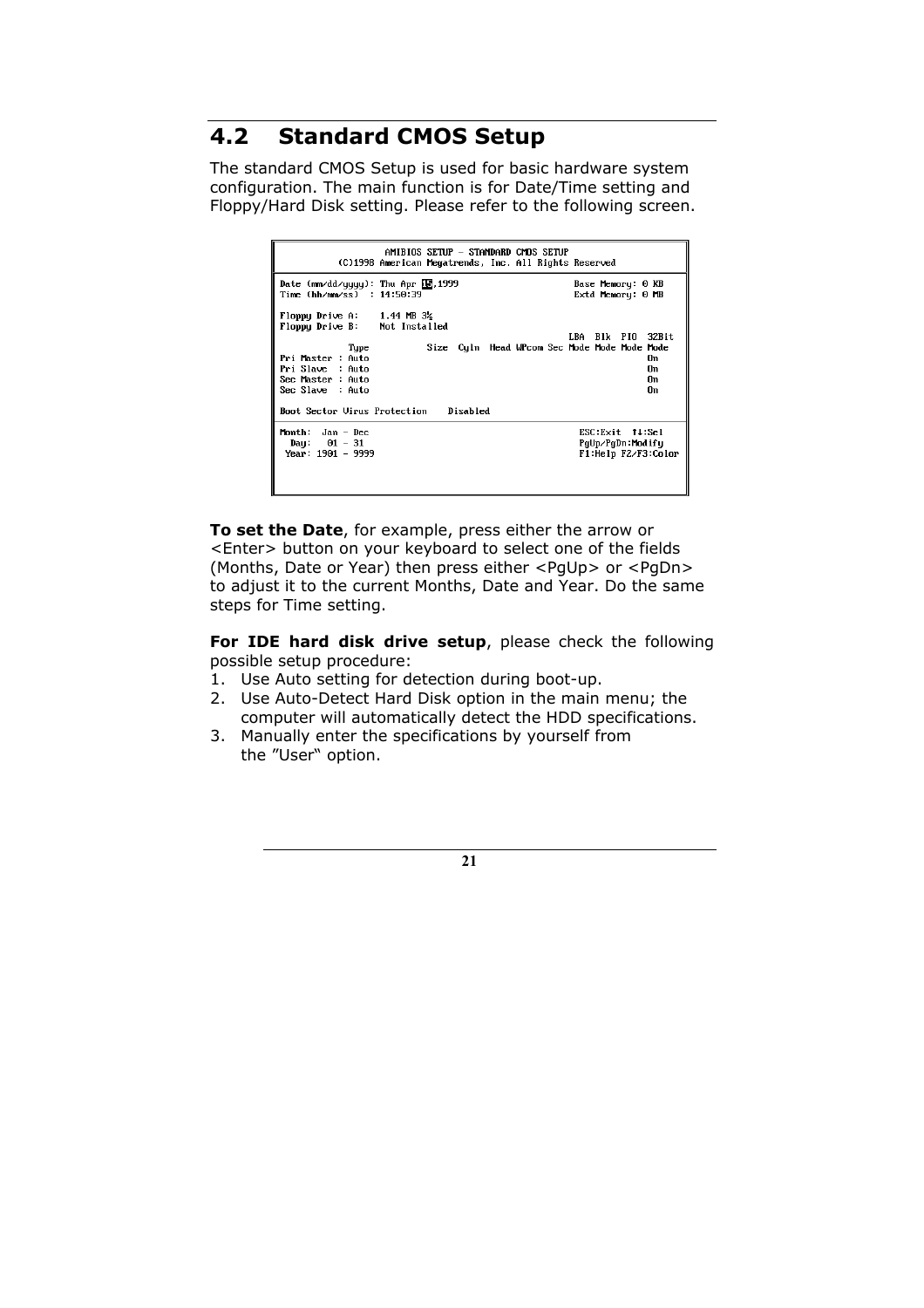### **4.3 Advanced CMOS Setup**

Advanced CMOS Setup is designed the purpose of tuning the ROCKY-3702EV board to operate in its best performance. For common operation use, customers don't have to change any of the default settings for the default setting is pre-set to run the most reliable operation.

The following screen will be displayed if you select Advanced CMOS Setup:

| AMIBIOS SETUP – ADVANCED CMOS SETUP<br>(C)1998 American Megatrends, Inc. All Rights Reserved |              |                               |
|----------------------------------------------------------------------------------------------|--------------|-------------------------------|
| Quick Boot                                                                                   | Enabled      | Available Options:            |
| 1st Boot Device                                                                              | Floppy       | Disabled                      |
| 2nd Boot Device                                                                              | IDE-0        | $\blacktriangleright$ Enabled |
| 3rd Boot Device                                                                              | <b>CDROM</b> |                               |
| Try Other Boot Devices                                                                       | Yes          |                               |
| Floppy Access Control                                                                        | Read-Write   |                               |
| Hard Disk Access Control                                                                     | Read-Write   |                               |
| S.M.A.R.T. for Hard Disks                                                                    | Disabled     |                               |
| BootUp Num-Lock                                                                              | Ոռ           |                               |
| Floppy Drive Swap                                                                            | Disabled     |                               |
| Floppy Drive Seek                                                                            | Disabled     |                               |
| PS/2 Mouse Support                                                                           | Enabled      |                               |
| System Keyboard                                                                              | Absent       |                               |
| Primary Display                                                                              | Absent       |                               |
| Password Check                                                                               | Setup        |                               |
| Boot To $0S/Z > 64MB$                                                                        | No           |                               |
| CPU Serial Number                                                                            | Enabled      |                               |
| Cache Bus ECC                                                                                | Disabled     | $ESC: Exit$ $11:Se1$          |
| Sustem BIOS Cacheable                                                                        | Enabled      | PgUp∕PgDn:Modifu              |
| COOO.16k Shadow                                                                              | Cached       | F1:Help F2/F3:Color           |

You can change the value of each options by using <PgUp> and <PgDn> key. The available values are shown on the right screen.

- **Quick Boot** > *Enabled*: this will enable the BIOS to boot quickly when you turn on your computer. The BIOS will only check the first 1MB of the system memory.
- **•** Quick Boot > *Disabled:* the BIOS will test all system memory when it boots up. It will spend about 40 seconds until it receives a Ready signal from the HDD. It will also wait for you to press the <Del> key or not.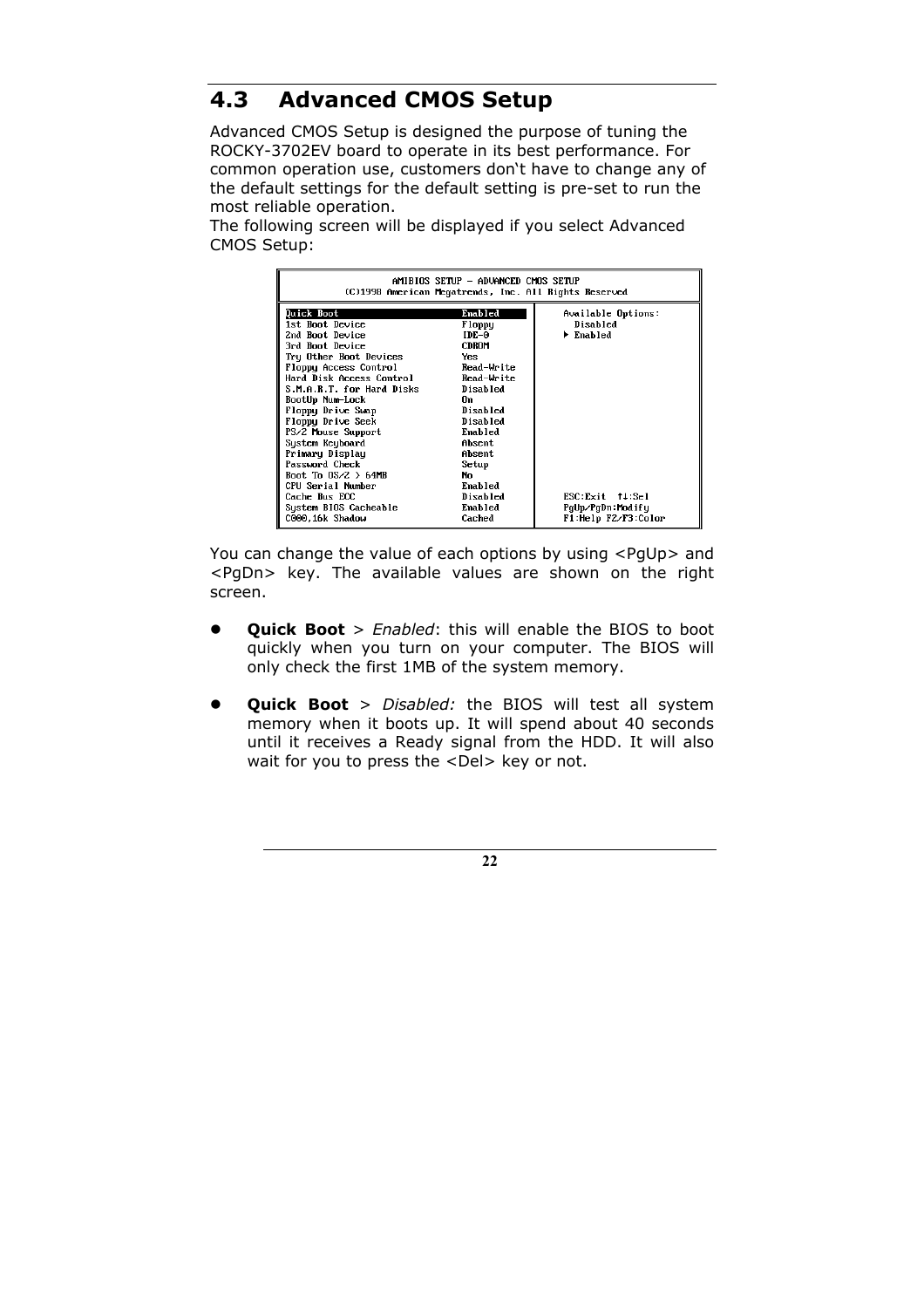- 1<sup>st</sup>, 2<sup>nd</sup>, 3<sup>rd</sup> Boot Device > to define the sequence of boot drives after routine check up completes. If the  $1<sup>st</sup>$ Boot Device fails, the BIOS will attempt to boot from the 2<sup>nd</sup> or the 3<sup>rd</sup> device. The Optimal and Fail-Safe default settings are C:,A:,CDROM.
- **Try Other Boot Devices** > the BIOS will try to boot from any other available device in the system if the  $1<sup>st</sup>$ ,  $2<sup>nd</sup>$  and 3rd device fails to boot.
- **Floppy Access Control** > to define the read/write access which is set when booting from a floppy drive.
- Hard Disk Access Control > to define the read/write access which is set when booting from a HDD.
- **S.M.A.R.T. for Hard Disks** > to allow BIOS to use the **S**ystem **Ma**nagement and **R**eporting **T**echnologies protocol for reporting server system information on a network
- **BootUp Num-Lock** > to turn on/off the Num-Lock option on a enhanced keyboard when you boot. If you turn it off, the arrow keys on the numeric keypad can be used just as the other set of arrow keys on the keyboard and vice versa.
- **Floppy Drive Swap >** this function enables you to swap the floppy disk drives via software or without moving the hardware.
- **Floppy Drive Seek >** when this option is set to *Enabled*, BIOS will perform a Seek command on floppy drive A: before boot-up.
- **PS/2 Mouse Support** > to test whether or not a PS/2 mouse is supported.
- **System Keyboard** > to configure the keyboard. If you set it to *Absent*, BIOS will not report keyboard errors.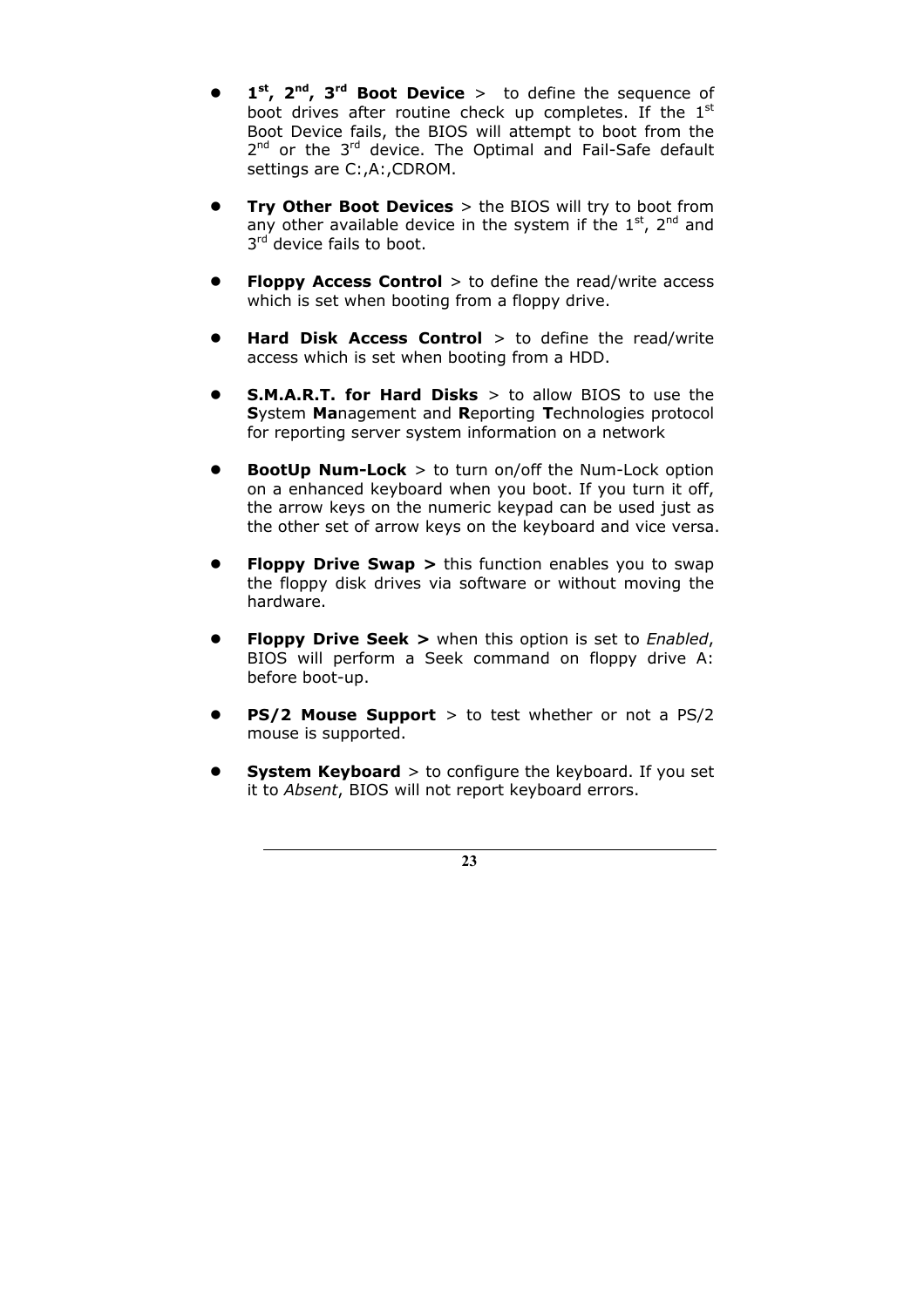- **Primary Display** > to define the type of display monitor of the system. The Absent option is for network file servers.
- **Password Check** > to define if a password is necessary or not for access to BIOS setup.
- **Boot to**  $OS/2$  > if you are running the  $OS/2$  operating system, this option must be set to yes. It means you permit BIOS to run properly if OS/2 or any other OS that does not support Plug and Play is found in your computer.
- z **CPU Serial Number >** this option is available only if you use Pentium® III processor**.**
- **Cache Bus ECC >** this option is available only if you use Pentium® III processor.
- **System BIOS Cacheable** > to define whether or not the memory segment FOOOH can be read from or written to cache memory. Setting it to Enabled will accelerate your system operation.
- z **XXXX, 16k Shadow** > ROM Shadow is a technique in which BIOS code is copied from slower ROM to faster RAM. If you enable it then the BIOS will be executed from the RAM. Each option allows 16KB segment to be shadowed to the RAM.

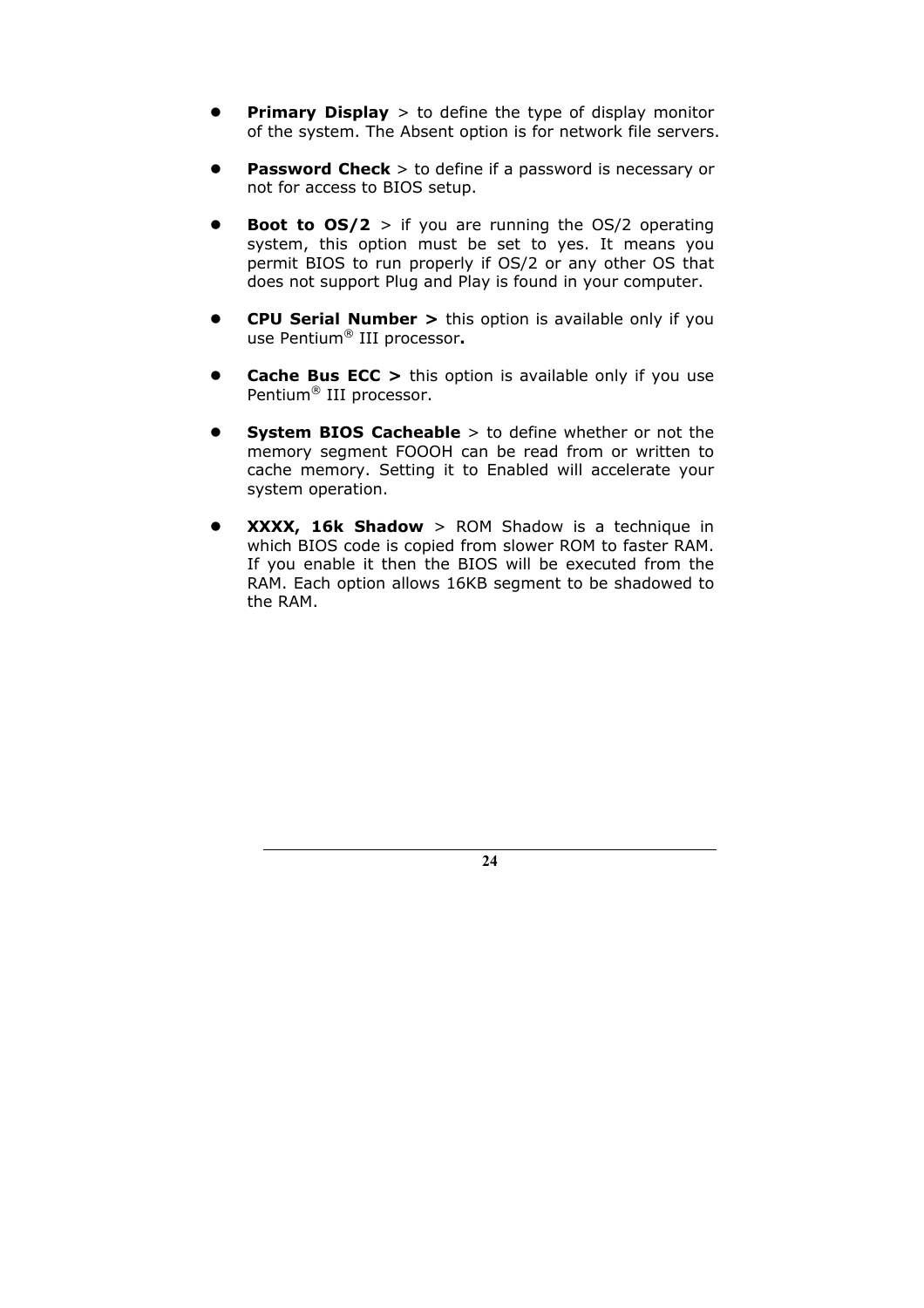### **4.4 Advanced Chipset Setup**

This setup functions are working mostly for Chipset (Intel 440BX). These options are used to change the Chipset's registers. Please be careful while making changes to any default setting, otherwise the system will run unstably.

| AMIBIOS SETUP – ADVANCED CHIPSET SETUP<br>(C)1998 American Megatrends, Inc. All Rights Reserved                                                                                                                                                                                                                                                                                                                                                                                                                             |                                                                                                                                                                                                               |                                                                                                                                      |
|-----------------------------------------------------------------------------------------------------------------------------------------------------------------------------------------------------------------------------------------------------------------------------------------------------------------------------------------------------------------------------------------------------------------------------------------------------------------------------------------------------------------------------|---------------------------------------------------------------------------------------------------------------------------------------------------------------------------------------------------------------|--------------------------------------------------------------------------------------------------------------------------------------|
| ******** SDRAM Timing ********<br>Configure SDRAM Timing by SPD<br>SDRAM RAS# to CAS# delay<br>SDRAM RAS# Precharge<br>SDRAM CAS# Latency<br>SDRAM Leadoff Cmd Timing<br>DRAM Integrity Mode<br>DRAM Refresh Rate<br>Memory Hole<br>VGA Frame Buffer USWC<br>PCI Frame Buffer USWC<br>USWC Write Post<br>Graphics Aperture Size<br>Search for MDA Resources<br>8bit I/O Recovery Time<br>16bit I/O Recovery Time<br><b>USB Passive Release</b><br>PIIX4 Passive Release<br>PIIX4 Delayed Transaction<br><b>USB</b> Function | Disabled<br>3 SCLKs<br>3 SCLKs<br>3 SCLKs<br>Auto<br>Non-ECC<br>$15.6$ us<br>Disabled<br>Disabled<br>Disabled<br>Enabled<br>64MB<br>Yes<br>1 Sysclk<br>1 Sysclk<br>Enabled<br>Enabled<br>Disabled<br>Disabled | Available Options:<br>▶ Disabled<br>Enabled<br>$ESC:Exit \quad \uparrow \downarrow : Sel$<br>PgUp/PgDn:Modify<br>F1:Help F2/F3:Color |

- **Configure SDRAM Timing by SPD >** *Enabled* will select predetermined optimal values of chipset parameters. When Disabled, chipset parameters return to setup information stored in CMOS.
- **SDRAM RAS# to CAS delay >** to specify the relative delay between row and column address strobe form SDRAM.
- **SDRAM RAS# Precharge >** this option specifies the length of time for Row Address Strobe form SDRAW to precharge.
- **SDRAM CAS# Latency >** to specify the CAS latency timing form SDRAM DRAM.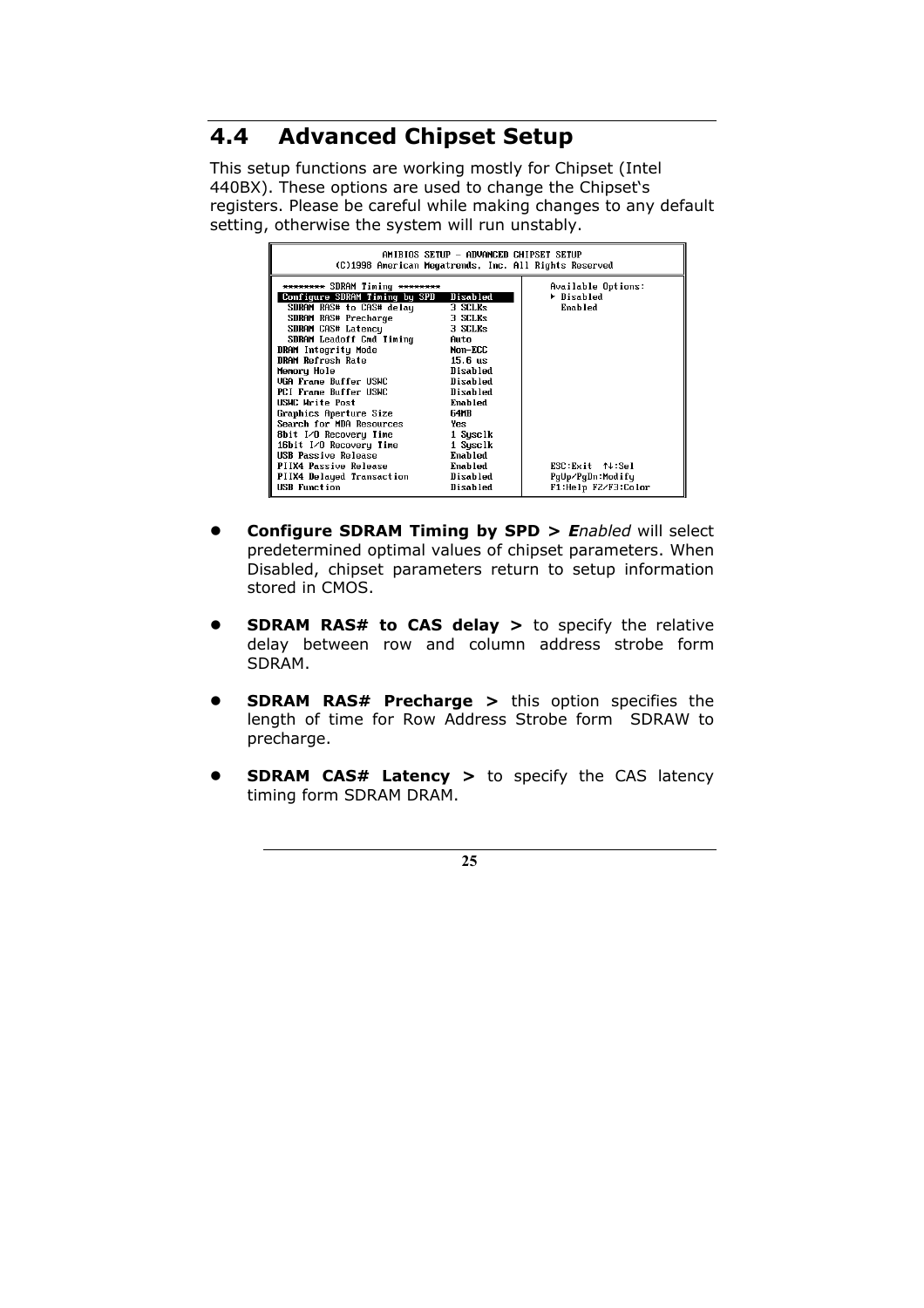- **DRAM Integrity Mode >** to choose DRAM Integrity Mode; *ECC/EC* will enable the **E**rror **C**hecking and **C**orrection DRAM integrity mode.
- **DRAM Refresh Rate >** to specify the timing for DRAM Refresh.
- **Memory Hole :** to specify the location of a memory hole in the CMOS RAM. This setting reserve 15MB to 16MB memory address space for ISA expansion cards that specifically require this setting. Memory from 15MB and up will be unavailable to the system because expansion cards can only access memory up to 16MB.
- **VGA Frame Buffer USWC >** to specify whether or not a caching of the video A000-BFFF RAM is allowed. *Enabled*  will give you better system performance.
- **PCI Frame Buffer USWC > to specify whether or not a** caching of the PCI VGA frame buffer is allowed.
- **USWC Write Post >** to Enable or Disable the use of Uncacheable, Speculatable, Write-Combined memory.
- **Graphics Aperture Size >** to define the size of Graphics Aperture.
- **•** Search for MDA Resources > to allow the BIOS to search for MDA resources or not.
- **8bit I/O Recovery Time >** to define the length of time for 8 bit I/O recovery.
- **16bit I/O Recovery Time >** to define the length of time for 16 bit I/O recovery.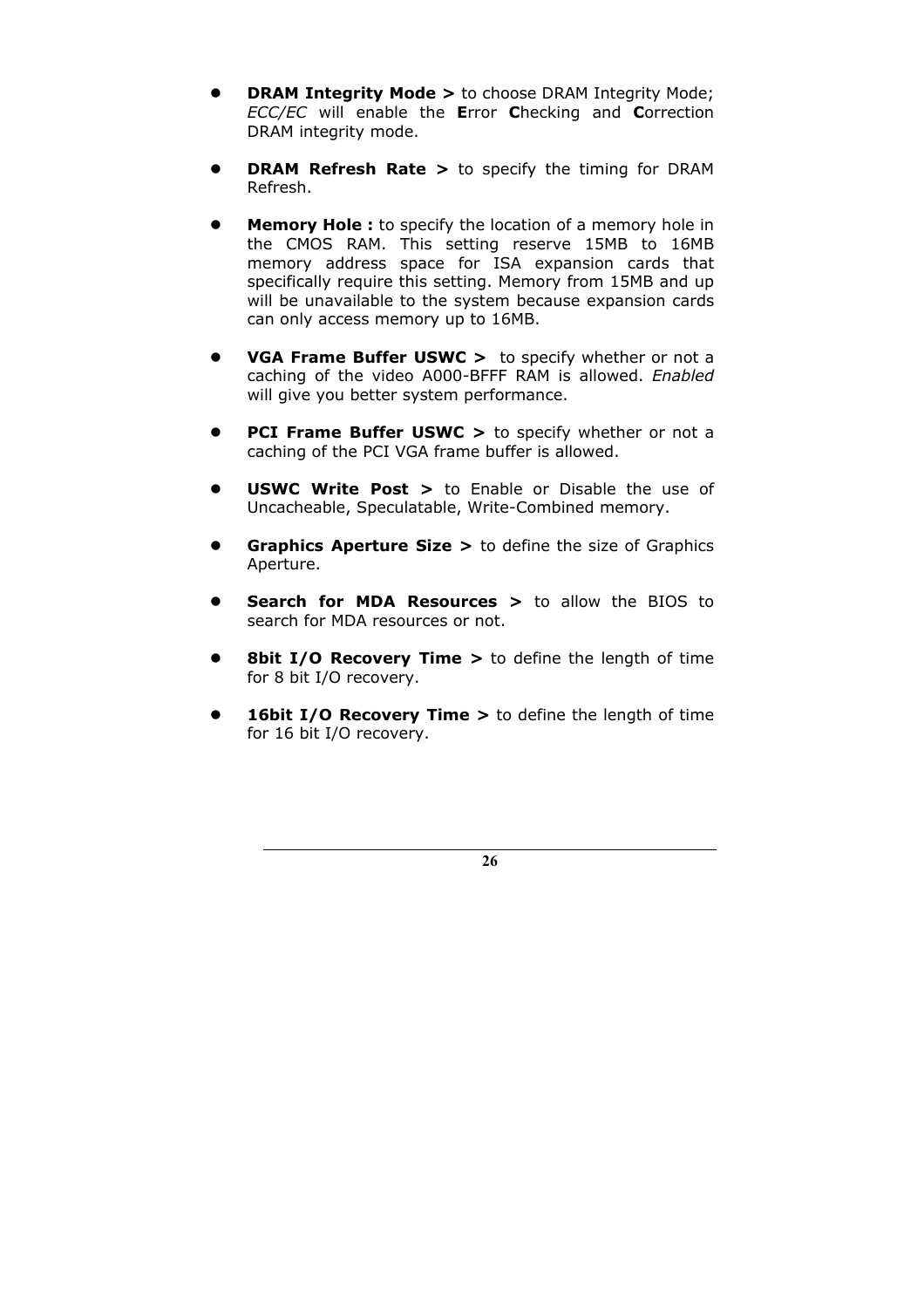- **USB Passive Release >** to specify whether or not PIIX4 is allowed to use Passive Release while transferring control data for USB transactions.
- **PIIX4 Passive Release >** *Enabled* will let the Passive Release mechanism encoded when CPU to PCI bus accesses.
- **PIIX4 Delayed Transaction >** to enable or disable the embedded 32-bit posted write buffer which supports delay transaction.
- **USB Function >** to enable or disable the USB (Universal Serial Bus) functions.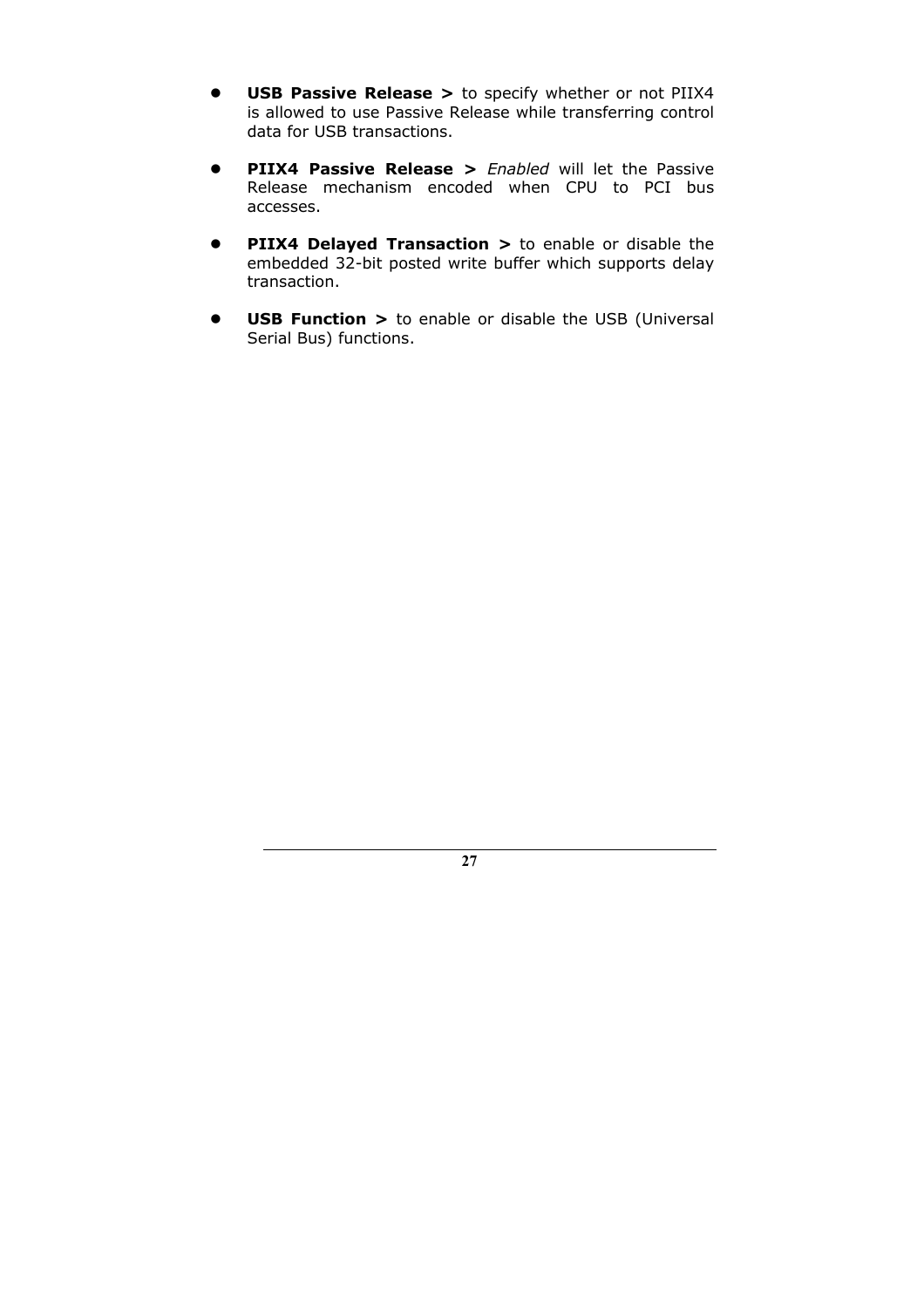#### **4.5 Power Management Setup**

| Amibios setup – power management setup<br>(C)1998 American Megatrends, Inc. All Rights Reserved |              |                           |
|-------------------------------------------------------------------------------------------------|--------------|---------------------------|
| Power Management/APM                                                                            | Disabled     | Available Options:        |
| Green PC Monitor Power State                                                                    | 0f f         | $\triangleright$ Disabled |
| Video Power Down Mode                                                                           | Disabled     | Enabled                   |
| Hard Disk Power Down Mode                                                                       | Disabled     |                           |
| Standby Time Out (Minute)                                                                       | Disabled     |                           |
| Suspend Time Out (Minute)                                                                       | Disabled     |                           |
| Throttle Slow Clock Ratio                                                                       | $50 - 62.5%$ |                           |
| Modem Use IO Port                                                                               | N/A          |                           |
| Modem Use IRO                                                                                   | N/F          |                           |
| Displau Activitu                                                                                | Ignore       |                           |
| Device 6 (Serial port 1)                                                                        | Monitor      |                           |
| Device 7 (Serial port 2)                                                                        | Monitor      |                           |
| Device 8 (Parallel port)                                                                        | Ignore       |                           |
| Device 5 (Floppy disk)                                                                          | Monitor      |                           |
| Device 0 (Primary master IDE)                                                                   | Monitor      |                           |
| Device 1 (Primary slave IDE)                                                                    | Ignore       |                           |
| Device 2 (Secondary master IDE)                                                                 | Monitor      |                           |
| Device 3 (Secondary slave IDE)                                                                  | Ignore       | ESC Exit 14:Sel           |
| Power Button Function                                                                           | Suspend      | PgUp/PgDn:Modify          |
| Ring Resume From Soft Off                                                                       | Disabled     | F1 Help F2/F3:Color       |

- **Power Management/APM >** to enable or disable the Advanced Power Management feature.
- **Green PC Monitor Power State >** to specify the power state of the monitor after the specified period of displayidle has ended.
- **Video Power Down Mode >** to specify the power state of the VESA VGA video subsystem after the specified period of display-idle has ended.
- **Hard Disk Power Down Mode >** to specify the power state of the hard disk after the specified period of hard drive-idle has ended.
- **Standby Time Out (Minute) >** to specify the length of the system-idle period while the system is in full power on state. After this period of time has ended, the system will go into Standby state.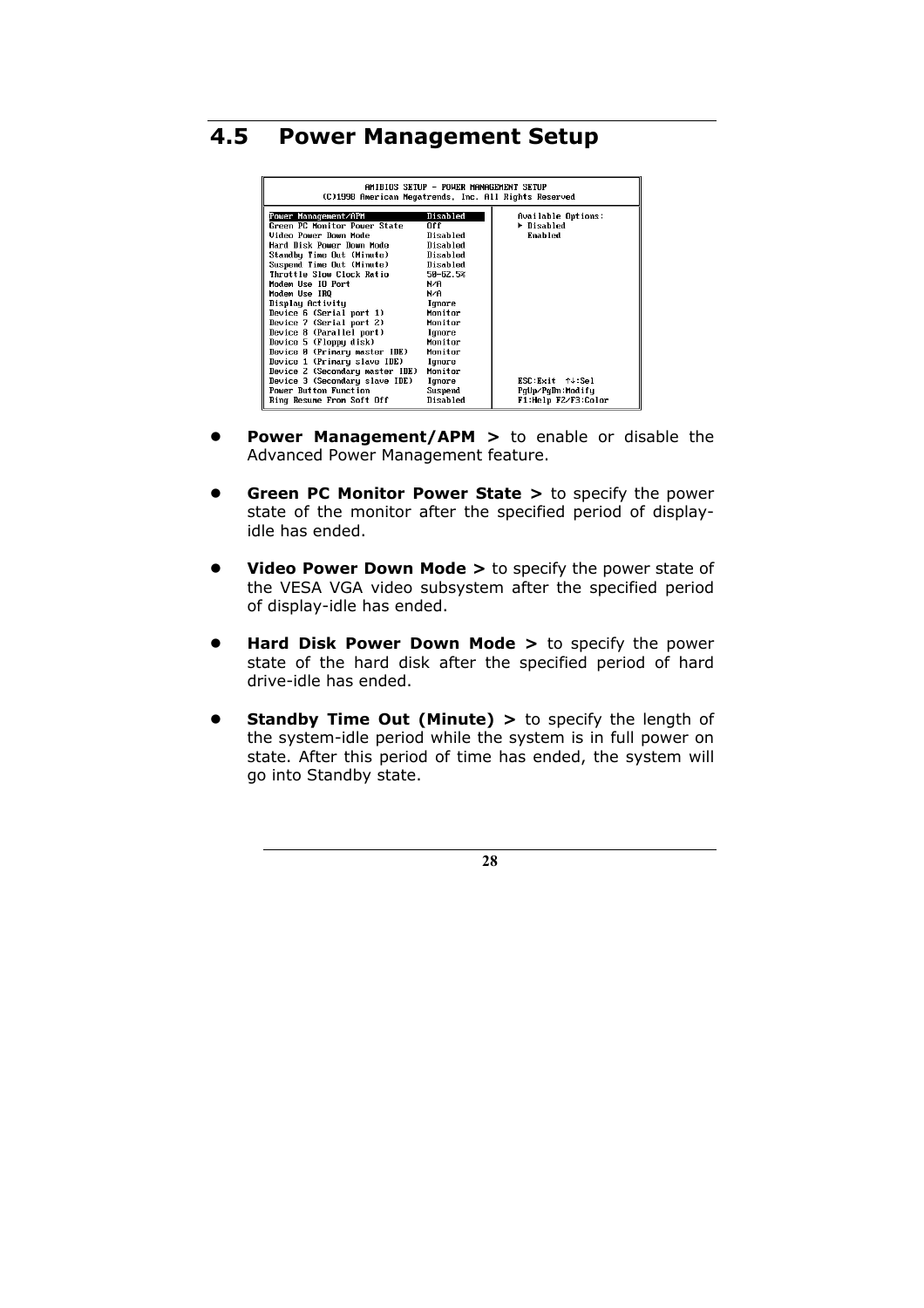- **•** Suspend Time Out (Minute) > to specify the length of the system-idle period while the system is in Standby state. After this period of time has ended, the system will go into Suspend state.
- **Throttle Slow Clock Ratio >** to specify the speed of system clock under power saving state. The figure is a ratio between power conserving and normal state CPU clock.
- **Modem Use IO Port >** to assign a port for modem.
- **Modem Use IRQ >** to assign an IRQ for modem
- **Display Activity >** to specify if BIOS has to monitor display activity or not.
- **Device X >** to monitor specified device IRQ or Ignore.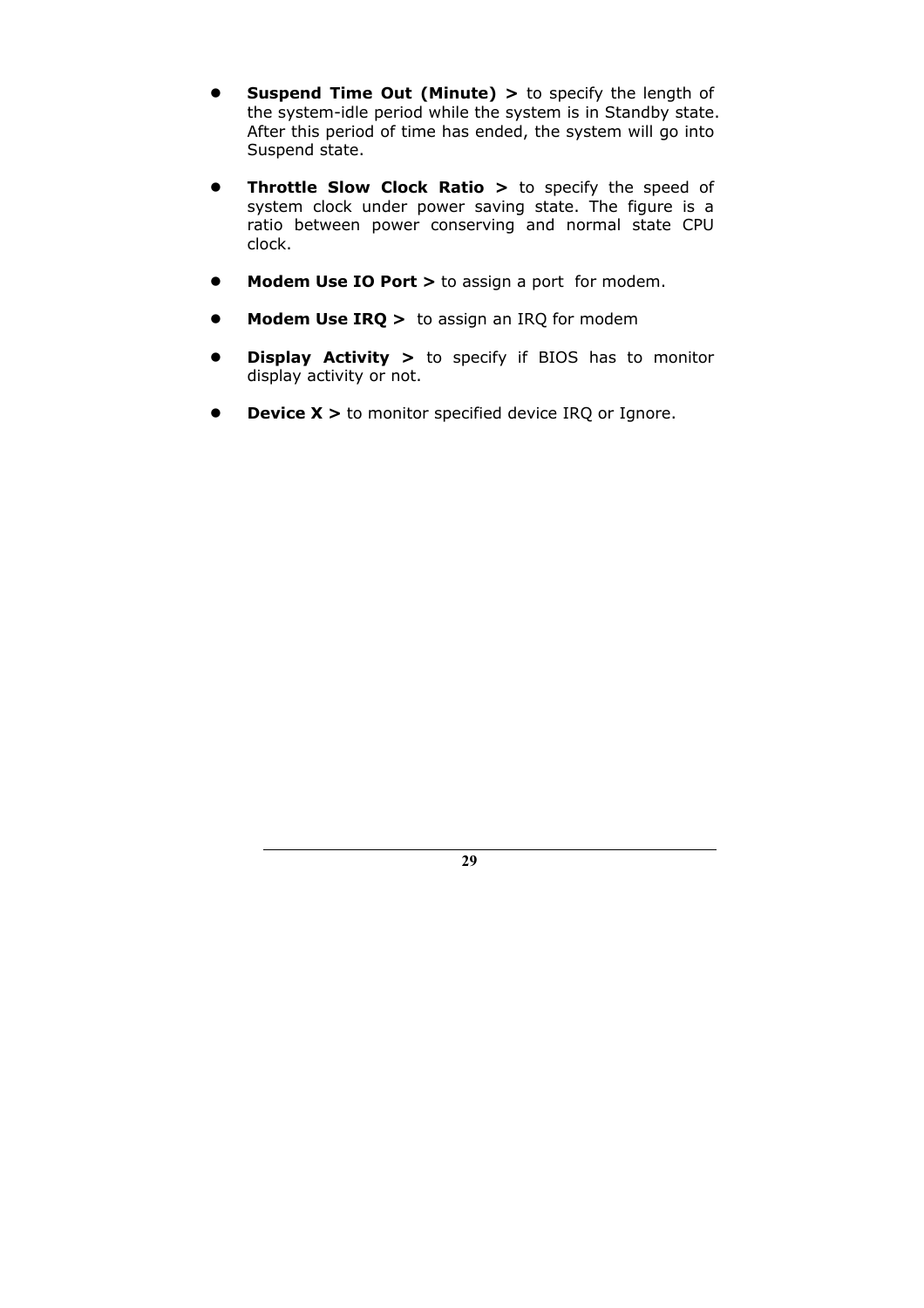### **4.6 PCI / PLUG AND PLAY Setup**

The setup help user handles the ROCKY-3702EV board's PCI function. All PCI bus slots on the system use INTA#, thus all installed PCI slots must be set.

| $AMIRIOS$ setup – PCT $\times$ PLUG and PLAY setup<br>(C)1998 American Megatrends, Inc. All Rights Reserved                                                           |                                                      |                                                            |
|-----------------------------------------------------------------------------------------------------------------------------------------------------------------------|------------------------------------------------------|------------------------------------------------------------|
| Plug and Play Aware O⁄S<br>Clear NVRAM<br>PCI Latency Timer (PCI Clocks)<br>PCI VGA Palette Snoop<br>Allocate IRQ to PCI VGA<br><b>PCI IDE BusMaster</b>              | No<br>No<br>64<br>Disabled<br>Yes<br>Disabled        | Available Options:<br>≻ No<br>Yes                          |
| OffBoard PCI IDE Card<br>OffBoard PCI IDE Primary IRQ<br>OffBoard PCI IDE Secondary IRQ<br>PCI Slot1 IRQ Priority<br>PCI Slot2 IRQ Priority<br>PCI Slot3 IRQ Priority | Auto<br>Disabled<br>Disabled<br>Auto<br>Auto<br>Auto |                                                            |
| PCI Slot4 IRQ Priority<br>DMA Channel 0<br>DMA Channel 1<br><b>NMA Channel 3</b><br><b>NMA Channel 5</b>                                                              | Auto<br>PnP<br>PnP<br>PnP<br>PnP                     |                                                            |
| DMA Channel 6<br>DMA Channel 7<br>IRO3                                                                                                                                | PnP<br>PnP<br>PCI/PnP                                | ESC:Exit ↑↓:Sel<br>PqUp/PqDn:Modify<br>F1:Help F2/F3:Color |

- z **Plug and Play Aware O/S > Yes or No**  When PNP OS is installed, interrupts will be reassigned by the OS when the setting is Yes. When a non-PNP OS is installed or to prevent reassigning of interrupt settings, select setting to No.
- **Clear NVRAM >** to specify whether BIOS has to clear NVRAM on every boot or not.
- **PCI Latency Timer (PCI Clocks) >** to define the latency timing (PCI clock) for all PCI devices on the PCI bus.
- **PCI VGA Palette Snoop >** this option is useful only for system with more than one VGA devices connected to it through different bus (one PCI and one ISA). To enable those various VGA devices to handle signal from the CPU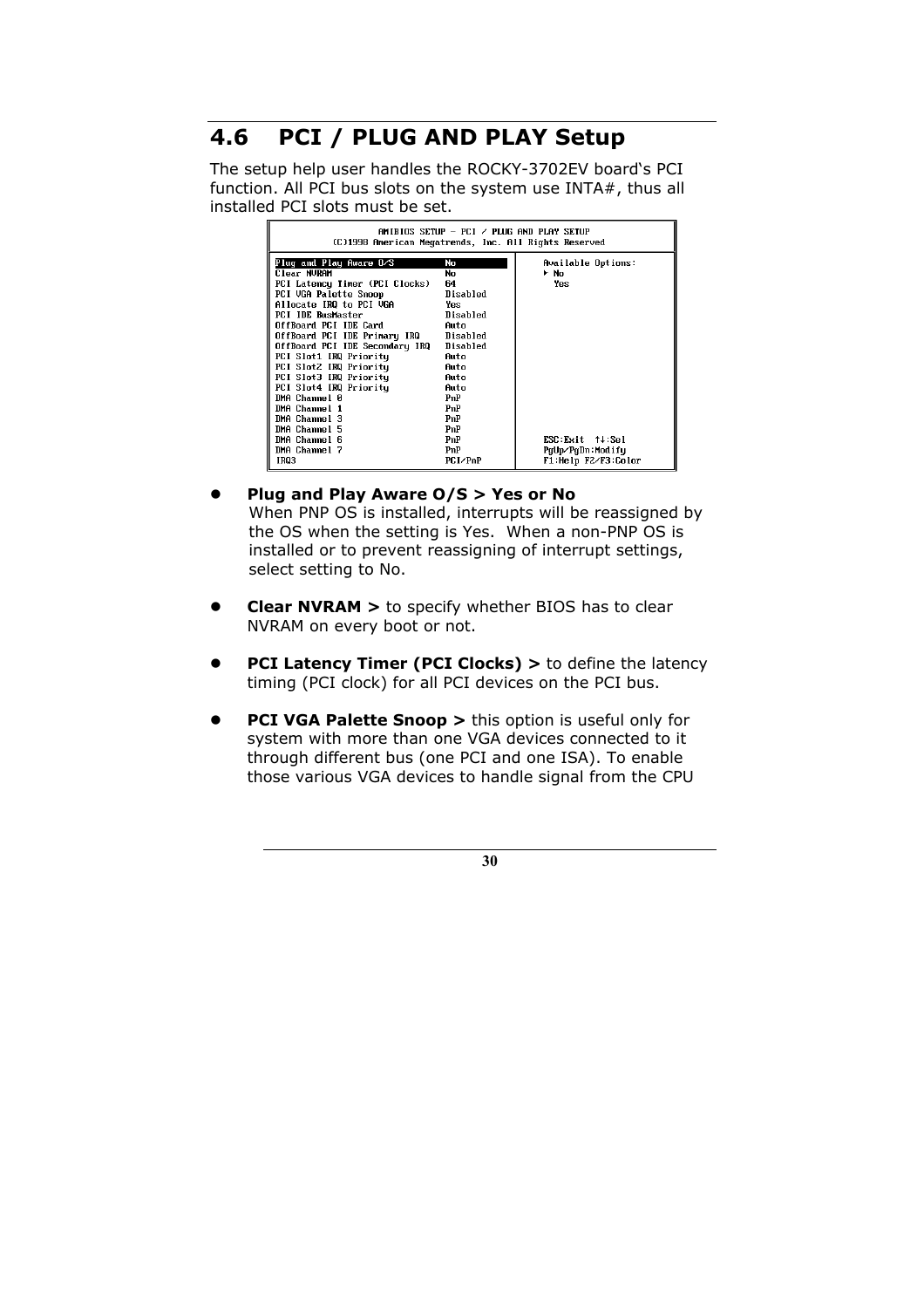on each set of palette registers of every video devices, it must be set *Enabled*.

- **Allocate IRQ to PCI VGA >** to allocate IRQ to PCI VGA, choose Yes and vice versa.
- **PCI IDE BusMaster > to include the BusMastering** capability into the IDE Controller on the PCI.
- **Offboard PCI IDE Card >** to specify if an offboard PCI IDE card is installed in your computer or not. You must specify the slot number on the board which will be used for the card.
- **•** Offboard PCI IDE Primary (/Secondary) IRQ > to specify the PCI interrupt that is assigned to the Primary (/Secondary) IDE channel on the offboard PCI IDE controller.
- **PCI Slot (1,2,3,4) IRQ Priority >** to specify the IRQ priority to be used by the PCI devices on slot 1 to 4.
- **DMA Channel**  $(0,1,3,5,6,7)$  **> to indicate whether or not** the DMA channel is assigned for a PnP or ISA card.
- z **IRQ (3,4,5,7,9,10,11,14,15) >** to assign the displayed IRQ to be used by a legacy ISA adapter card. The settings are ISA/EISA or PCI/PnP.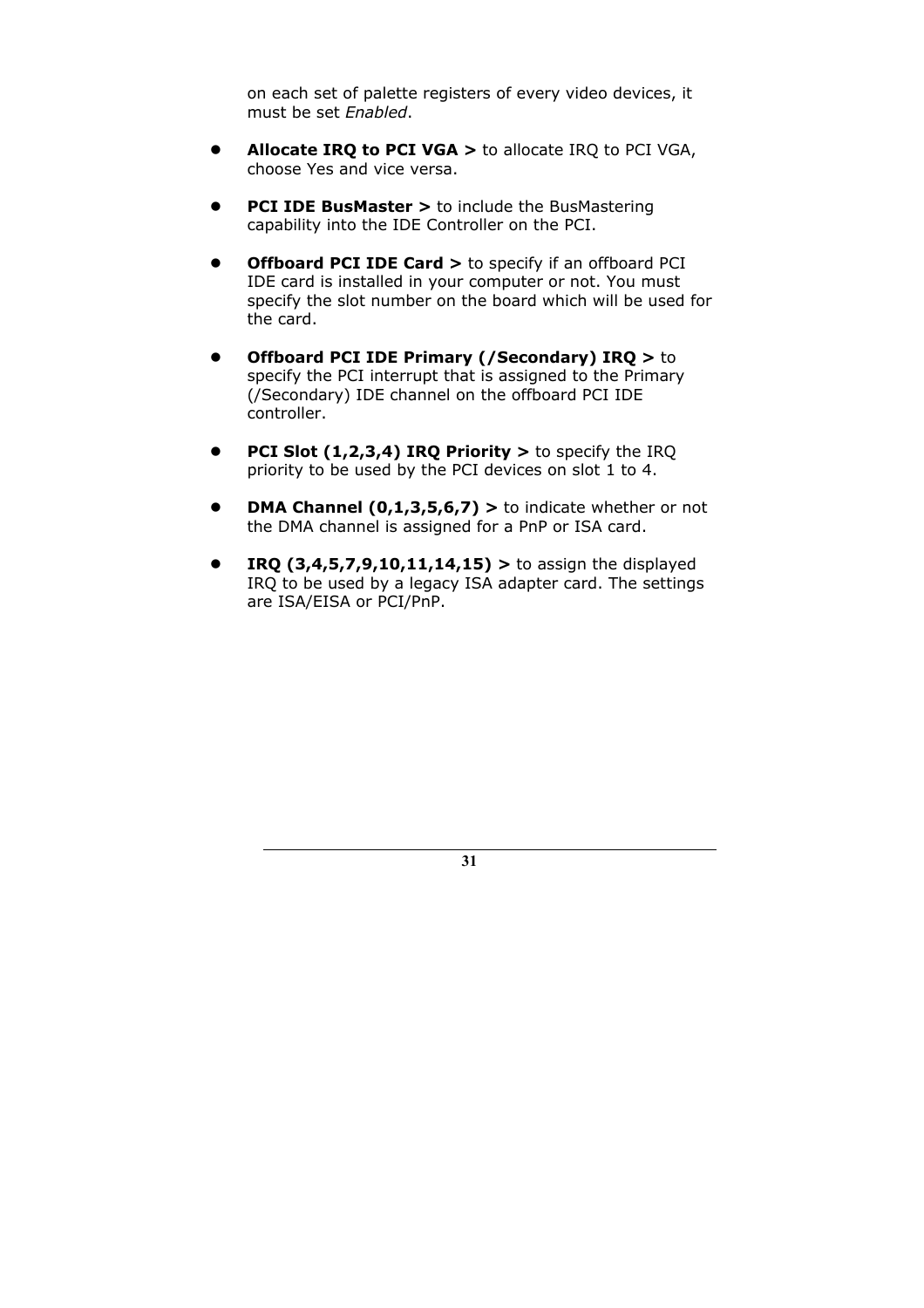### **4.7 Peripheral Setup**

This setup is working mostly on Multi-I/O Chip (W83977F). The options are used to change the Chipset's registers. Please be careful while making any changes to default setting as to meet your application need properly. The only special concern is Onboard Serial Port 2. If you want to use the IrDA port, you have to configure the SIR or ASKIR model in the BIOS's Peripheral Setup's COM2; the RS-232 COM2 will be disabled.

|                                                                                                                                                                                                                                                           | AMIBIOS SETUP - PERIPHERAL SETUP<br>(C)1998 American Megatrends, Inc. All Rights Reserved            |                                                            |
|-----------------------------------------------------------------------------------------------------------------------------------------------------------------------------------------------------------------------------------------------------------|------------------------------------------------------------------------------------------------------|------------------------------------------------------------|
| OnBoard FDC<br>AnBoard Serial PortA<br>OnBoard Serial PortB<br>Serial PortB Mode<br>IR Duplex Mode<br>IrDA Protocol<br>OnBoard Parallel Port<br>Parallel Port Mode<br><b>EPP Version</b><br>Parallel Port IRQ<br>Parallel Port DMA Channel<br>OnBoard IDE | Auto<br>3F8h∕COM1<br>2F8h∠COM2<br>Normal<br>N/A<br>N/A<br>378h<br>Norma 1<br>N/A<br>7<br>N/A<br>Both | Available Options:<br>⊁ Auto<br>Disabled<br>Enabled        |
|                                                                                                                                                                                                                                                           |                                                                                                      | ESC:Exit ↑↓:Sel<br>PaUp/PaDn:Modifu<br>F1:Help F2/F3:Color |

- **Onboard FDC >** to enable the FDC on your board. If you set it to Auto, the BIOS will decide if the FDC should be enabled, automatically.
- **•** Onboard Serial Port A (/B) > to specify the I/O port address of the serial port  $1/(2)$ . If you set it to Auto, the BIOS will decide the correct I/O port address, automatically.
- **Serial Port B Mode > to specify the mode of serial port 2.**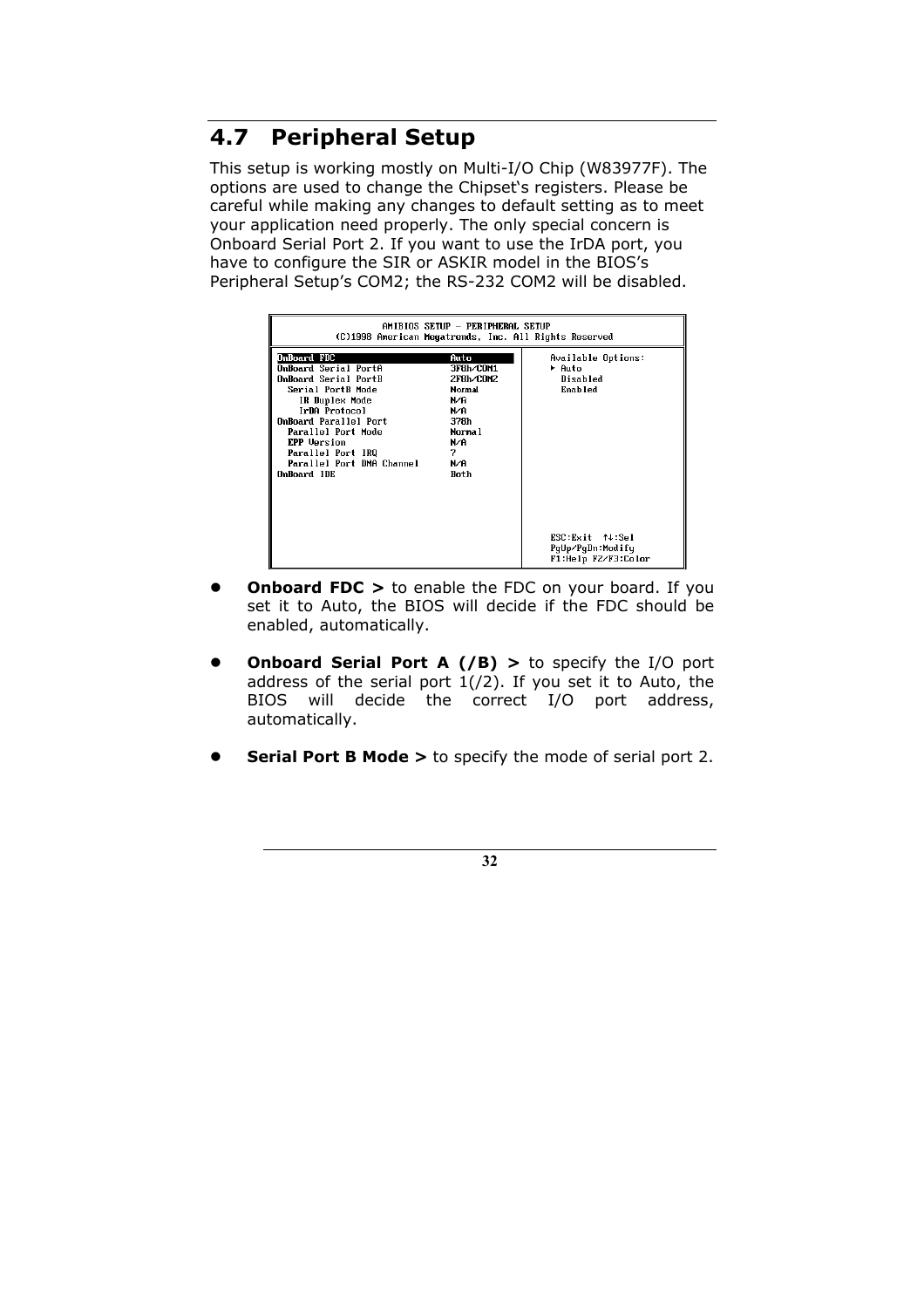- **IR Duplex Mode >** to specify the mode of IR device that is connected to the IR port.
- **IrDA Protocol >** to specify the function mode if an IrDA mode is selected.
- **Onboard Parallel Port > to specify the I/O port address** of the parallel port.
- **Parallel Port Mode >** to specify the mode of parallel port. The options are:
	- **√ Normal** (normal parallel port mode),<br>**√ Bi-Dir** (supports bidirectional transf
	- $\checkmark$  **Bi-Dir** (supports bidirectional transfer),<br> $\checkmark$  **EPP** (supports devices that comply
	- (supports devices that comply with the Enhanced Parallel Port specification),
	- $\checkmark$  **ECP** (supports devices that comply with the Extended Capabilities Port).
- **Parallel Port IRQ >** to assign certain IRQ to the parallel port. The optimal and fail-safe settings is 7.
- **Parallel Port DMA Channel >** available only if the parallel port mode is ECP. The optimal and fail-safe settings is 3.
- **Onboard IDE >** to define which on-board IDE controller channel(s) to be used. Available options are: Primary, Secondary, Both and Disabled.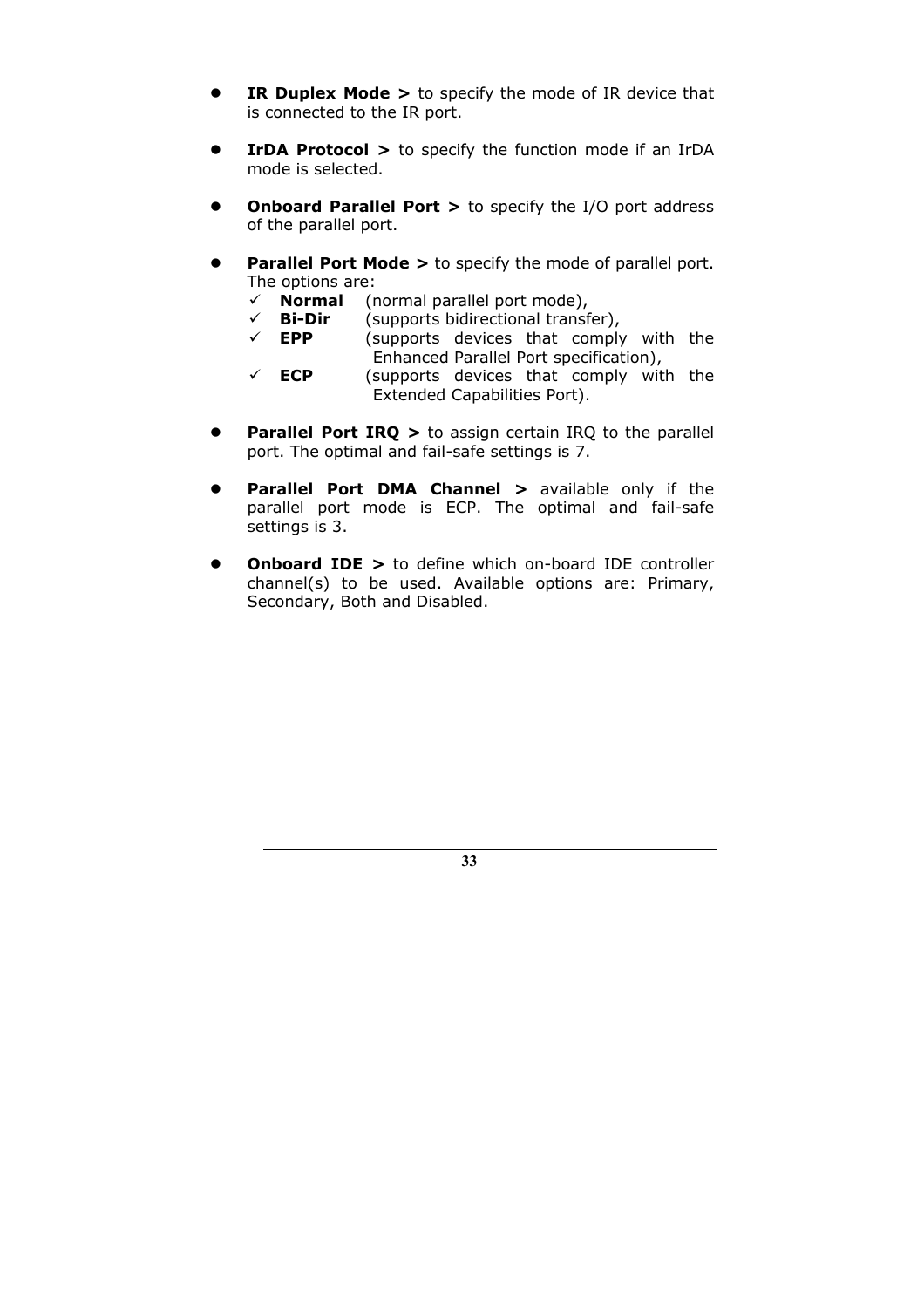### **4.8 Hardware Monitor Setup**

There is a LM78 chip on your board which can monitor on board system voltage and fan speed. The voltage monitoring will cover +5V,+12V,-12V,and –5V.

| AMIBIOS SETUP – HARDWARE MONITOR SETUP<br>(C)1998 American Megatrends, Inc. All Rights Reserved                                                                                                                                                                                                                                                                                     |                                                              |
|-------------------------------------------------------------------------------------------------------------------------------------------------------------------------------------------------------------------------------------------------------------------------------------------------------------------------------------------------------------------------------------|--------------------------------------------------------------|
| CPU Plug & Play<br>Auto<br>CPU Frequency Selection<br>100 Mhz<br>-=≡ System Hardware Monitor ≡=-<br>Current System Temperature 48'C/118'F<br>CPU1 Fan Speed<br><b>5443 RPM</b><br>CPUZ Fan Speed<br><b>ORPM</b><br>1.520 V<br>Utt.<br>1.984 V<br>Vcore<br>3.392 V<br>Vio<br>$5.113$ V<br>$+ 5.000$<br>12.728 V<br>$+12.900$<br>$-12.209$ V<br>$-12.000$<br>$-5.124$ V<br>$-5.000$ v | Available Options:<br>Manua I<br>► Auto                      |
|                                                                                                                                                                                                                                                                                                                                                                                     | ESC: Exit ↑↓: Sel<br>PgUp/PgDn:Modify<br>F1:Help F2/F3:Color |

**Note:** Normal CPU Fan RPM is over than 5000 RPM. If your CPU Fan RPM is less than that figure, something is wrong and the CPU will be in overheat condition. Make sure that the connection at CN12/CN13 is correct.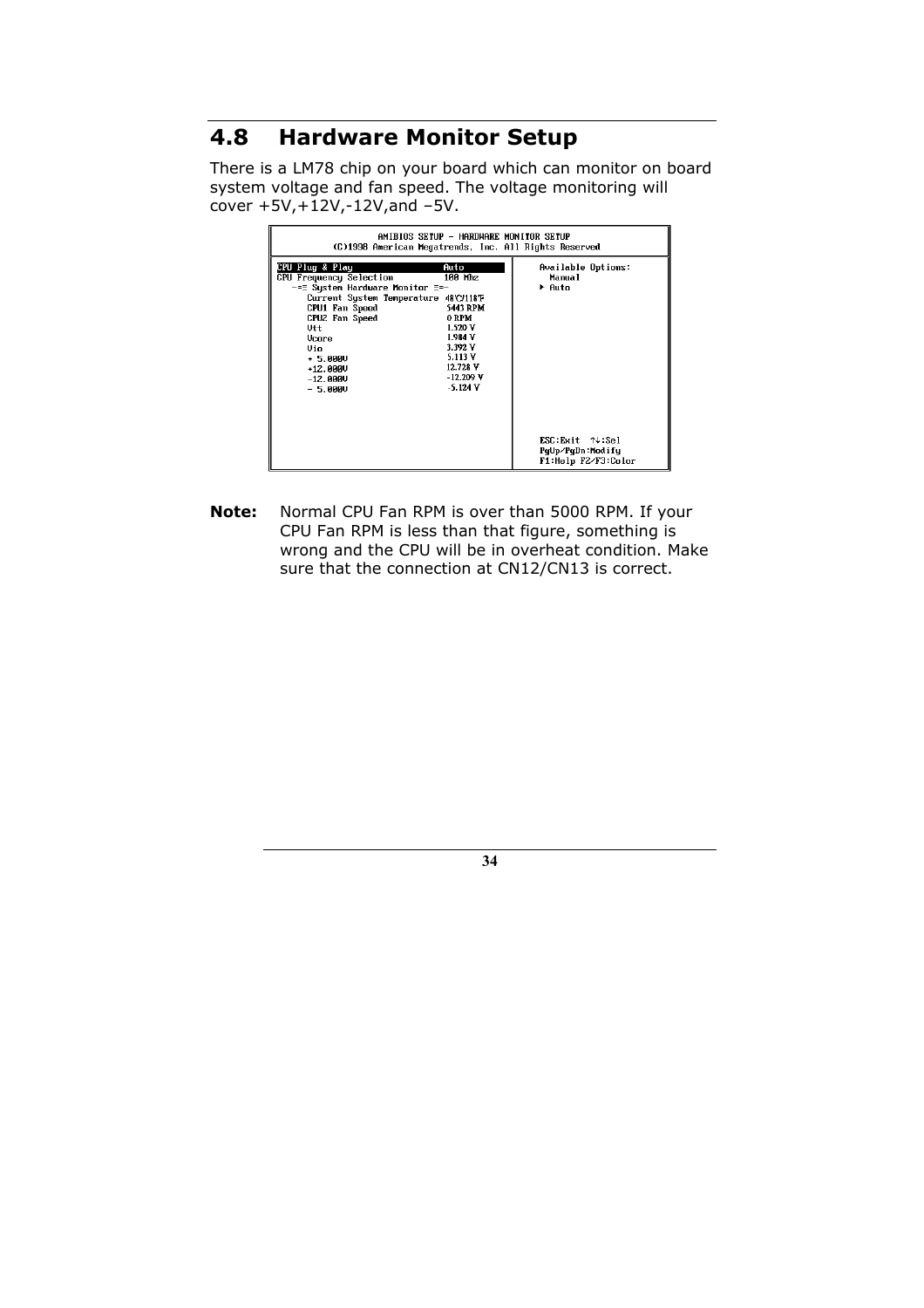

### **4.9 Change Supervisor / User Password**

This option sets a password that is used to protect your system and Setup Utility. Supervisor Password has higher priority than User Password. Once you setup the password, the system will always ask you to key-in password every time you enter the BIOS SETUP. If you enter the BIOS SETUP with Supervisor Password, you can access every setup option on the main menu but with User Password you can only choose three setup options (USER PASSWORD, SAVE SETTING AND EXIT and EXIT WITHOUT SAVING). To disable these passwords, enter the BIOS SETUP menu with Supervisor Password and then just press the <Enter> key instead of entering a new password when the 'Enter Password' prompt pop-up.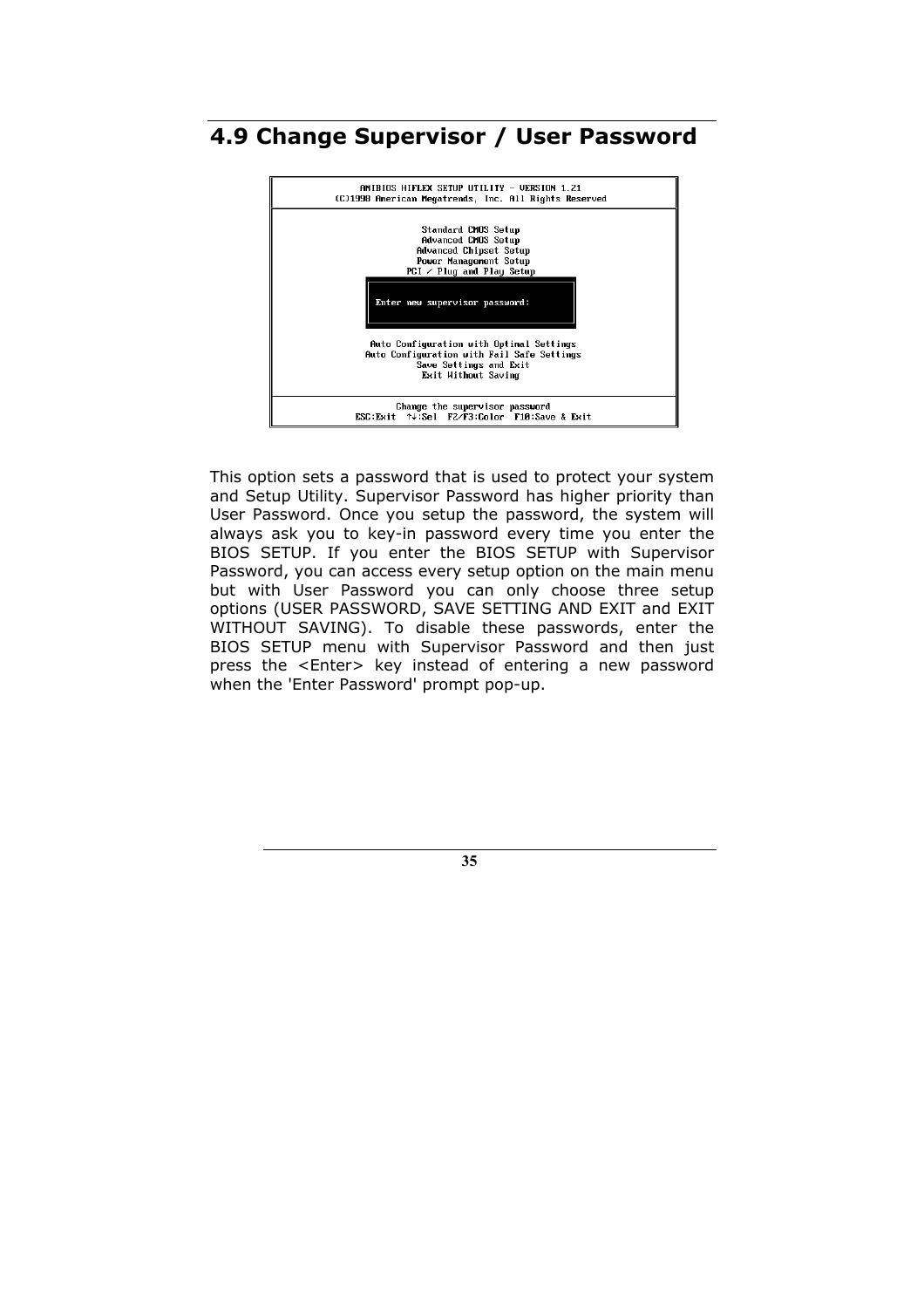#### **4.10 Auto-Detect Hard Disk**

This option detects the parameters of an IDE hard disk drive (HDD sector, cylinder, head, etc) automatically and will put the parameters into the Standard CMOS Setup screen. Up to 4 IDE drives can be detected and the parameters will be listed in the box. Press <Y> if you accept these parameters. Press <N> to skip the next IDE drives.

**Note:** If your IDE HDD was formatted in previous older system, incorrect parameters may be detected. In this case, you need to enter the correct parameters manually or lowlevel format the disk.

### **4.11 Auto Configuration with Optimal Settings**

This option lets you load the *Optimal* default settings. These settings are *best-case values* which will provide the best performance. Whenever your CMOS RAM is damaged, this Optimal settings will be loaded automatically.

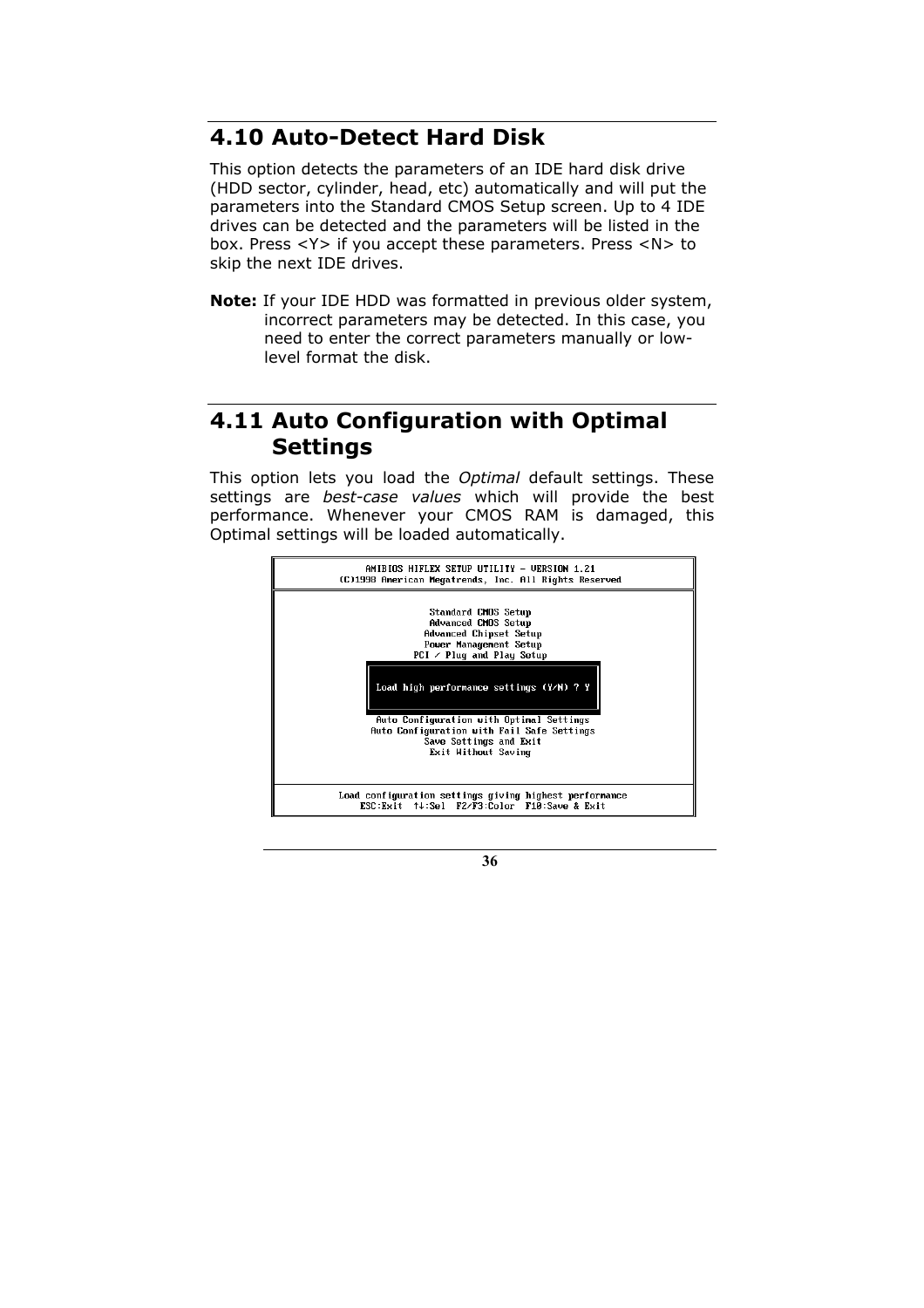### **4.12 Auto Configuration with Fail Save Settings**

This option allows you to load the *Fail Safe* default settings when something happens to your computer results in the situation that it can no longer boot normally. These settings are not the most optimal settings but are the most stable settings.



### **4.13 Save Settings and Exit**

Select this option when you finish setting all the parameters and want to save them into the CMOS. Simply press <Enter> key and all the configuration changes will be saved.

### **4.14 Exit Without Saving**

Select this option if you want to exit the Setup without saving the changes that you made. Simply press <Enter> key and you will exit the BIOS SETUP without saving the changes.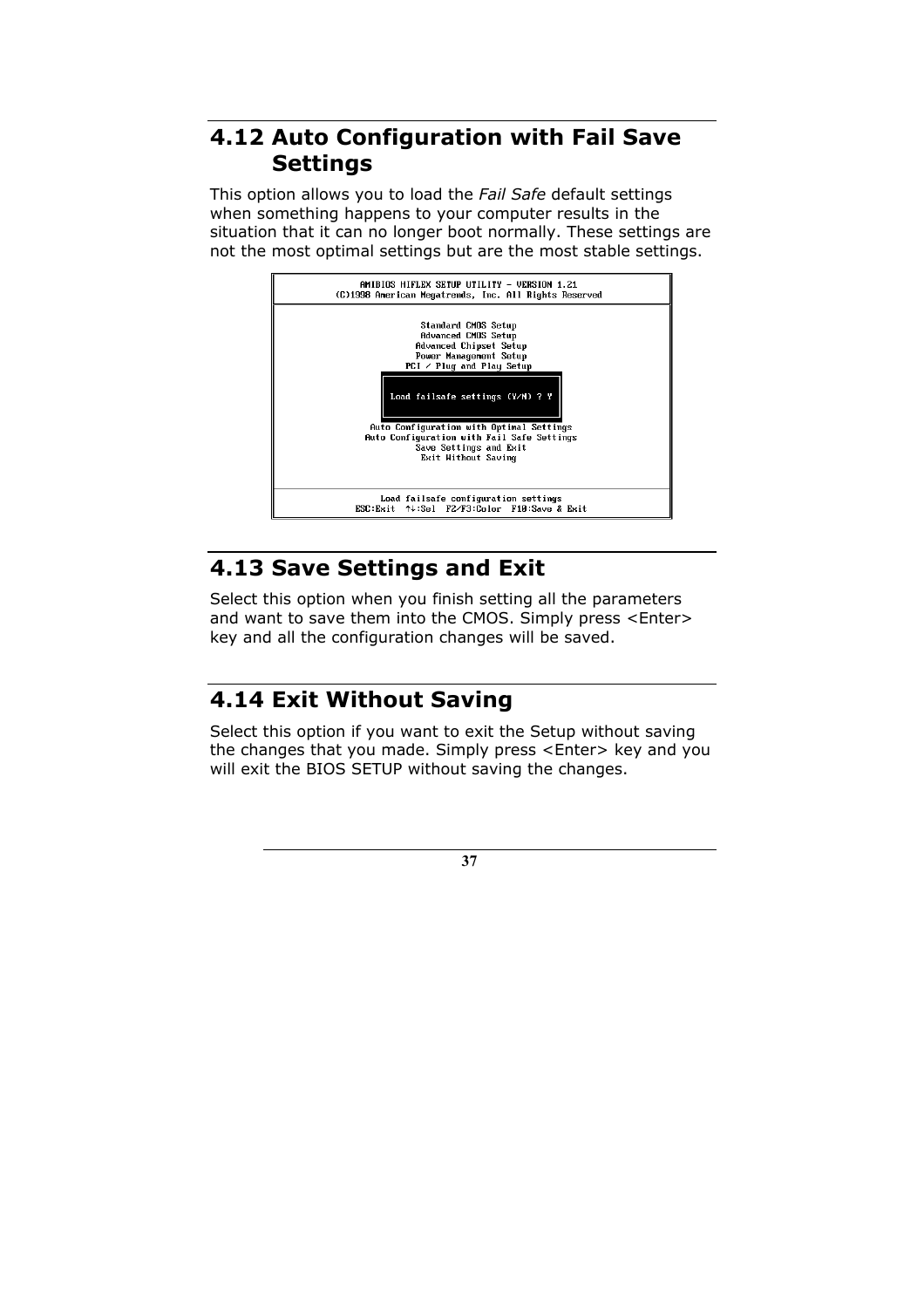# **Chapter 5. E2 Key™ Function**

The ROCKY-3702EV provides an outstanding  $E^2$ KEY<sup>™</sup> function for system integrator. Based on the  $E^2$ KEY<sup>™</sup>, you are free to store the ID Code, Password or crucial data in the 1Kbit EEPROM. Because the EEPROM is nonvolatile memory, you don't have to worry about losing these very important data.

Basically, the  $E^2$ KEY<sup>™</sup> is based on a 1Kbit EEPROM which is configured to 64 words(from 0 to 63). You could access (read or write) each word anytime.

When you start to use the  $E^2$ KEY<sup>™</sup> you should have the utility in the package. The software utility will include four files as follows,

 **README.DOC E2KEY.OBJ EKEYDEMO.C EKEYDEMO.EXE.** 

The E2KEY.OBJ provides two library functions for user to integrate their application with  $E^2$ KEY<sup>™</sup> function. These library **(read\_e2key and write\_e2key)** are written and compiled in C language. Please check the following statement, then you will know how to use it. It is pretty easy.

#### **unsigned int read\_e2key(unsigned int address)**

/\* This function will return the  $E^2$ KEY™'s data at address. The address range is from 0 to 63. Return data is one word,16 bits

\*/**void write\_e2key(unsigned int address,unsigned data)**  /\* This function will write the given data to  $E^2$ KEY™ at certain address. The address range is from 0 to 63. The data value is from 0 to 0xffff. \*/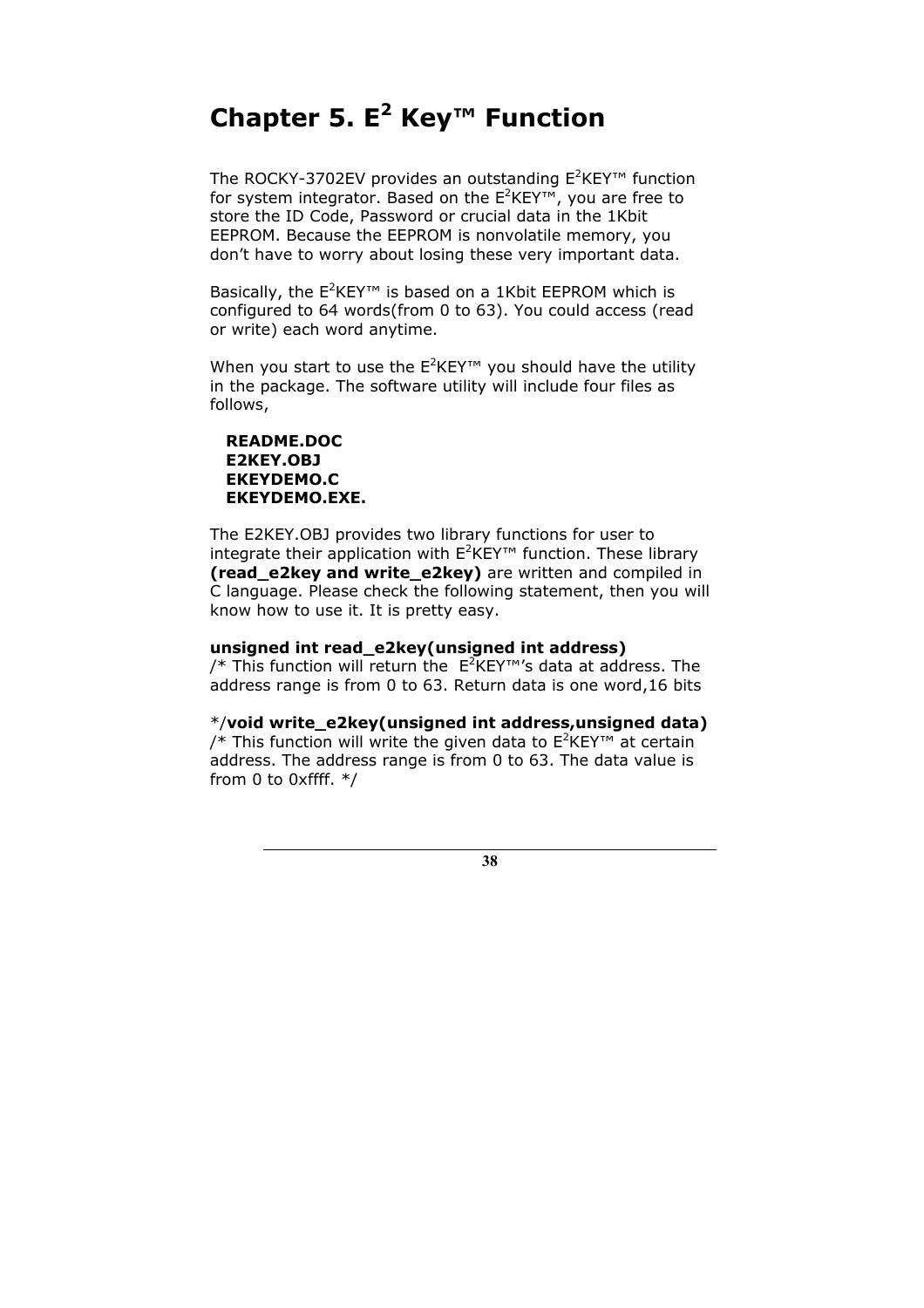To start to use the function in a quick way, please refer to the included EKEYDEMO.C code before you start to operate.

Please note that the  $E^2$ KEY™ function is based on the working of parallel port so you should enable ROCKY-3702EV's parallel port, otherwise it will not work at all.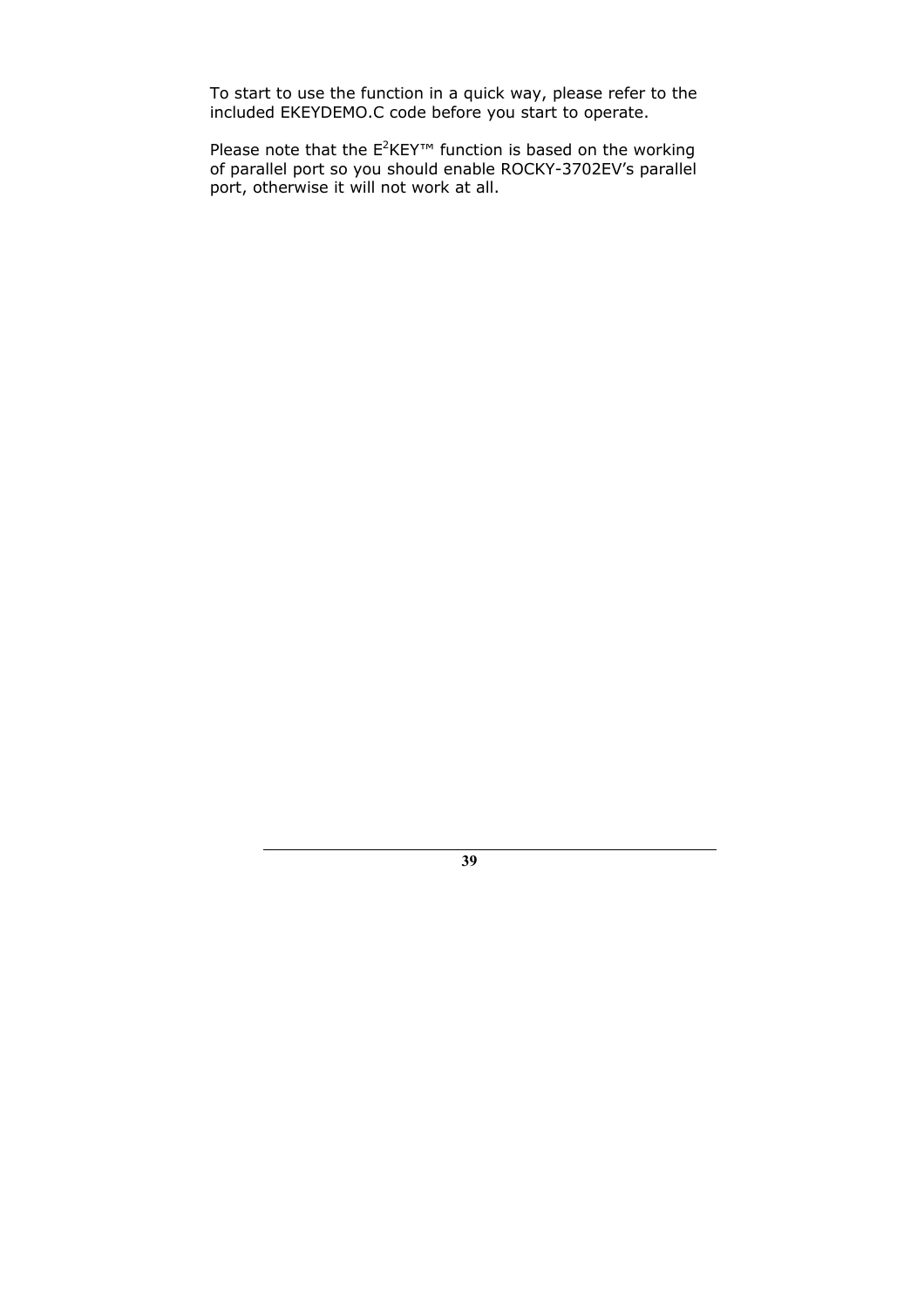## **Appendix A. Watch-Dog Timer**

The WatchDog Timer is provided to ensure that standalone systems can always recover from catastrophic conditions that cause the CPU to crash. This condition may have occurred by external EMI or a software bug. When the CPU stops working correctly, hardware on the board will either perform a hardware reset (cold boot) or a Non-Maskable Interrupt (NMI) to bring the system back to a known state.

Two I/O ports control the WatchDog Timer :.

| 443 (hex) | Read | Enable to refresh the WatchDog<br>Timer. |
|-----------|------|------------------------------------------|
| 043 (hex) | Read | Disable the WatchDog Timer.              |

To enable the WatchDog Timer, a read from I/O port 443H must be performed. This will enable and activate the countdown timer which will eventually time-out and either reset the CPU or cause a NMI, depending on the setting of JP7. To ensure that this reset condition does not occur, the WatchDog Timer must be periodically refreshed by reading the same I/O port 443H. This must be done within the time-out period that is selected by jumper group JP8.

**A tolerance of at least 30% must be maintained to avoid unknown routines within the operating system (DOS), such as disk I/O that can be very time-consuming. Therefore, if the time out period has been set to 10 seconds, the I/O port 443H must be read within 7 seconds.** 

*Note: when exiting a program it is necessary to disable the WatchDog Timer, otherwise the system will reset.*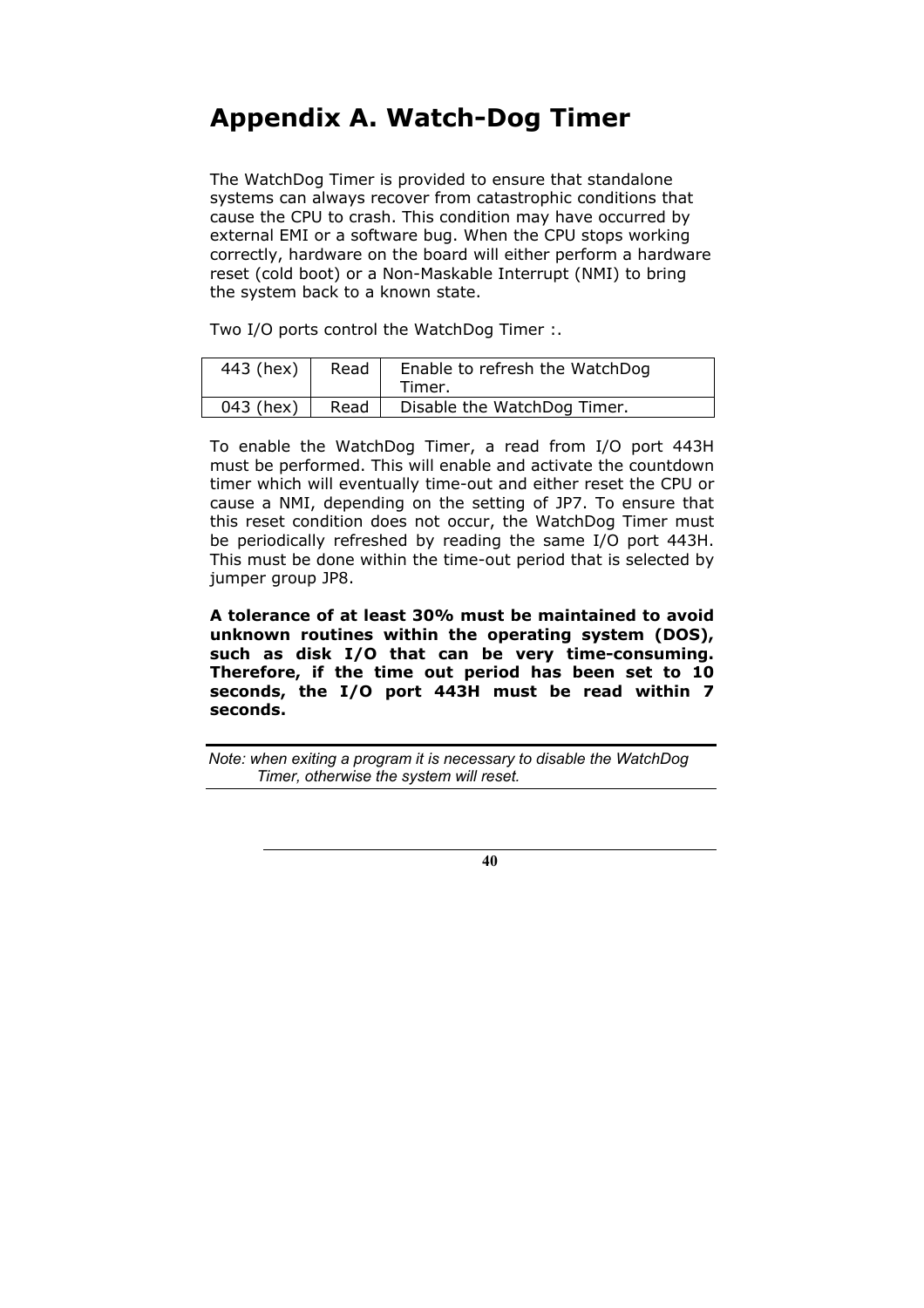# **Appendix B. ATX Power Supply**

The following notes shows you how to connect ATX Power Supply to the backplanes and / or the ISBC card.

### *A. For backplanes with ATX Connector*

- 1. Please disconnect AC cord of the Power Supply from the AC source to prevent sudden electric surge to the board.
- 2. Please check the type of your CPU board. All CPU board listed on the next page supports ATX power supply but also has two types of power switch connection:

#### **2.1. ROCKY-3702EV (through Power Button & +5VSB):**



Connect the ATX power supply switch to the pin 17 (power button) and pin 19 (+5VSB) of CN7 (multi panel) on the board.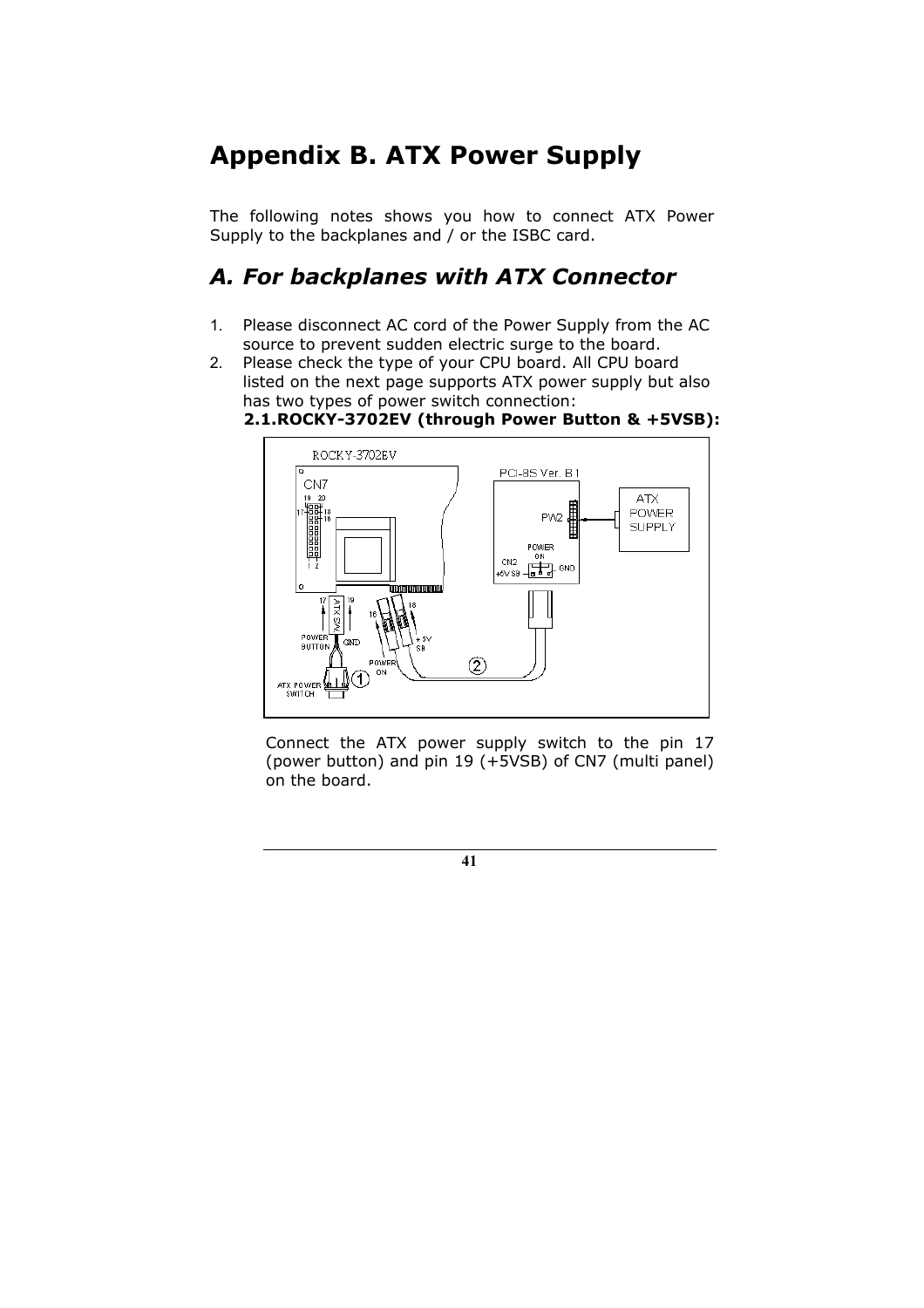If you wish to turn off the power supply, please press the ATX power switch button down for about 4 sec. To turn ON system, simply push the button once.

### *B. For the backplanes without ATX connector.*

Refer to the following figures and follow the steps listed below:

- 1. Please disconnect the AC cord of the Power Supply from the AC source to prevent sudden electric surge to the board.
- 2. Connect the ATX Power Switch to the pin 9 (power button) and 19 (+5VSB) of J1 in the Rocky-P218A ISBC.
- 3. Connect the ATX Power Switch to the pin 9 (power button) and 19 (+5VSB) of J1 in the Rocky-P218A ISBC(Type A connection)

**Note :** Some boards has Type B connection (through Power Button and GND).

- 4. Connect the green cable from the cable kit to the pin 18 (power ON) of J1 in the Rocky-P218A ISBC and connect the purple cable to the pin 20 (+5VSB) of J1.
- 5. Connect the other port of the cable kit to the ATX power supply.
- 6. Plug in the AC jack to the AC source and the unit is now ready to be switched ON.
- 7. To turn OFF the power supply, please press the ATX power switch button down for about 5 sec. To turn ON the system, simply push the button once.

(Please turn to the following page for graphic illustrations.)

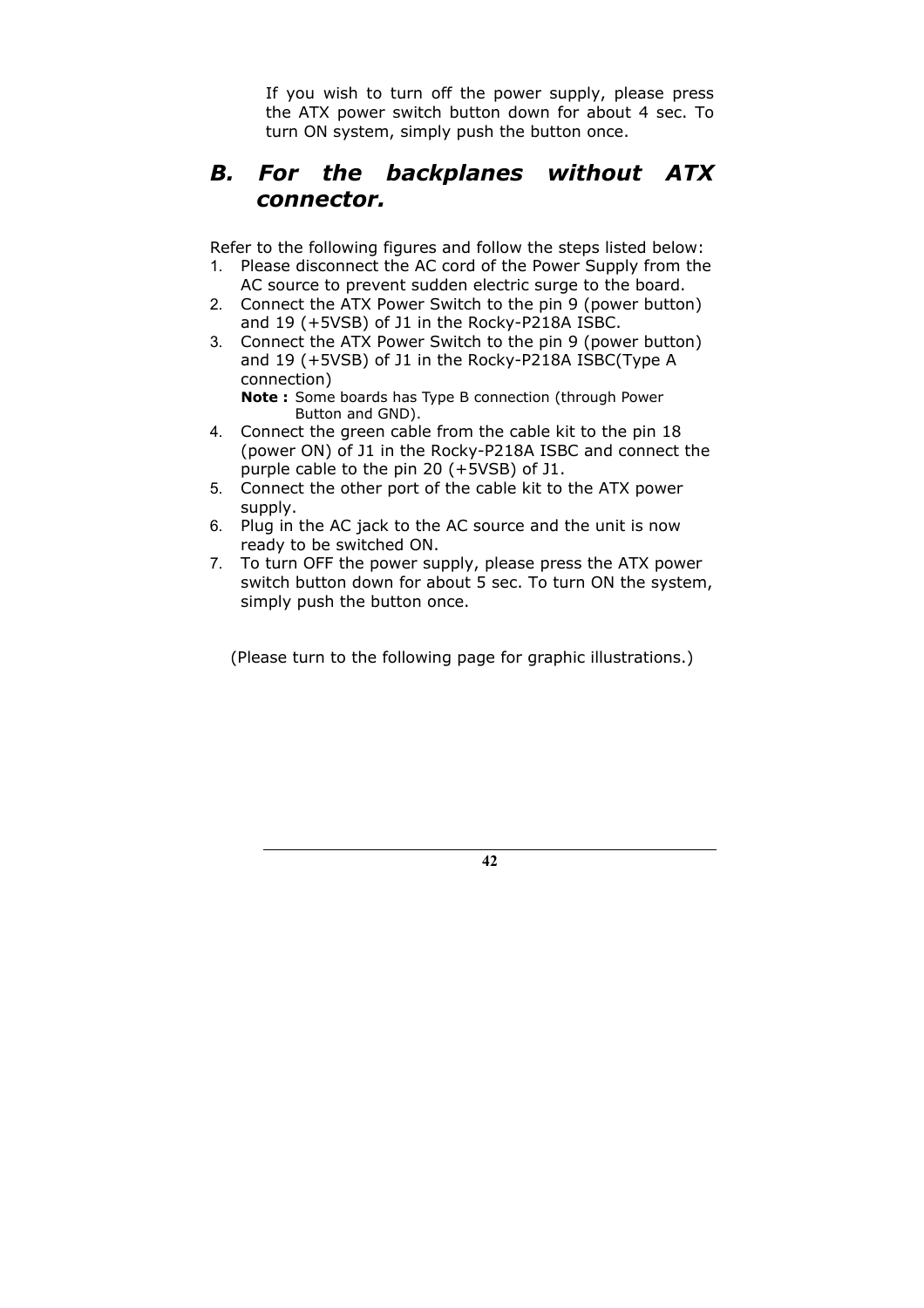

The following ISBC have the ATX power control function: Rocky-P218A, Rocky-P228, Rocky-P238V, **Rocky-P258BX**, Rocky-548TX, Rocky-538TXV, Juki-710, PCISA-258EV, PCISA-358SV, Rocky-528AGP, Rocky-528AGP-100

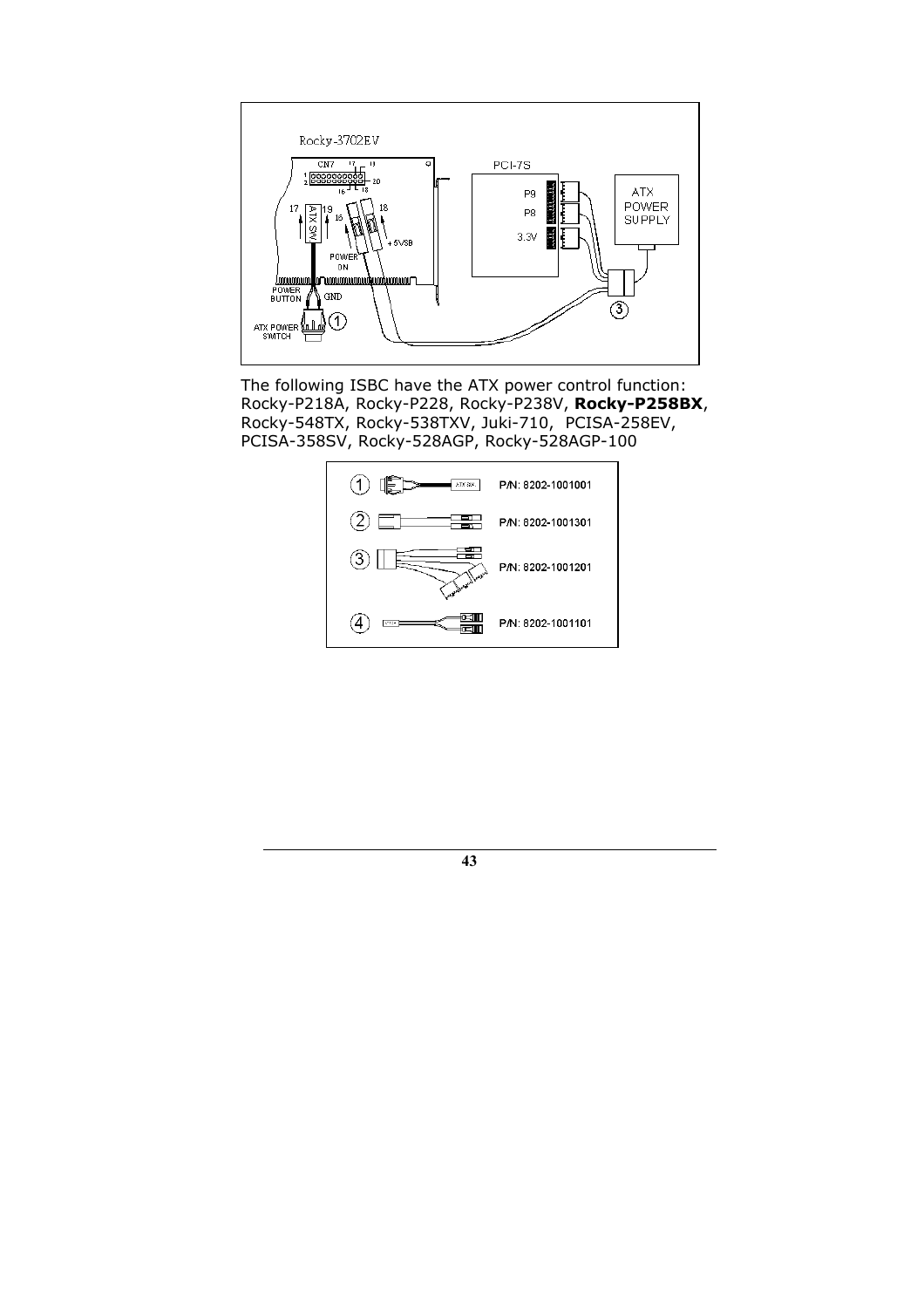### *C. For backplanes with ATX power supply connector working as AT Mode*

Some SBC doesn't come with ATX power ON/OFF function. In this case, you can control the ATX power supply through backplane's PS ON connector. Refer to the figure below for the backplanes with ATX connector. Connection can be made simply by following the steps listed below:

- 1. Connect the ON/OFF (ordinary one) switch to Pin 2 (PS ON) and Pin 3 (GND) of connector CN2.
- 2. You may now turn the power ON/OFF using the power switch



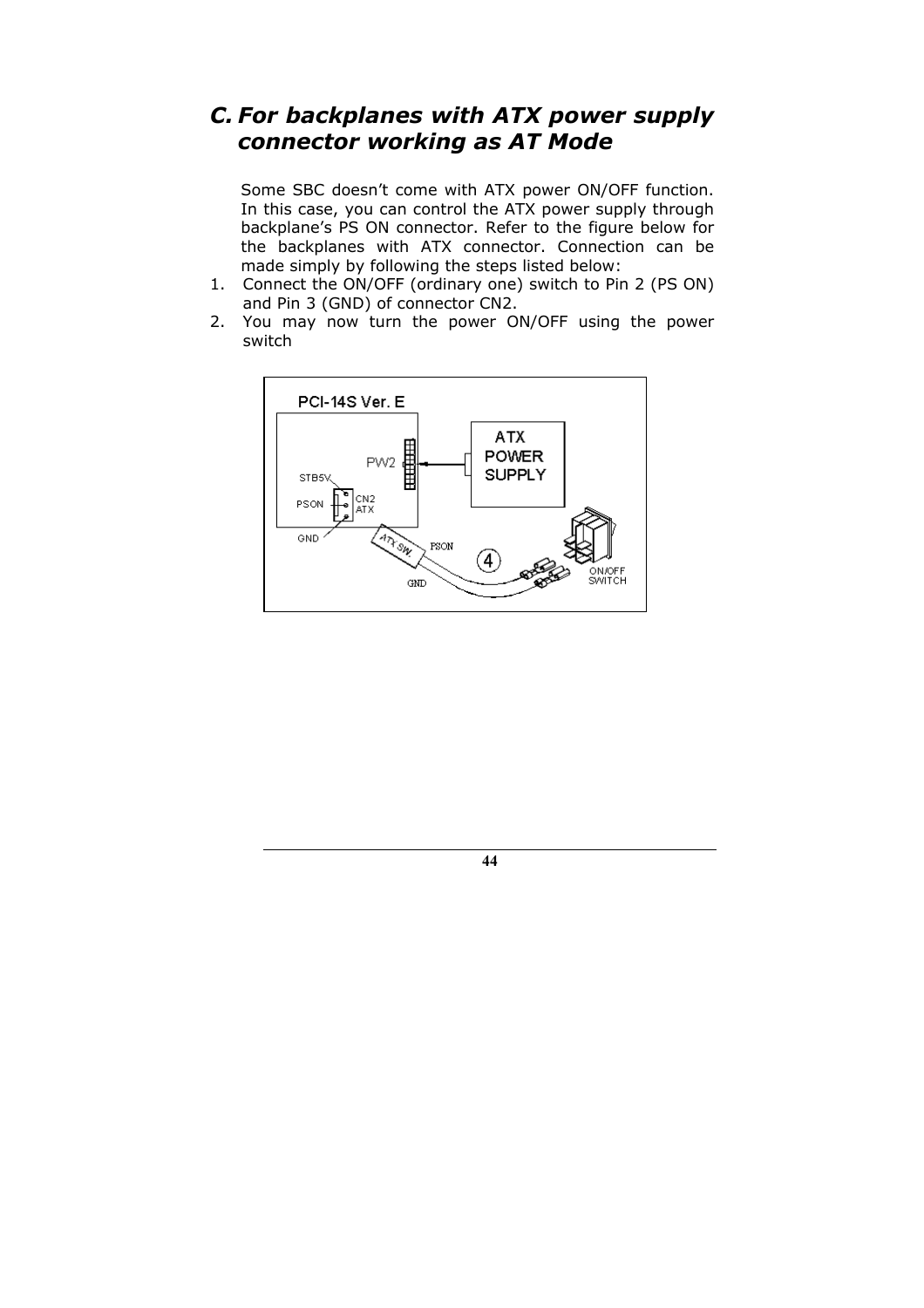# **Appendix C. DMA, IRQ and 1st MB Memory I/O Address Map**

#### **DMA Channel Assignments:**

| DMA Channel # | <b>Description</b>           |
|---------------|------------------------------|
|               | Available                    |
|               | Available                    |
|               | Floppy Disk (8-bit transfer) |
|               | Available                    |
|               | Cascade for DMA controller 1 |
|               | Available                    |
|               | Available                    |
|               | Available                    |

#### **IRQ Mapping Chart**

| IRQ0 | System Timer                   | IRQ8  | <b>RTC Clock</b>             |
|------|--------------------------------|-------|------------------------------|
| IRQ1 | Keyboard                       | IRQ9  | <b>LAN</b>                   |
|      | IRQ2 Cascade to IRQ Controller | IRQ10 | <b>USB</b>                   |
|      | $IRQ3$ (COM2)                  |       | IRQ11   RAGE MOBILITY AGP    |
|      | $IRQ4$ (COM1)                  |       | IRQ12 PS/2 Mouse             |
| IRQ5 | Available                      |       | IRQ13 Numeric data processor |
| IRQ6 | <b>IFDC</b>                    |       | IRQ14 Primary IDE            |
| IRO7 | LPT1                           |       | IRQ15 Secondary IDE          |

**Note:** All IRQs have been assigned to the listed devices, so if you want to add any additional device interface, you must free the unused IRQ first. For example, if you don't use USB K/B or Mouse, then IRQ11 may be set free.